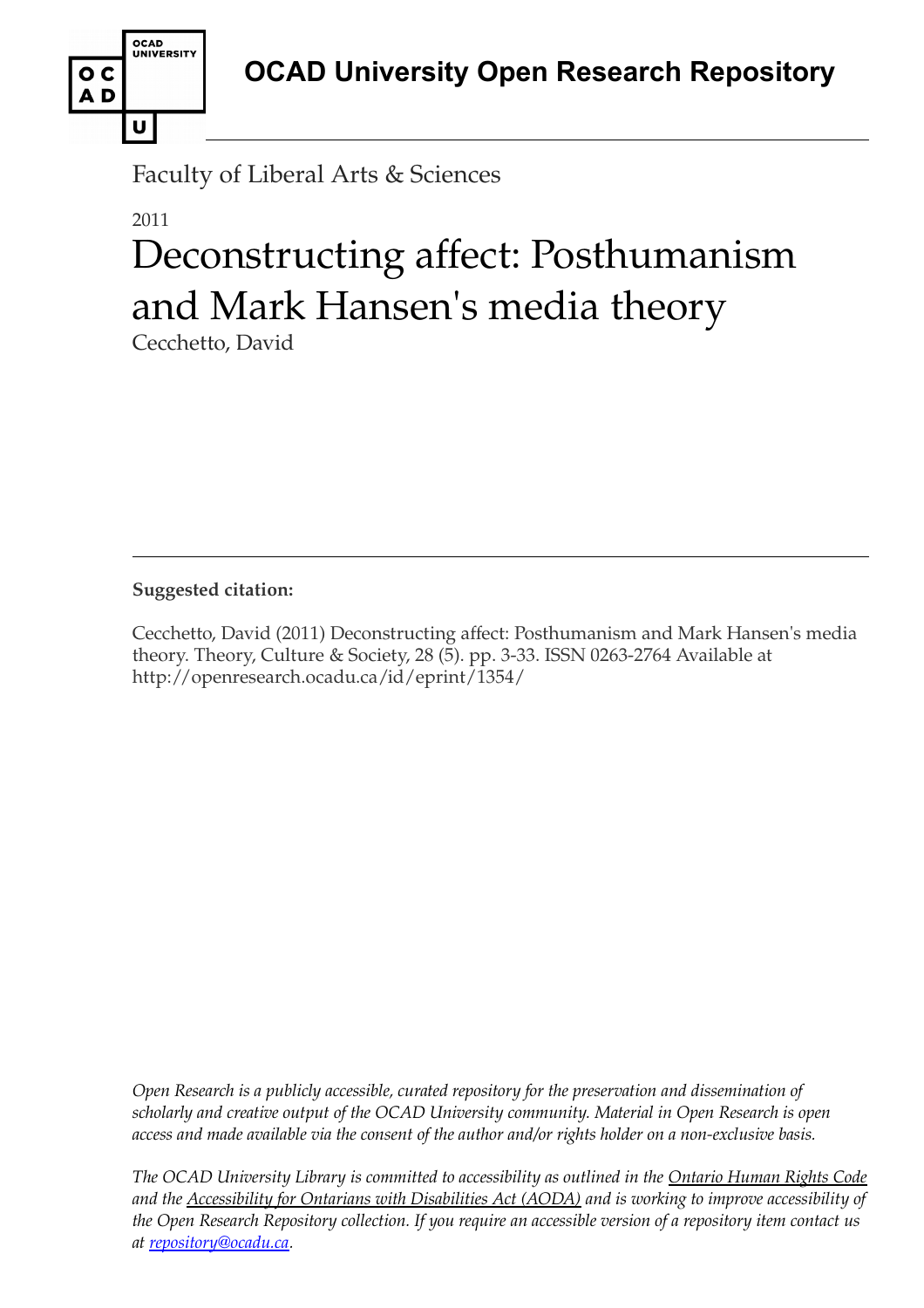#### **DECONSTRUCTING AFFECT: POSTHUMANISM AND MARK HANSEN'S MEDIA THEORY**

**Abstract:** In the context of the highly contested discourse of posthumanism, this essay examines Mark Hansen's attempt to give a robust account of technology in its<br>extra-linguistic dimension by evincing an `"originary" c that Hansen's perspective is haunted by the representational logic that it moves against. In this, I do not repudiate Hansen's argument as such, but rather reject one of its central underlying implications: that the extra-discursive materiality of technology might be accessed, linguistically, without attaching a meaning to it that is foreign to this materiality. To this end, the essay begins with an examination of technesis as it is initially developed by Hansen, demonstrating the necessity from which it sprang, the contribution that Hansen's reading makes, and its ultimate limitations. From here, the essay articulates Hansen's argument for an affective topology of the senses, corroborating the increased importance of digital technologies in this perspective through a brief comparison of Roberto Lazzarini's 'skulls' (as read by Hansen) and my own piece 'Sound.' Finally, this comparison pivots the essay towards a critical analysis of Hansen's account of primary tactility that demonstrates its<br>dependence on the (representational) logic of language. In clos paradoxically, a re-staging of the constitutive ambivalence of deconstruction that reinvigorates the posthumanist elements of that discourse.

**Keywords:** Affect, posthuman, performativity, media theory, art, autopoiesis, sound

"The potential of deconstructive analysis lies not in the simple recognition of the inevitability of exclusions, but in insisting upon accountability for the particular exclusions that are enacted and in taking up the responsibility to perpetually contest and rework the boundaries" (Barad 1998: 104).

Today, the signs of technological posthumanism have become so ubiquitous that most of us, on most occasions, have ceased to take notice. Indeed, our navigations through diverse realities and our negotiations with aggressive technological couplings are no longer even really remarkable: email and video-chats, certainly, but also medical imaging, online classes, virtual exercise routines, and complex relational databases are all part of our daily lives. As a result, our perceptive apparatuses are constantly tuned to diverse and often contradictory frequencies, but in a way that tends to play out any incongruities as part of what and who we are as humans. Indeed, many of us are more likely to feel the absence of these technologies than their presence: for example, I frequently feel a visceral frustration at not having Internet access while driving; a question pops into my head and—before becoming aware of my physical situation—I can feel my body reaching for the Internet to answer it. What feels incongruent is not having the Internet available, as it forces me back into the confines of a body that I no longer identify as being the sum total of my self. Indeed, even as I feel this bodily re-containment as a reductive violence played out on my consciousness, I nonetheless continue to hurtle along the highway at a speed that insists that I too am propelled, just as much as my automobile.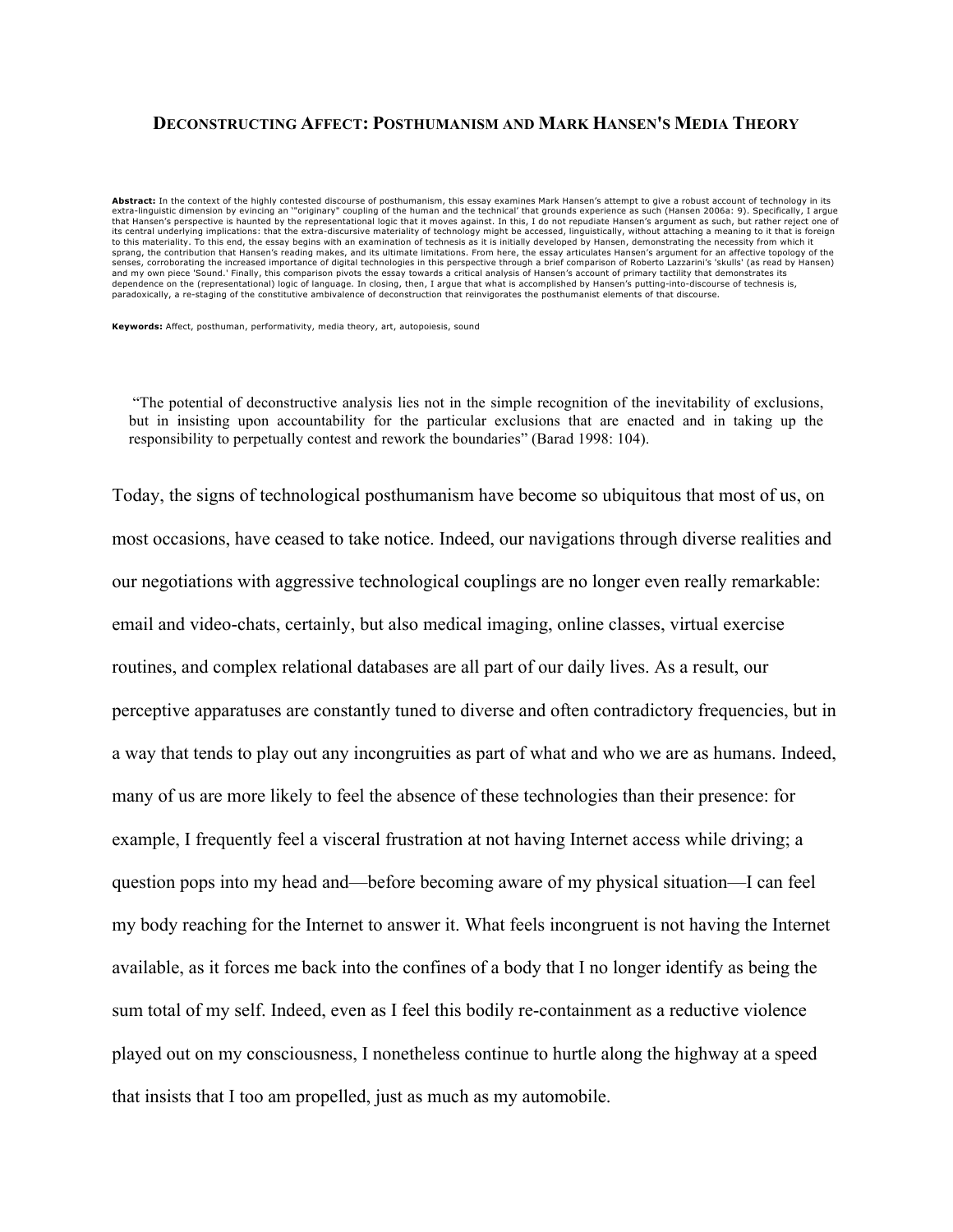Two things are revealed in this scenario: firstly, that to the extent that our agency pertains to our actions in the world, we are today compelled to think of ourselves through the lens of technology; secondly, that this has always been the case. Of course, if the second point is true, then we can safely say that the first point is not a new one. However, one feature that separates our current mixed reality—the mixed reality of digital and analogue technologies—from that of the past is precisely the fact that we are able to marvel at our own ability to navigate so seamlessly from one realm to another. As Mark Hansen notes, the question of how we can accomplish this feat so fluidly '*did not need to be posed* so long as perceptual experience (with only atypical exceptions) remained within a single experiential frame—so long, that is, as experience typically occurred within a single perceptual world as a coupling to a single form of extension or homogeneous outside' (2006a: 8).

These, then, are the conditions of our posthumanity, conditions that highlight the continued importance of investigating the relations between humans and technology.<sup>i</sup> As a result, the stakes of any particular construction of posthumanism also loom large today: presuming that the constraints within which we construct posthumanism as a problematic will directly inform what we posthumans are revealed to be (and to have been), drawing out the predicates of a particular thinker's narration of human-technology relations becomes paramount to understanding the effects that narration will have. Simply put, if posthumanism aims to register the changing relations of humans and technologies—or, more broadly, the complex interactions 'between individuals as living beings and the historical element' (Agamben 2009: 6)—this essay starts from the position that such registration is not (and cannot be) neutral, so that the task of a would be cultural theorist is to uncover such bias, and to unpack the perspective that it services.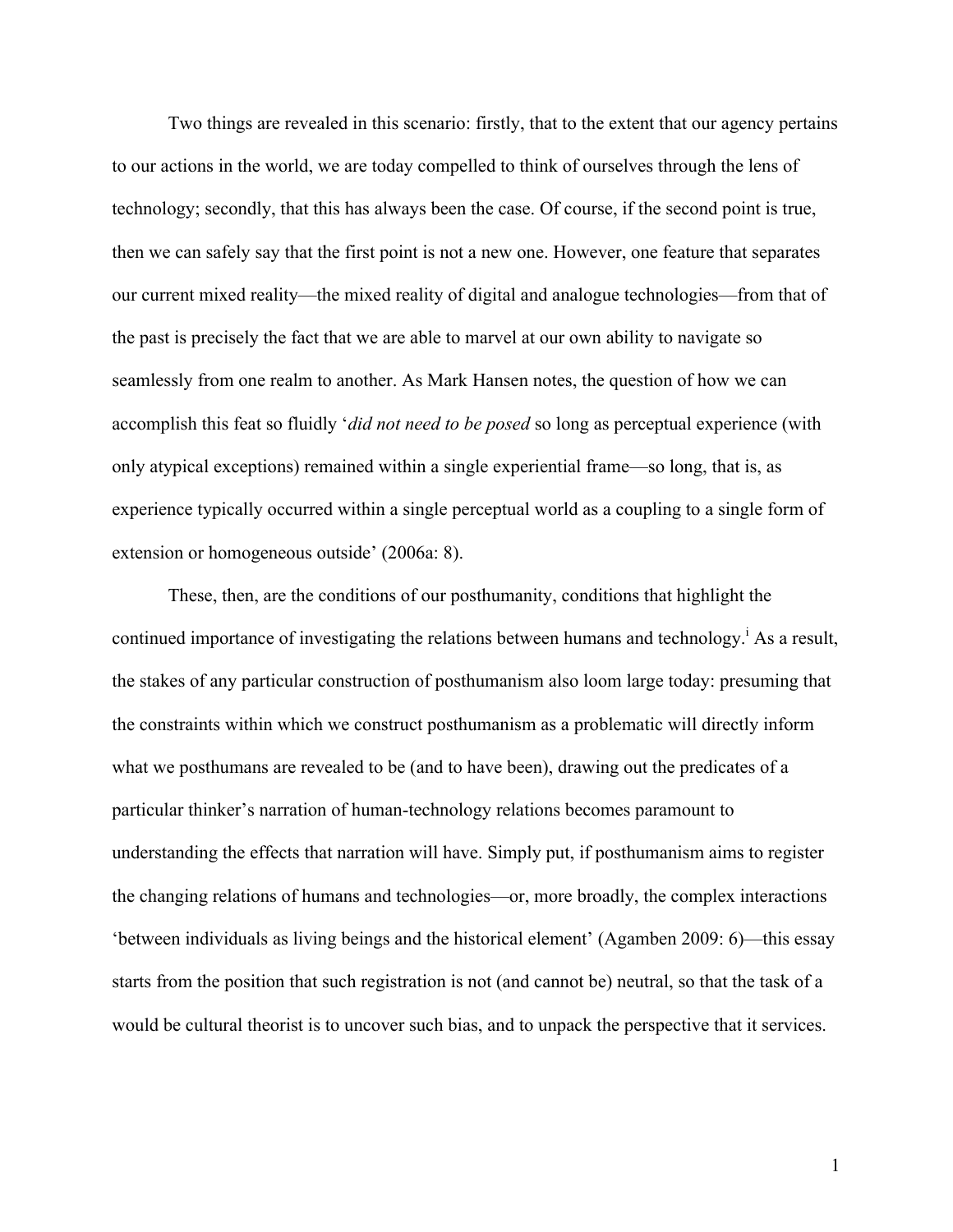These are the stakes of this examination of Mark Hansen's construction of posthumanism—which I call organismic posthumanism—particularly as it is presented in his three key texts *Embodying Technesis*, *New Philosophy for New Media*, and *Bodies in Code*. ii While the subject matters of these texts frequently overlap, the primary focus of each nonetheless unfolds distinct components of Hansen's expanding argument for a posthuman view that simultaneously avows the radical (as opposed to relative) exteriority of technology and the primacy of embodiment: *Embodying Technesis* unpacks the 'putting-into-discourse' of technology as it has taken place across otherwise divergent strains of contemporary theory, showing how this action disavows technology's material specificity; *New Philosophy for New Media* insists that there is an affective topology of human perception that is fundamentally tactile, encompassing vision such that the latter relates to a primordial 'haptics' that grounds it; and *Bodies in Code* synthesizes these perspectives, insisting more strongly than either previous book that technology is bound up in human embodiment itself, and that we can thus best understand human technogenesis through a re-reading of the operational perspective invoked by theorists of autopoiesis. Collectively, then, Hansen's oeuvre seeks to give 'a robust account of technology in its irreducible materiality that exists beyond discourse and representation' (Hayles 2000: 7), while also evincing an '"originary" coupling of the human and the technical' that grounds experience as such, and which 'can only be known through its effects' (Hansen 2006a: 9).

Put simply, I argue that Hansen's perspective is ultimately haunted by the representational logic that it moves against. In this, I do not repudiate Hansen's argument as such, but rather reject one of its central underlying implications: that the extra-discursive materiality of technology might be accessed, linguistically, without attaching a meaning to it that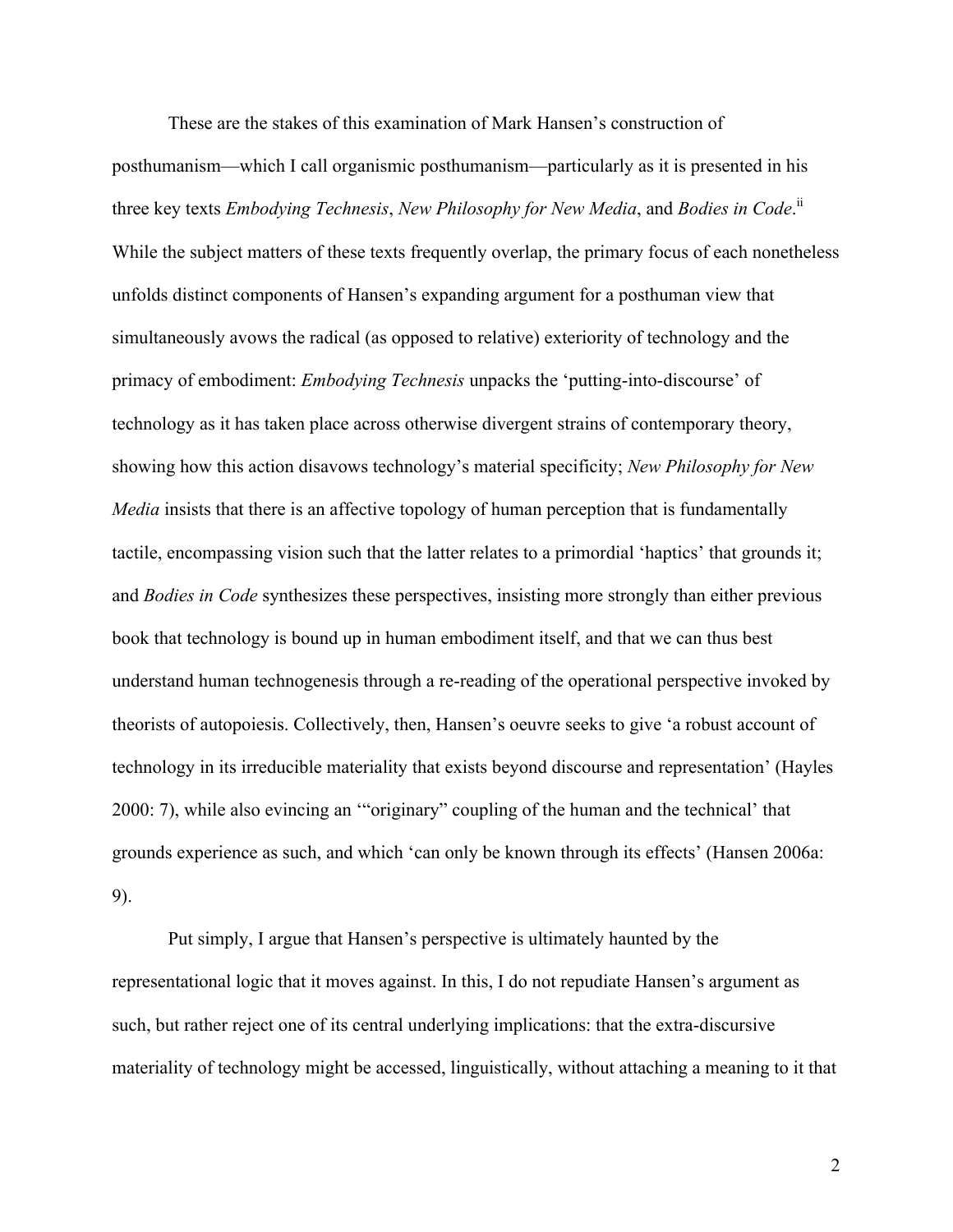is foreign to this materiality. Such access, then, generates a bias that is naturalized through the notion of technology *per se*, since the latter masks its contingency. In particular, I argue that this bias is already nascent in *Embodying Technesis* as the concept of *technesis* itself, and that it reaches full maturity in the organismic perspective that grounds the title-term of *Bodies in Code*. To this end, the essay begins with an examination of *technesis* as it is initially developed by Hansen, demonstrating the necessity from which it sprang, the contribution that Hansen's reading makes, and its ultimate limitations. From here, the essay articulates Hansen's argument for an affective topology of the senses, corroborating the increased importance of digital technologies in this perspective through a brief comparison of Roberto Lazzarini's *skulls* (as read by Hansen) and my own piece *Sound*. Finally, this comparison pivots the argument towards a critical analysis of Hansen's robust account of primary tactility, an analysis that concludes the essay by agreeing with most of Hansen's assertions, but also by insisting that they remain within the (representational) logic of language. In closing, then, I argue that what is accomplished by Hansen's putting-into-discourse of *technesis* is, paradoxically, a re-staging of the constitutive ambivalence of deconstruction that shows the latter to be a promising premise for specifying the relation between humans and technology.

#### **\*\*\***

*Embodying Technesis* came into print in the midst of what Hansen identifies as a shift in science and technology studies, moving towards a paradigm that gives precedence to concrete experiential effects over abstract theoretical significance. This change was necessitated by the dramatic disjunction existing between technologists and theorists of technology, aptly summarized by Hayles:

From the point of view of the technologist, the critical theorist knows nothing about the workings of technology and demonstrates it by talking in terms so abstract that material objects are vaporized into mere words; from the point of view of the theorist, the technologist is so stuck on nuts and bolts that he remains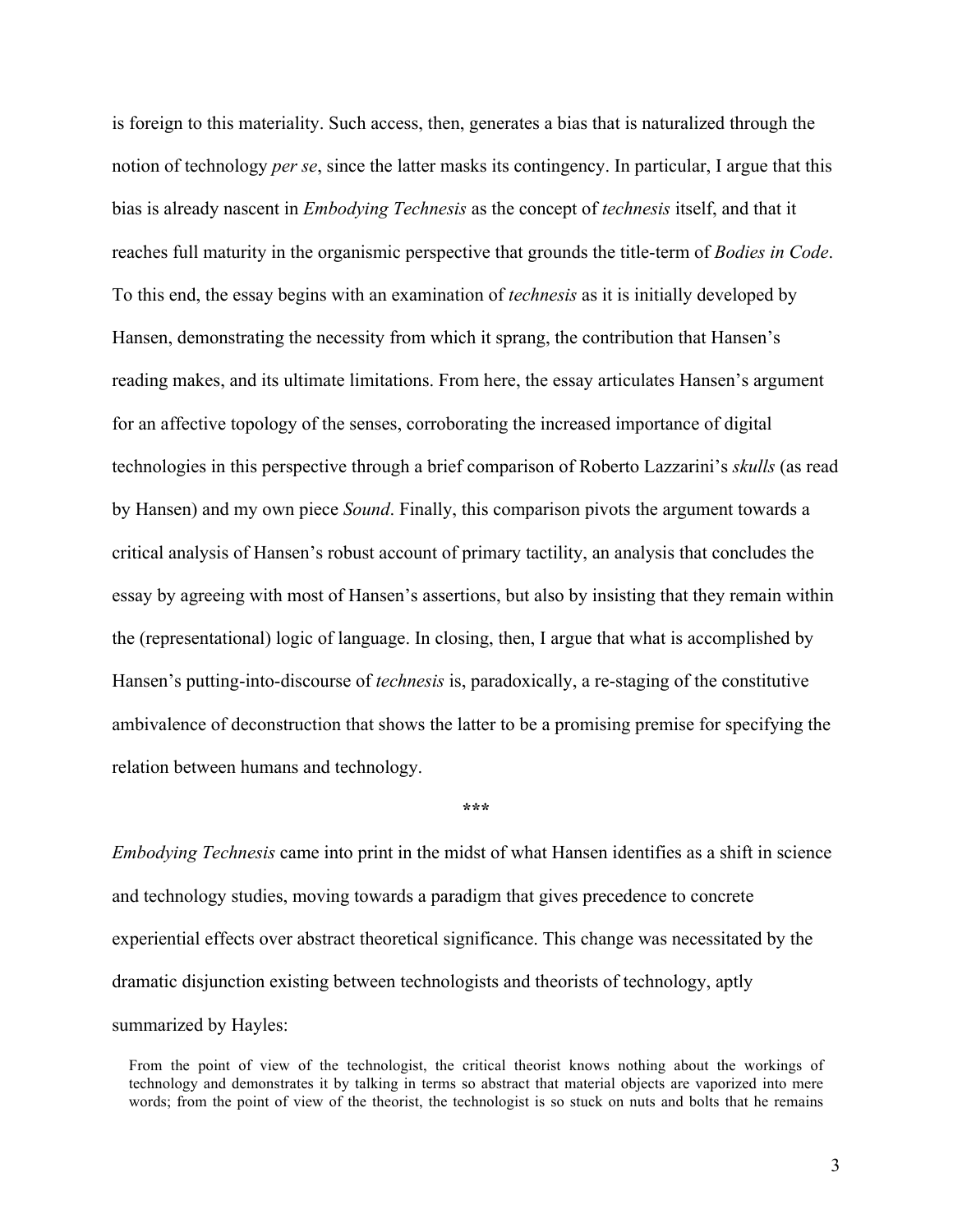oblivious of the fact that these objects are never simply present in themselves, being always already enframed by cultural assumptions and mediated by discursive practices. (2000: v)

Thus, with the aim of conjoining material practice with theoretical sophistication, the conventional 'top-down "diffusion" model' of analysis has been increasingly replaced by translative approaches that attend to the minutiae of everyday activity.<sup>iii</sup> As emblematic of this perspective, Hansen cites Isaac Asimov's famous suggestion that the lived experience of modern man has been more dramatically shaped by practical inventions such as the automobile than it has by more (discursively) consequential shifts in scientific knowledge like Einstein's theory of relativity. What require attention, in this view, are thus not the major events, ruptures, or characteristics that are readily available as objective knowledge in a historical macro-narrative, but rather the complex relations that contextualize these events and comprise the ground for the narrative itself (Hansen 2000: 1-2).

This is a shift that Hansen agrees with in principal, so that the task he finds currently at hand is to specify the ways that everyday technologies profoundly impact our lives, rather than simply insisting that they do so. However, in the case of technology this is not so simply accomplished, because 'technologies *underlie* and *inform* our basic "ways of seeing" the world' (Hansen 2000: 2-3): the ways in which our daily activities presuppose technology function to foreclose the possibility of analyzing them in isolation. As a result, Hansen insists that 'despite its irreducible concreteness, technology's experiential impact must accordingly be considered to be first and foremost indirect and holist' (2000: 2). In short, to the extent that technologies structure perception they also elude it, resulting in the tremendous difficulty—perhaps even the impossibility—of thinking technology 'in its own terms.'

For Hansen, this evasion not only explains the tendency to think technology abstractly, but also leads to what he calls the 'culturalist assimilation of technology' (2000: 3). In this latter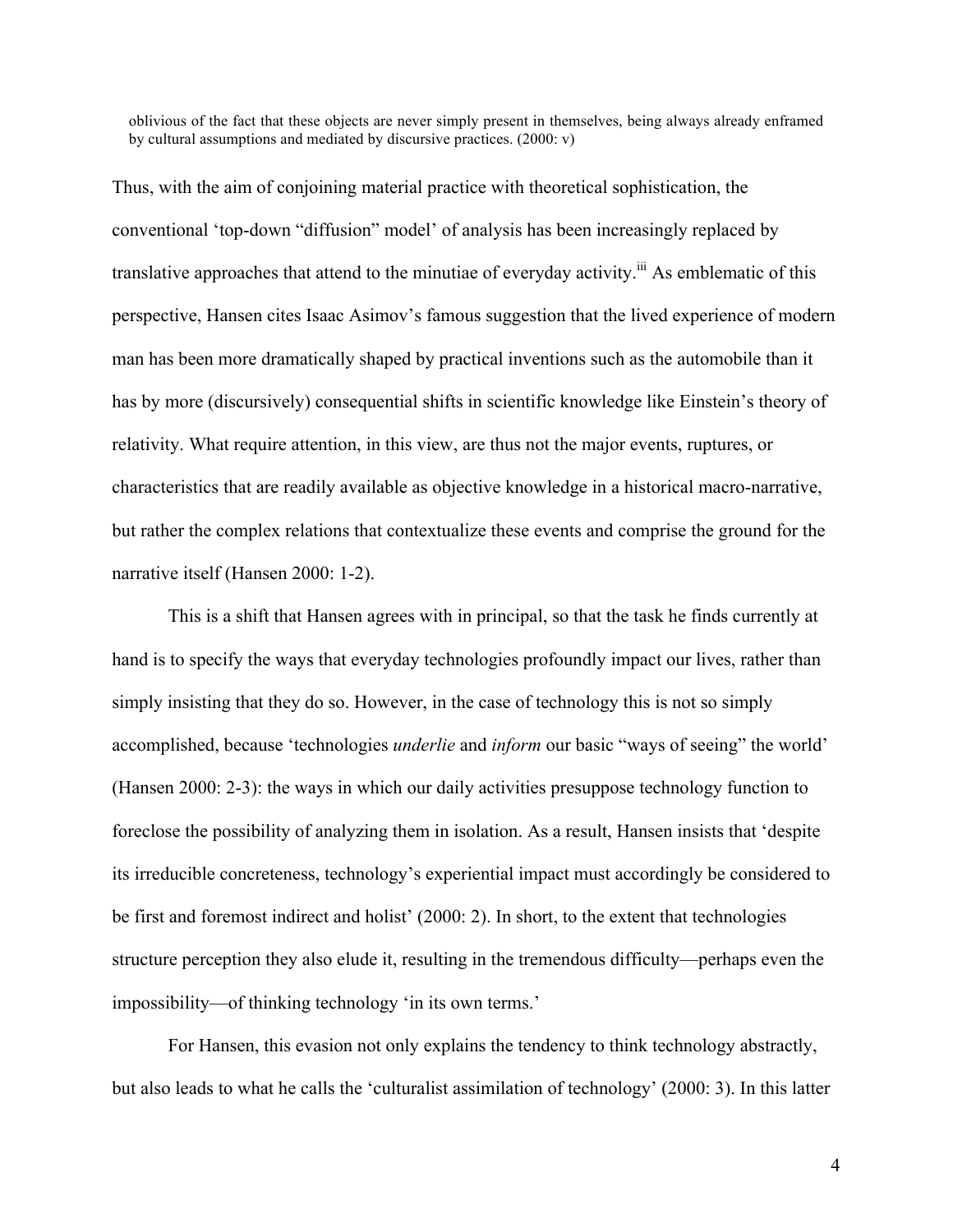case, Hansen insists that all too frequently the (true) observation that technologies cannot exist outside social systems is conflated with the (false) claim that they can 'be captured by the interpretive tools germane to such systems' (2000: 3). Thus, Hansen does not take issue with the culturalist position that understands technology to be part of a complex social network, but he is resolute that technology is also more than this, and radically so.

Indeed, it is precisely this radicality that is at stake in Hansen's overall project, as one of the motivating factors in his writing is the claim that twentieth-century theoretical texts 'from Freud and Heidegger to Lacan, Derrida, and Deleuze and Guattari' (Hansen 2000: 93) relativize the exteriority of technology, subordinating it to the more central overriding theoretical purposes of each of their intellectual projects. In this, these theorists interpret the 'host of concrete materializations through which technologies impact our practices […] according to "logics" that are strongly posthermeneutical,' ignoring the fact that technology influences our embodied lives 'at a level below the "threshold" of representation' (Hansen 2000: 4).<sup>iv</sup> In so doing, technology is rendered an object of knowledge, and is thus exchangeable for other objects within the logic of representation. Simply put, so long as technology is taken to be grounded in representation, its (for Hansen innate) potential to intervene from outside of this system is effaced.

Hansen uses the term *technesis* to account for this representationalist reduction, defining it firstly as the 'putting-into-discourse' of technology. Crucially, Hansen argues that *technesis*  not only reduces technology by underspecifying it, it actually alters the materiality of technology by re-specifying it differently. Simply put, 'technology itself' disappears in *technesis* except in the form of alibi. The representation of technology through *technesis* bears as much similarity to the material specificity of technology as a bank robber wearing a Richard Nixon mask bears to the former American president; in both cases, the contents of the mask (i.e. technology and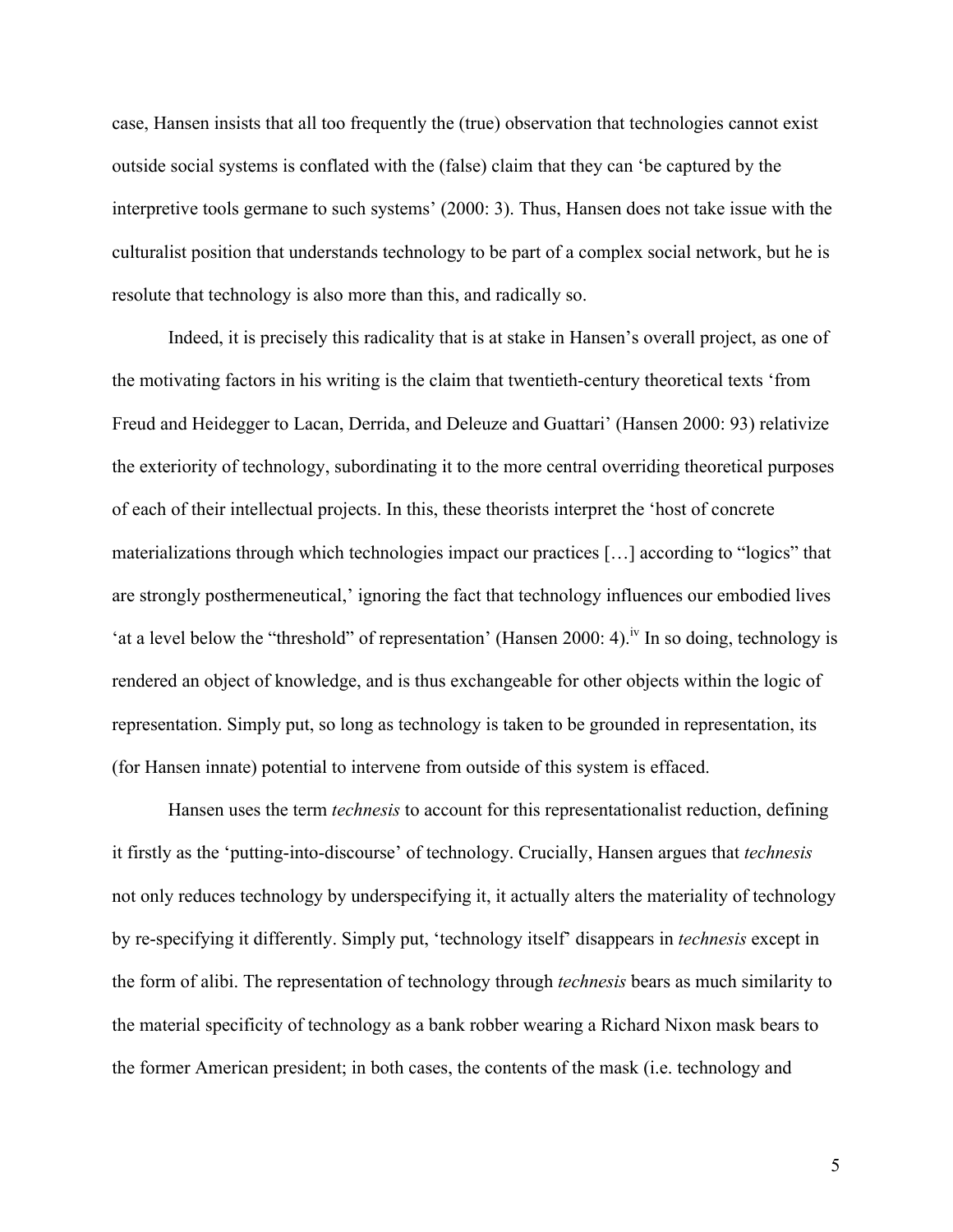Nixon's facial features) are subjugated to the logic of the events in which they are staged (i.e. language and a bank robbery).

Hansen offers numerous ways in which this representationalist reduction is enacted, emphasizing how in each case technology is abstracted into a disciplinary logic that discursively precedes it, ignoring the fact that (for Hansen) technology exists in its own right within a strata of reality that is fundamentally pre-discursive.<sup>V</sup> Importantly, each example that Hansen offers flows from a broader critique of Derrida's deconstructive grammatology, particularly its claim in Hansen's view—for language as 'the exclusive or privileged faculty of experience' (Hansen 2000: 14). *Via* a critique of grammatology, Hansen mounts his thesis that *technesis* employs technology as an abstract cipher for an internal otherness that, while constitutive of texts, does not pertain to technology. In short, he argues that linguistic logocentrism—despite manifold claims to the contrary—continues to dominate the various ways in which technology has been engaged within (at least western) philosophical discourse.

However, this critique of Derrida merits further consideration. Hansen's argument specifies that within Derrida's work technology is consistently restricted to a 'model of the text as machine' (2000: 86). In particular, he sees in Derrida (as in other twentieth-century poststructuralist theorists) an inversion of the machine metaphor as it had developed since at least the seventeenth century (predominantly in the form of the clock), wherein machines were 'consistently employed as a heuristic for conceptualizing what is proper to the human' (2000: 84). Through this inversion, a machinic ontology of textuality is produced wherein 'language assumes the role of a machine that runs independently of the phenomenal and rhetorical categories governing lived experience' (Hansen 2000: 82) such that 'for the first time, the machine is actually deployed as a metaphor *for technology itself*' (Hansen 2000: 83). In this,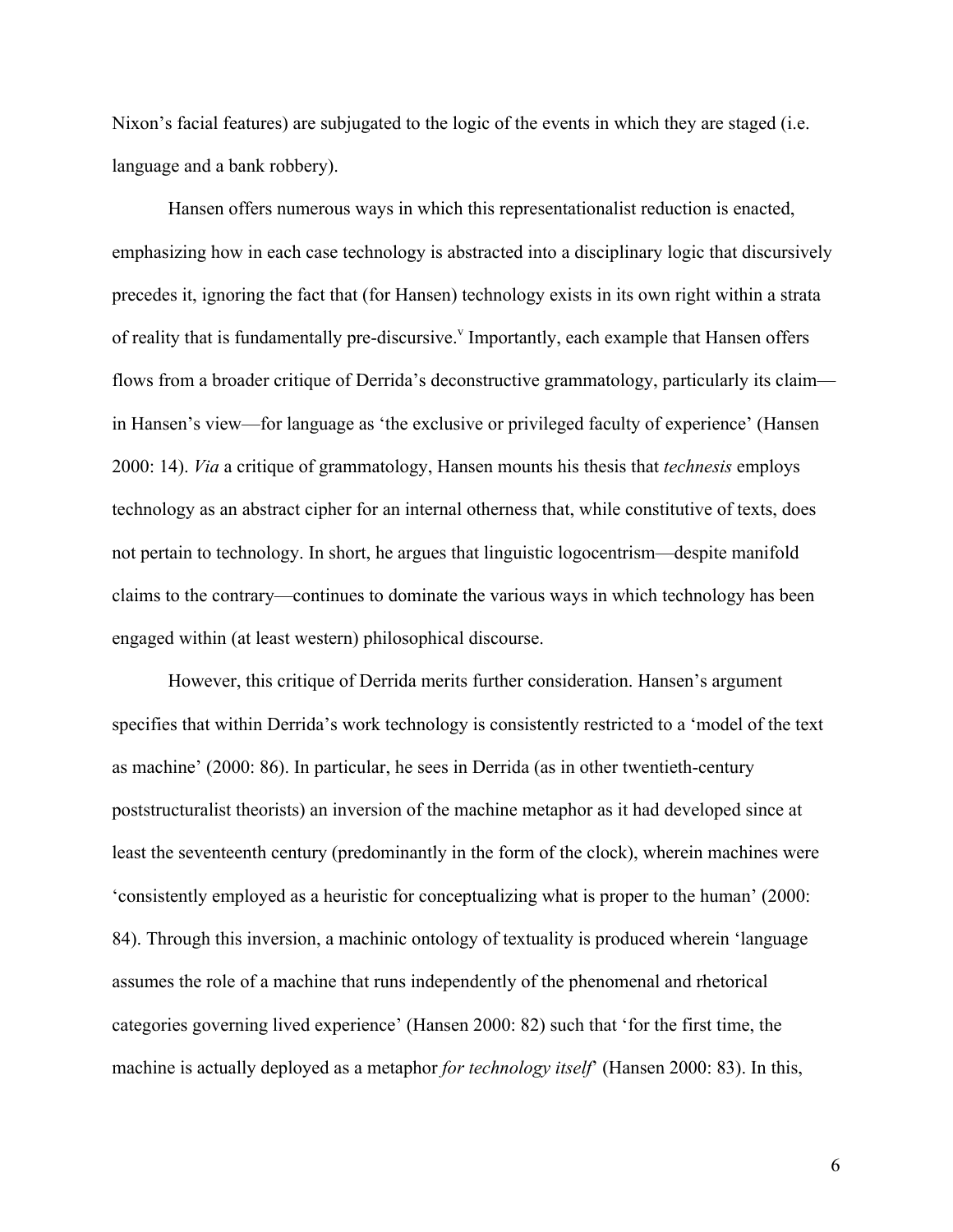Hansen argues, technology is domesticated by Derridean textuality, such that it is dependent on the movement of *différance* to the same extent that writing (in the restricted sense) is. As such, technology is not a site of inquiry in its own right, but is rather restricted to a 'doubly derivative status' that simply lends support to 'the totalizing grasp of [Derrida's] ontology of *différance*' (2000: 85).

The merit of this critique of Derrida is that it articulates, constatively and performatively, the tremendous difficulty of the task that Hansen has set himself in trying to account for technology 'in its own terms.' Its drawback, though, is that it rests on a fundamental misreading of Derrida's grammatology. Emphatically, Derrida does not idealistically reduce everything to language when he insists (in *Of Grammatology*) that 'there is no outside-text' (1974: 158): as has frequently been noted, the popularized translation of 'Il n'y a pas de hors-texte' as 'there is nothing outside the text' is both incorrect and misleading in that it suggests an ontological understanding of language (where language would, in theory, be capable of total description). Instead, Derrida's point is that 'what opens meaning and language is writing as the disappearance of natural presence' (Derrida 1974: 159), in the sense that language is a condition of legibility, even if it always renders its objects paradoxical and incomplete. Importantly, then, the term 'opens' indicates that Derrida does not claim that language is 'the exclusive or privileged faculty of experience' (Hansen 2000: 14), as Hansen's argument requires. Instead, Derrida's formulation insists simply that, insofar as there is meaning (i.e. signification, sense, an interpreted goal, etc.) this meaning is contingent on the instability and ambiguity inherent in language. Thus, it is resolutely not Derrida's belief that language determines bodily experience *per se*, but rather that it is the technology through which experience is registered as such, and that this registration reveals both language and experience as always-already simultaneously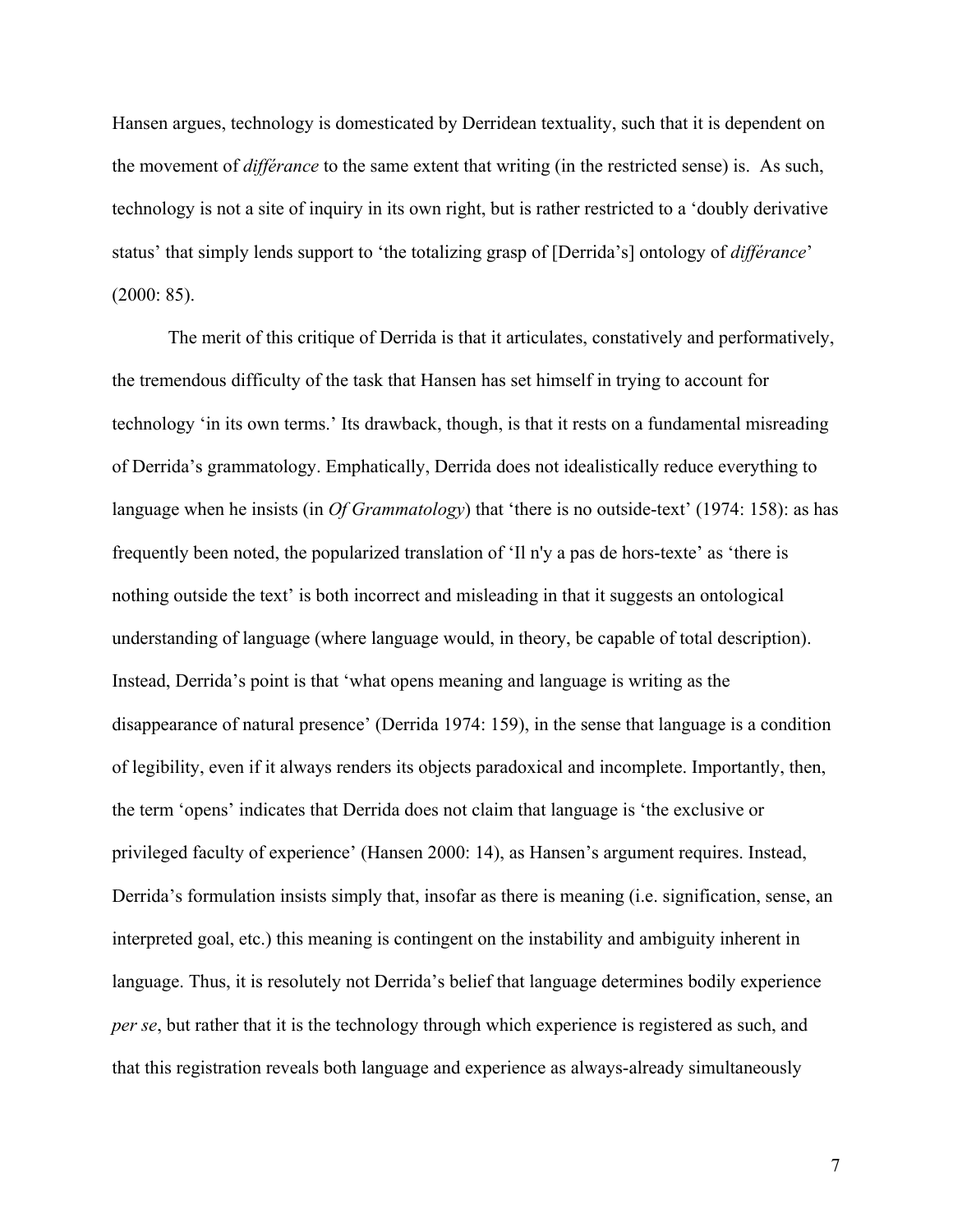present and absent in their relation. For example, my digestive system might well behave extralinguistically, but my experience of it as a functional operation (i.e. a system that digests my food) is linguistic; I can say neither that my digestive system preexists, for me, its meaning (which would be to say that it pre-exists itself), nor that the meaning of my digestive system preexists it (because I can only know it insofar as I can experience it).  $\delta^{V}$  For Derrida, the same is the case for technology.

Put simply, the object of Derrida's critique is not experience (as Hansen claims), but knowledge: to the extent that the machine appears in Derrida as a metaphor for technology itself, it does so *as a metaphor*, which is to say as a substitution for the (impossible) necessity of technology, for its paradoxical presence/absence. Indeed, this ambiguity is even exemplified in a passage from Derrida that Hansen cites in his argument. Consider the following:

For Hansen, this passage exemplifies the machine's 'foundation in *différance*' (2000: 85), a view which positions grammatology as an identifiable ontology. However, this neglects the crucial hesitation in Derrida's writing: in his parenthetical 'or at least merges with,' Derrida gestures to the paradoxical temporality at the core of deconstruction, the impossibility of answering questions of 'meaning and unknowability.' In *Of Grammatology*, this impossibility is figured as a trace (or 'arche-trace'), a mark that 'was never constituted except by a non-origin […] which thus becomes the origin of the origin' and which cannot be marked by empiricism (Derrida 1974: 61). Clearly, then, Hansen's implication that Derrida submits technology to a structural logic only tells half of the story, and misses the explicitly strategic aspect of Derrida's writing: to the extent that Derrida positions writing as preceding technology, he does so keenly aware (as Spivak notes) that he is operating 'according to the very vocabulary of the thing he delimits'

A certain sort of question about the meaning and origin of writing precedes, or at least merges with, a certain type of question about the meaning and origin of technics. That is why the notion of technique can never simply clarify the notion of writing. (cited in Hansen 2000: 85)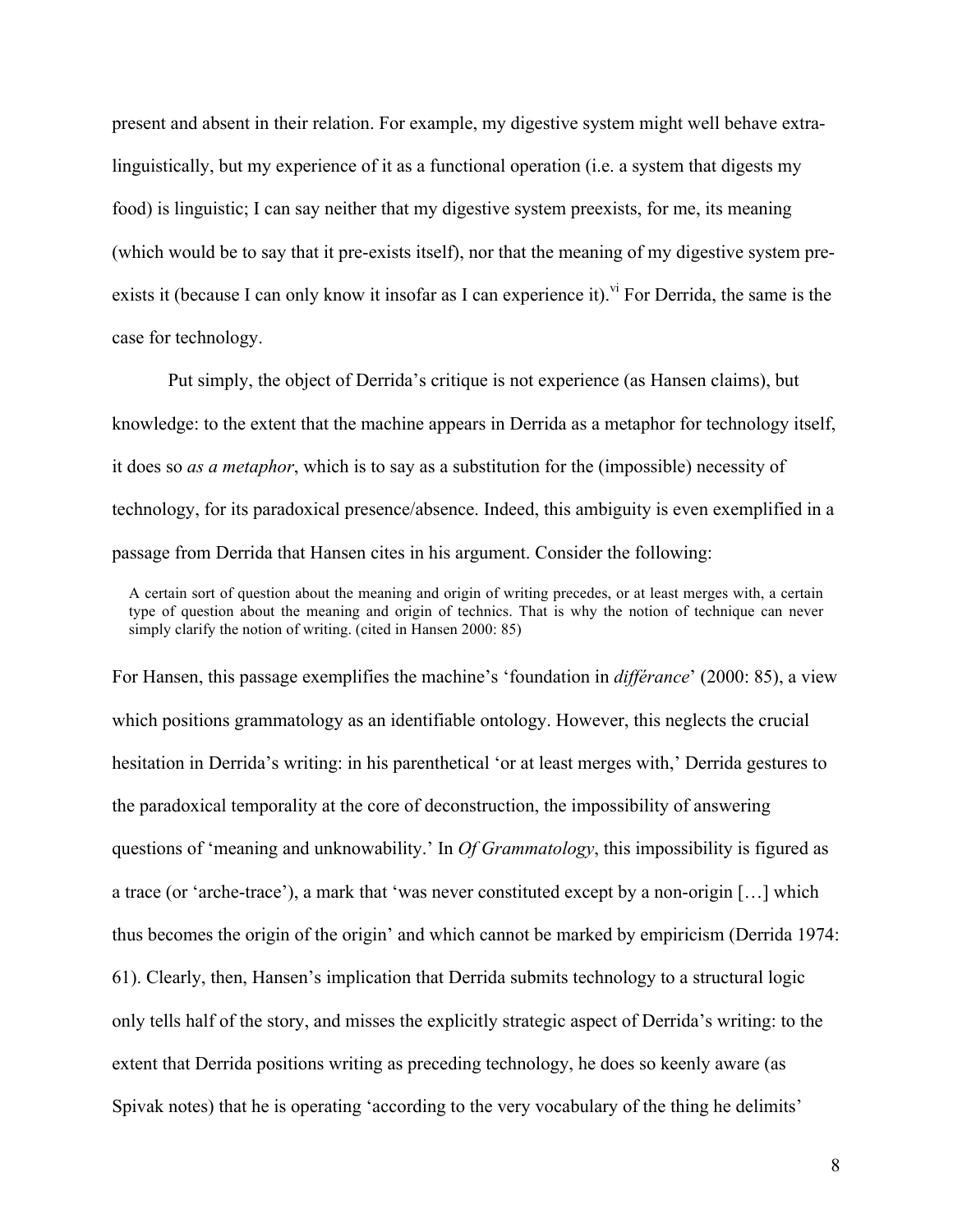(Derrida, cited in Spivak 1974: xviii). Indeed, this is why the *notion* of technique can never simply clarify the *notion* of writing; they are all bound together in a paradoxical linguistic logic (a notion-ality?) that always performs something supplementary to its claims.

Thus, to say that technology is reduced by grammatology is problematic on two counts: firstly, it ignores this statement's congruence with grammatology on the point that technology can never be fully represented—can never be fully present—in language. Secondly, it assumes that such full presence is in fact possible, in the sense that language might reduce technology rather than ambiguously constitute it. Simply put, Hansen's claim that grammatology reduces the exteriority of technology rests on a translation of grammatology into a totalizing structural system of meaning. Moreover, this reduction allows Hansen to naturalize technology outside of language, while nonetheless operating its force within it: if technology is truly radically exterior to language in the way that Hansen indicates, how could it possibly interact with the linguistic paradigm that characterizes the type of meaning that Hansen requires?

Hansen is certainly aware of these quandaries, but believes they are symptomatic of a 'culturally ingrained logocentrism that compels us […] to translate technological materiality into discourse' (2000: 52). In contrast, then, Hansen turns to Bourdieu's account of mimeticism to develop a notion of a bodily hermeneutic that avoids 'translation or delegation into language [by requiring us] to learn to use our mimetic bodily "sense"' (Hansen 2000: 52). This 'practical mimesis' takes place below the threshold of knowledge as it is staged in representation, and thus yields embodied 'knowledge' that can 'only be experienced through mimetic reproduction, never through translation into language' (Hansen 2000: 52), a necessity that Bourdieu suggests is 'particularly clear in non-literate societies, where inherited knowledge can only survive in the incorporated state' (cited in Hansen 2000: 51).<sup>vii</sup> For Hansen, then, developing this mimetic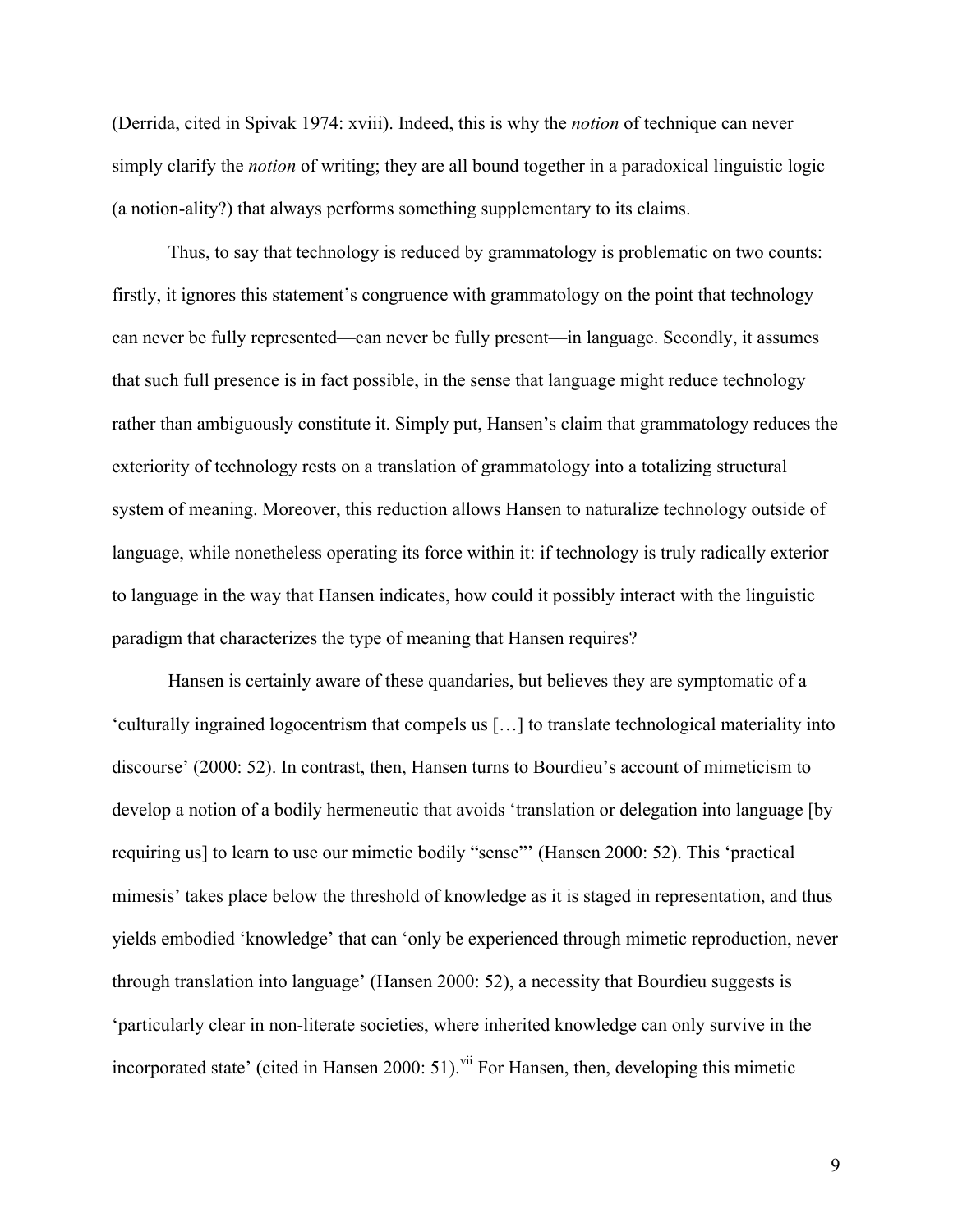bodily sense is a promising method of unshackling bodily experience from the profoundly restrictive dependence on representation (and cognition) that grammatology imposes.

However, this raises the question: isn't cognition included in embodiment? That is, it is at least possible that the 'mimetic faculty' that Hansen suggests already exists as cognition, as the body's way of representing itself to itself.<sup>viii</sup> Hansen's objection to this suggestion might be that embodiment remains subjected to representation, but this would neglect (as shown above) the profound avowal of that which is erased in representation. Moreover, to the extent that grammatology recognizes a materiality of language, does this not indicate the kind of sensory retraining that he is suggesting? It is a slippery point, but I would suggest that this is so not only because—as Hansen insists—there is a logic to the body that is external to language (which is certainly true, though to what extent the two might interact remains in question), but also because identifying the problematic of embodied knowledge as distinct from that of language depends on a (provisional, at least) separation of mind and body that has by now been so thoroughly and routinely deconstructed that, for most contemporary readers, the separation of the two cannot be sustained. In this sense, Hansen abstracts the body into a primordial blank slate, producing a normative 'body' that is not connected to any particular embodiment, thereby taking the body as a given. $^{ix}$ 

Thus, to the extent that Hansen critiques the (reductive) identities produced by representation, he is perfectly in agreement with a deconstructive approach. Where he differs is in the belief that we can intentionally develop faculties that are—and forever remain fundamentally foreign to intention, but that are still meaningful. If we were to really take seriously his call to develop a bodily sense that is not subject to language, then, we would have to do so without having set out, intentionally, to accomplish this. Not only is this impossible, but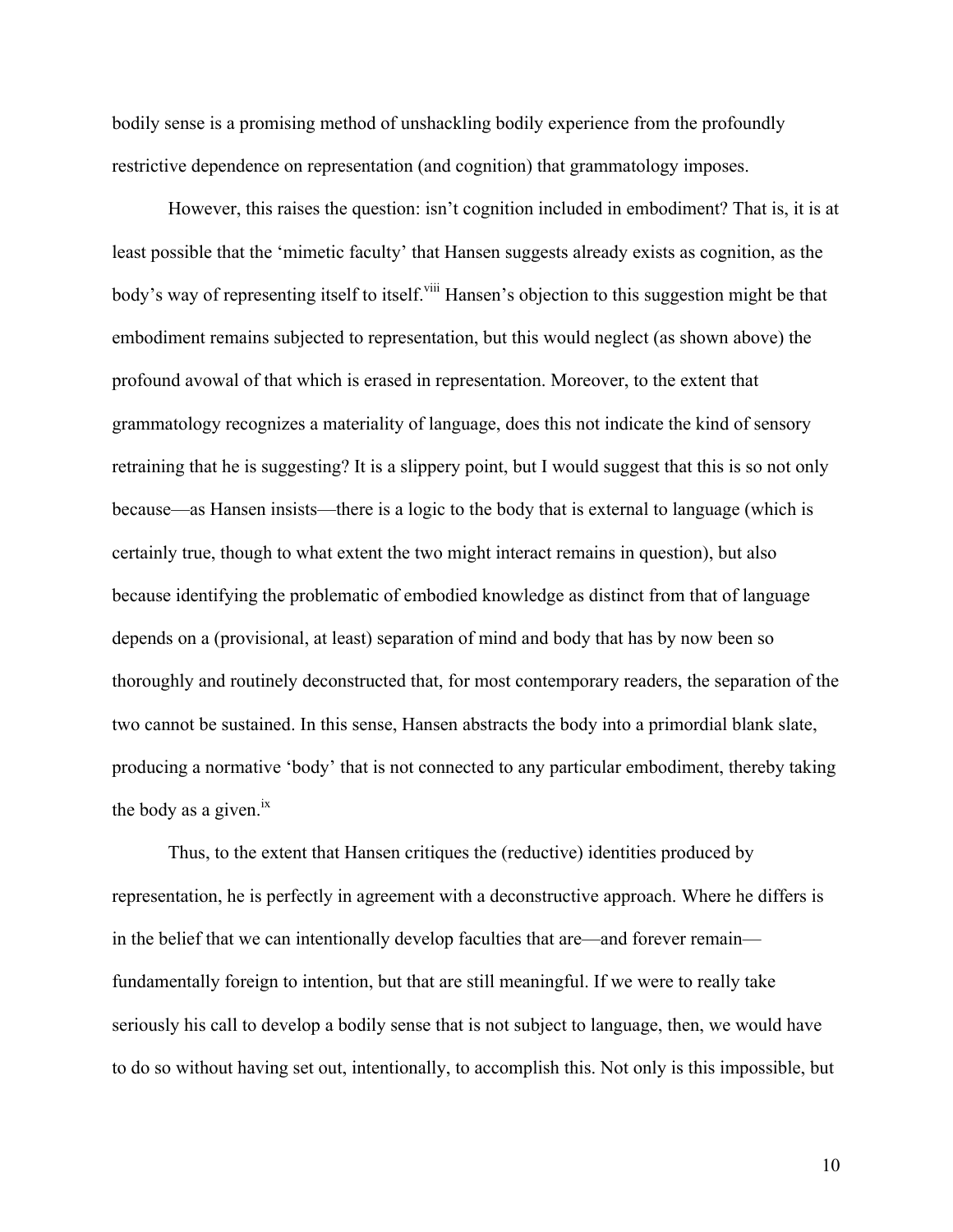it is an impossibility that is structured according to the very paradoxical logic of language that Derrida's grammatology writes.

Of course, Hansen is not unaware of this paradox. Indeed, the final pages of *Embodying Technesis* turn to Benjamin as a means of pointing 'beyond the impasse of *technesis* [by] refusing to collapse the technological real into representation and by linking it to embodiment' (Hansen 2000: 263). Again, though, this reinforces more than undermines Derrida's account. Moreover, how precisely we can 'make *sense* of technology's diffuse, amorphous corporeal impact without filtering it through language' (Hansen 2000: 263, emphasis added) remains underdeveloped in Hansen's text. Or rather, perhaps it is performatively overdeveloped, which is to say that *Embodying Technesis* performs a leap of faith—a leap into impossibility—that it cannot avow. What Hansen accomplishes, then, is not so much a movement beyond language to technology, but rather a re-staging of the dramatic and paradoxical ambivalence that language performs.

**\*\*\***

If Hansen's notion of *technesis* does not convincingly refute—or side-step—the textual logic of Derrida's grammatology, it nonetheless remains a powerful analytical tool for specifying the interaction of representation, embodiment, and technology. For Hansen, this interaction *is embodiment*, which is to say that he insists that 'any system involving "information" requires an interpreter, and that interpreter is the material human body grounded in the wetware of our sensorimotor systems' (Lenoir 2004: xxiii). Importantly, then, Hansen mobilizes an affective understanding of embodiment that accords it both ontological and perceptual priority/precedence. For Hansen, the body exists in its affective dimension prior to its articulation in the senses; further, it actually serves as the frame through which these senses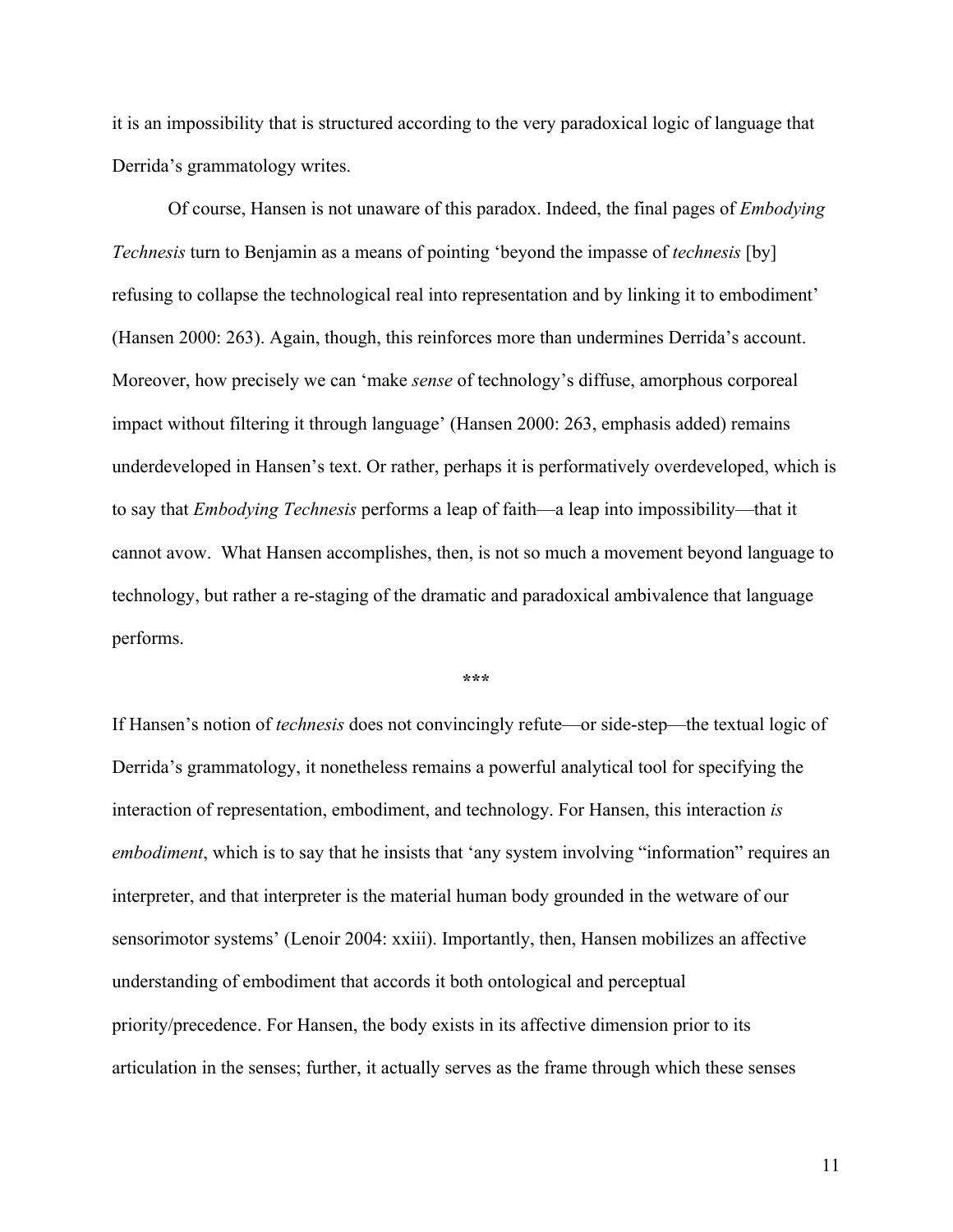come to be understood as such. As Lenoir summarizes, in Hansen's account 'the affective body is the "glue" that underpins consciousness and connects it with subperceptual sensorimotor processes' (2004: xxiv).

Hansen's articulation of this pre-subjective affectivity, especially in the mature form that it takes in *Bodies in Code*, is considered in greater detail below. Here, I emphasize the relation of vision to embodiment that this perspective entails, and particularly how this relation is revealed in and through contemporary technologies. Understanding Hansen's account of vision will help to contextualize his views on perception in general, which in turn will elucidate the precise sense in which the body, for Hansen, exists as a unified field that precedes—logically, if not chronologically or developmentally—the differentiation of the senses (Hansen 2006a: 64). Simply put, Hansen understands vision to be a figuration of embodied process, rather than an abstract power that informs it: vision is not (strictly speaking) a medium, but is instead a technological extension of the medium of embodiment.

Hansen illustrates this through an analysis of Roberto Lazzarini's installation *skulls* (2000, see images). First exhibited at the Whitney Museum of Modern Art, *skulls* consists in four sculpted skulls, each mounted at approximately eye-level in the centre of a different wall of a small, , clean, and bright four-walled room.<sup>x</sup> Lazzarini created the skulls by digitizing an actual skull as a two-dimensional digital image. After being subjected to an array of (two-dimensional) image editing techniques, the image is then ported to the simulated three-dimensional space of a computer-modelling program. In turn, the resulting model—or rather, the resulting digital image of a model—is outputted to a rapid prototyping machine that 're-sculpts' the skulls—threedimensionally—from resin, bone, and pigment (Lazzarini 2000).<sup>xi</sup>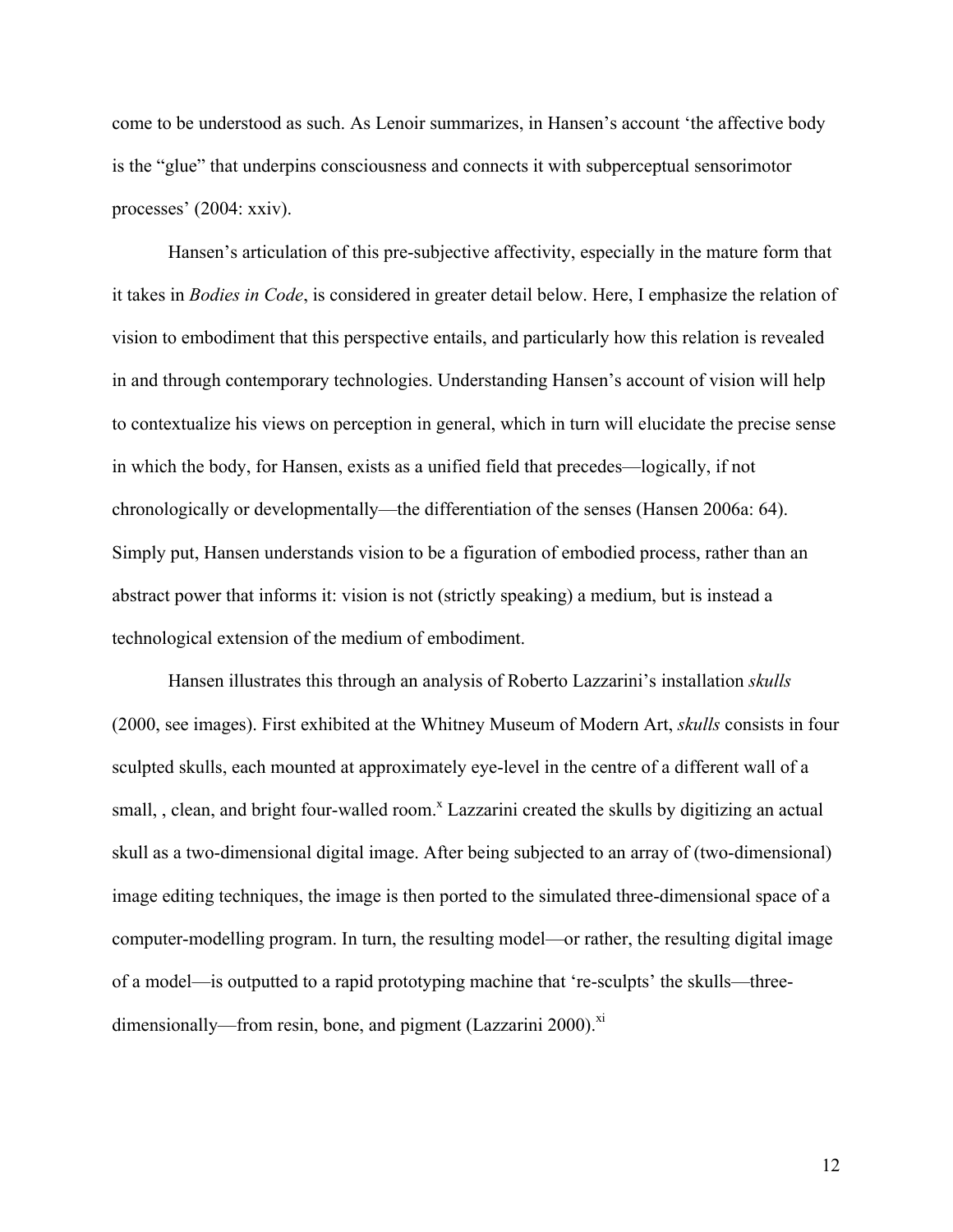In effect, *skulls* translates literal and digitally imaged three-dimensionality into one another, but also combines two-dimensional and three-dimensional realities. This oscillation between materialities and dimensionalities 'creates an unsettling spatial paradox [wherein the skulls] appear to expand and contract as [the viewer's] vantage point shifts, suggesting something both static and moving' (Lazzarini 2000). As a result, *skulls* can never entirely be resolved in perspectival space in two senses: firstly, the 'proper' viewing perspective is different for all four skulls arrayed around the room, so that the visual solidity of one coincides with a liminal position in the others; secondly, and more importantly, because the skulls are modeled using two-dimensional distortion techniques the depth of the individual sculptural objects 'interferes with the illusionary resolution of perspectival distortion' (Hansen 2004: 202). As a result, the 'the perceptual experience of the work yields an oscillation or leveling of the figureground distinction' (Hansen 2004: 202).

For Hansen, this ambivalence forecloses the possibility of visually mastering the work: although *skulls* is visually perceived, the content of this perception is not visual *per se* in that it displays a logic that is fundamentally at odds with that of vision. In fact, Hansen argues that what is seen in *skulls* is not really a perception at all in the conventional sense, but rather a disjunction that exists between human perception and digital technologies. In this respect, we don't so much *see* the installation as we *feel*—affectively—the inaccessibility of its digital material to our senses. That is, s*kulls* presents a 'realignment of human experience from the visual register of perception (be it in an "optical" or "haptic" mode) to a properly bodily register of affectivity in which vision, losing its long-standing predominance, becomes a mere trigger for a nonvisual haptic apprehension' (Hansen 2004: 209). Thus, although the installation does not afford 'a direct apprehension of an alien space that *is* digital, [it does yield a] bodily apprehension of just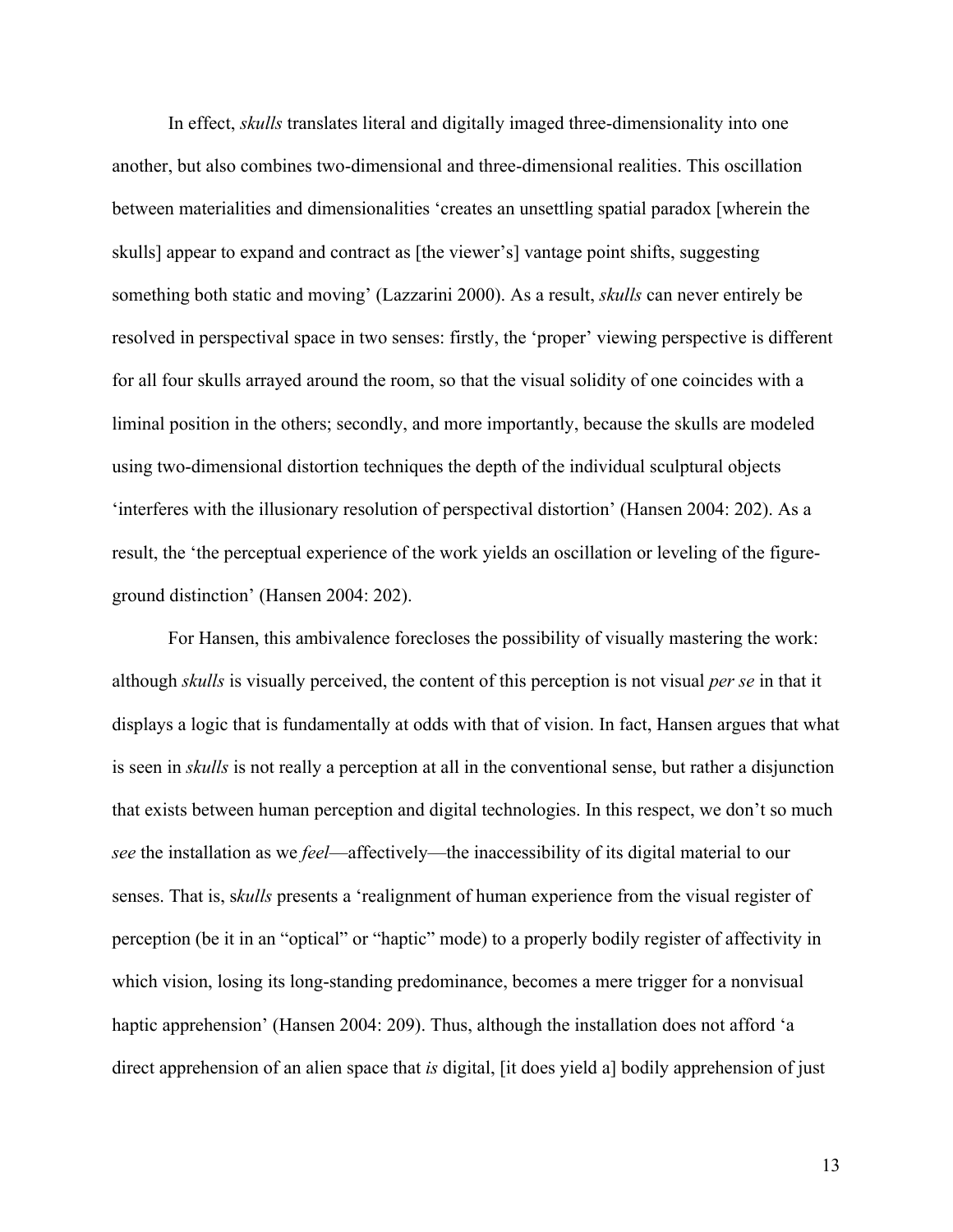how radically alien the formal field of the computer is from the perspective of the phenomenal modes of embodied spatial experience' (Hansen 2004: 206). In so doing, *skulls* manifests the (for Hansen) radical exteriority of digital technology to the logic of vision, but also how visuality (which includes, for Hansen, figurations of the other senses) is shaped in terms of 'more visceral' bodily elements.

Importantly, then, Lazzarini's warped skulls institute a warped space that is sensibly felt by the viewer, even if only as a disjunction between digital materiality and the physical laws that we are accustomed to. The point is that 'the body continues to be the active framer of the image, even in a digital regime' (Lenoir 2004: xviii). That is, Hansen argues that the spatial disjunction experienced in *skulls* is situated in and as the viewer: rather than a gap between internal and external sensation, this disjunction is an interval within the viewer's body, a 'bodily spacing' that indicates the precedence of an embodied organism over its sensory perceptions. Put differently, by rendering the spatial activity of the participant's vision useless (since they are unable to delineate their distance from the skulls through conventional geometric perspective), *skulls* initiates a shift to an 'alternate mode of perception rooted in our bodily faculty of proprioception' (Hansen 2004: 203). In this way, the work functions by catalyzing an embodied sense of the skulls' form (i.e. an 'affective process of embodied form-giving') that creates a place within our bodies that, in its creation, gives us a 'sense of the "weirdness" of digital topology' (Hansen 2004: 203).

For Hansen, *skulls* is thus exemplary of the potential of new media art: rather than citing digitality as an abstract placeholder figured through arbitrary metaphors (i.e. the various visual associations that we have come to associate with cyberspace), *skulls* 'presents us with actual artifacts from the digital realm' (Hansen 2004: 204) that are not 'channeled through the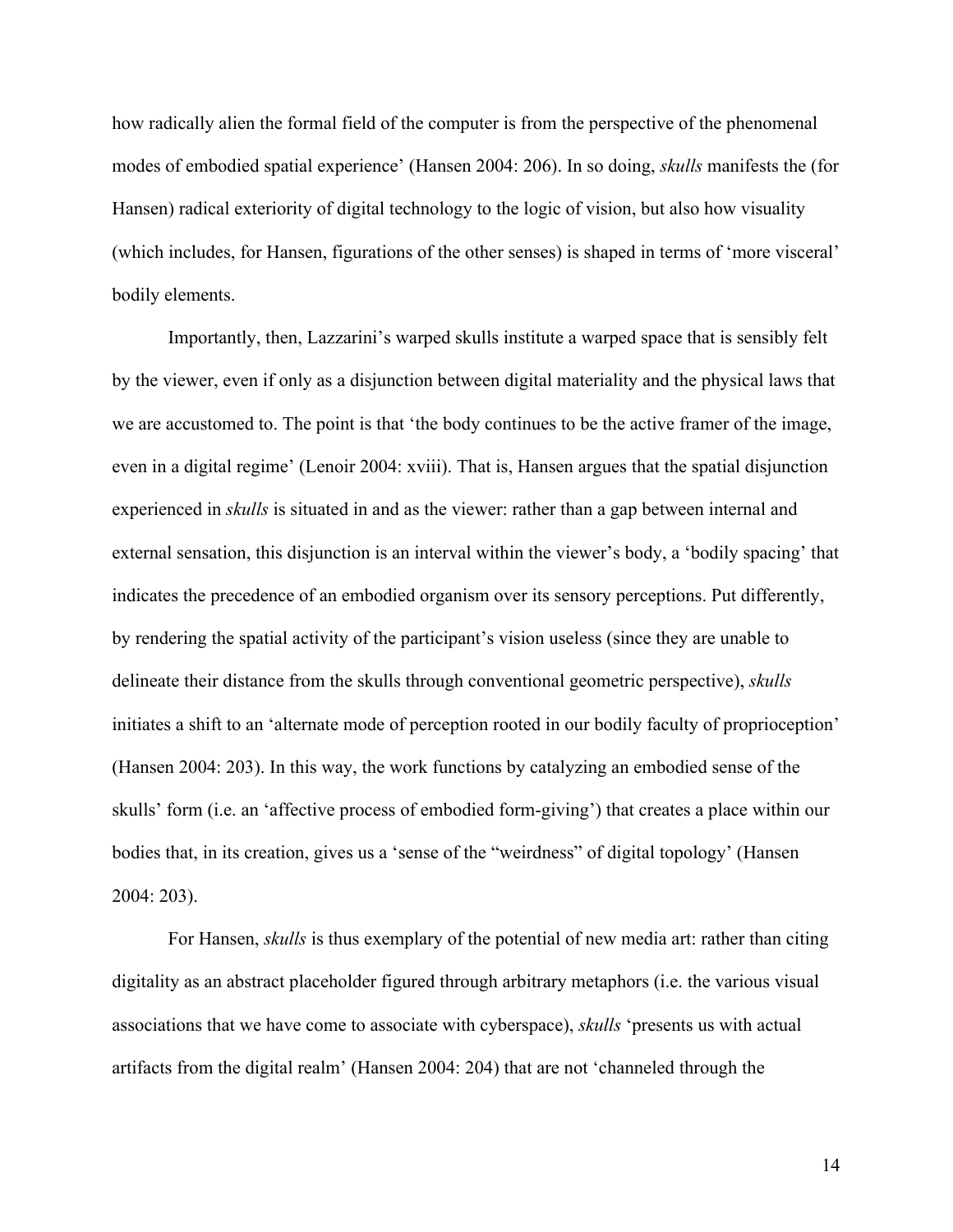coordinates of an image designed for interface with (human) vision' (Hansen 2004: 203). As a result, the installation acts as a 'cipher or index of a process fundamentally heterogeneous to our constitutive perceptual ratios' (Hansen 2004: 204): the experience of the piece takes place as an affective response in the spectator that correlates to the work's digital topology while nonetheless remaining radically discontinuous with it. In the experience of *skulls* (and other exemplary works of media art), Hansen believes that we can bodily access a material specificity of technology—or rather, we can appreciate the radicality of a particular technology's inaccessibility—without reducing it to language. (2004: 205).

It bears emphasizing that to the extent that this is the case, it is accomplished *via* a movement of vision into the body that Hansen describes under the auspices of the body's affective topology. With this in mind, consider as a counter-example the piece *Sound* (2001), a piano performance consisting of a combination of piano preparations, extended techniques, and fast playing with the piano's sustain pedal depressed.<sup>xii</sup> First presented in the context of a contemporary music recital, *Sound* utilizes microphones that are placed inside the piano, routed through a computer featuring sound-processing software, and plugged into loudspeakers. Despite this setup, though, the computer is not powered on, so that the physical sound of the piano is in no way altered by the digital technology that is present: the piece is simply a piece for piano…and yet it isn't.

Somewhat predictably, audience members often hear effects generated by the microphone-speaker-computer setup when listening to *Sound*, despite no such effects being literally present. More remarkably, though, this tendency obtains even in the context of highly trained listeners, for whom the sound-world of the piece is by no means novel. Moreover, these skilled listeners—and I am not using the term 'skilled' ironically—are sometimes even able to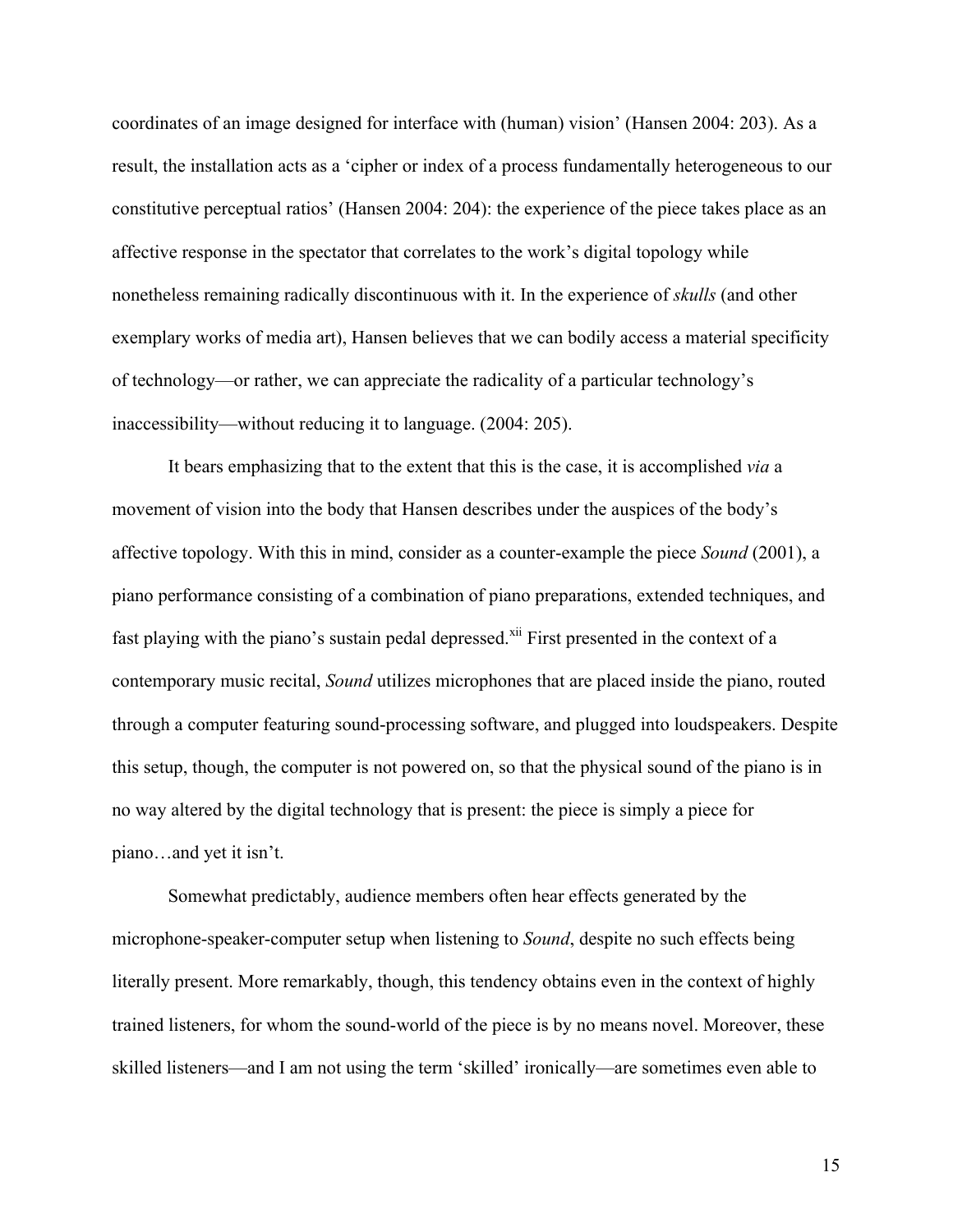specify particular effects: audience members attest to hearing various equalization filters (e.g. high-pass, shelving, and parametric), delays, and shifts in synthesized reverb and dynamics. In fact, I have anecdotally noticed that the more sophisticated a listener is—the more they are able to specify what they've heard in a given piece—the more likely they are to experience highly complex and specified hallucinations during *Sound*'s performance.<sup>xiii</sup>

*Sound* is not a sonic hoax, because it does not ultimately deceive the listener's ears. That is, the sounds that the listener (mis)identifies as digitally produced are nonetheless audible and even properly identifiable, in the sense that the listener is able to specify (*via* the terminology of digital technology) the particular sounds that they are hearing.<sup>xiv</sup> Moreover, it is plausible that the digital technologies represented on stage actually serve to increase the audibility of the nuances of the piece, because they signal a mastery of timbre that is often neglected in acoustic instruments (i.e. they emphasize the fact a single piano pitch consists in a series of frequencies). Rather than being a hoax, then, the technologies presented on-stage in *Sound* act as a rubric for the sound-world of the piece.

What is of interest here is how this rubric actually functions. Operationally, the technology (not) used in *Sound* is more familiar (i.e. more sensible) than the acoustic phenomena from which it was developed. In this sense, the piece employs a simulation wherein representations—the sounds of particular effects—are detached from any necessary attachment to their acoustic provenance. As a result, it is not only the case that the digital technologies offer a visual point of entry into the sound-world of the piece, but also that they offer a point of departure from the linear causality—the instrumentality—of the acoustic instrument (i.e. the piano, as the sounding mechanism of a score or musical intention). In a mixed reality context such as that suggested by the technologies represented on stage, then, the physics of the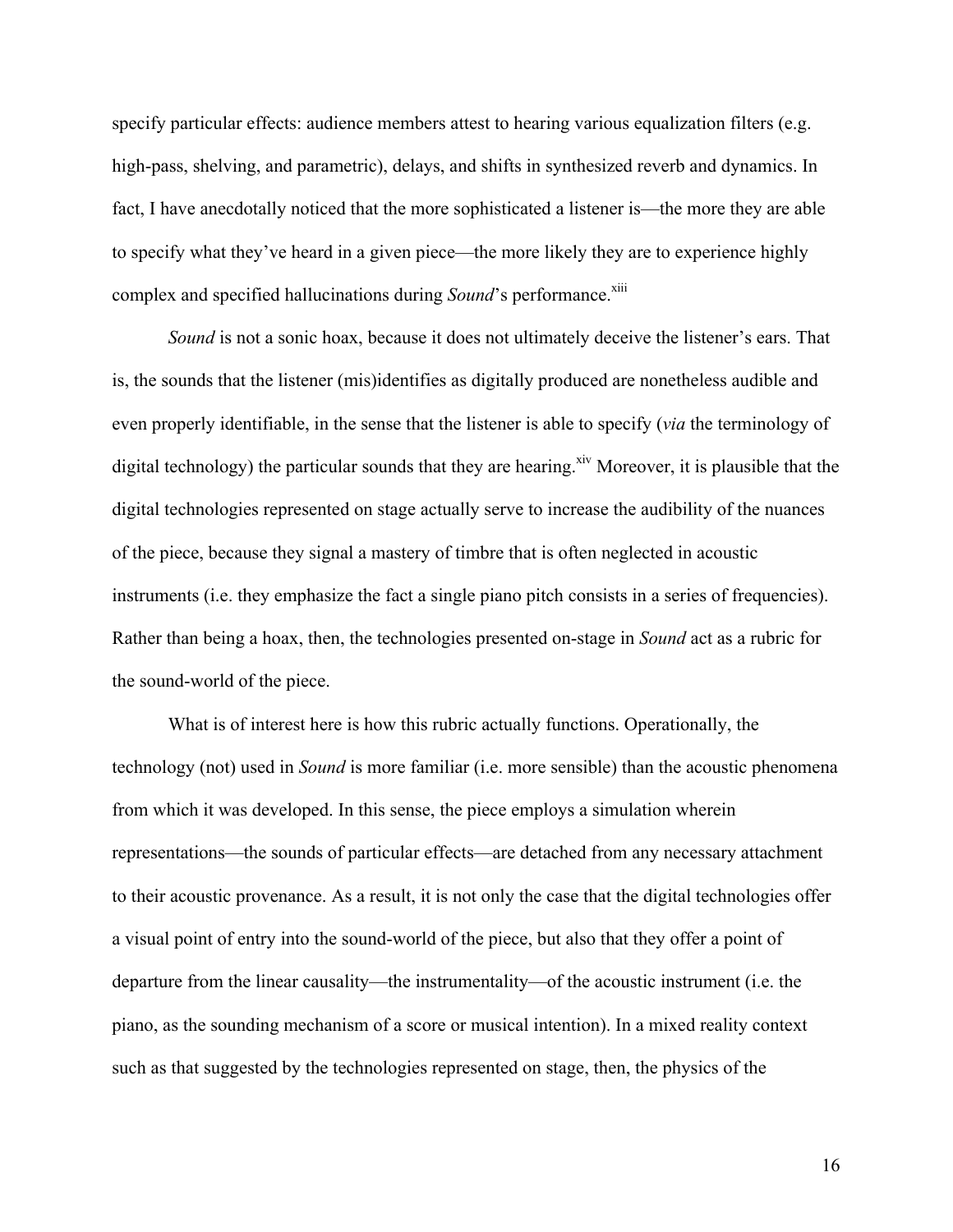performance—the question of what, materially, causes a given sonic event—subtly shifts into a kind of 'pataphysics wherein the imaginary sonic reality precedes its cause.<sup>xv</sup> Simply put, the computer functions as an alibi for limitless representational manipulation, so that the listener accepts that the sonic events are not completely constrained by a recognizable causality. That is, the computer creates an illusion of a certain type of music—live electronic manipulation of an acoustic instrument—that presents itself as music without illusions.<sup>xvi</sup>

Indeed, this 'limitlessness' is the flip-side of the listeners' tendency to project specific technical manipulations onto the piece: listeners' (mis)recognition of the processing is frequently accompanied by questions about other aspects of *Sound*'s sound-world. Often, these questions come from a lack of second-order identification of the phantom processes: for example, a phantom EQ might be heard as one that is regularly deployed in the program MaxMSP, which would lead to questions about other (phantom) manipulations that the listener did not recognize as being conventional in that programming environment.<sup>xvii</sup> Thus, a series of questions are asked (e.g. 'Is another software program being run in parallel?' or 'Was that accomplished by misappropriating such and such object in Max?') that not only presume the event, but also understand it to be a technical *fait accompli*. Rather than creating disjunction in the listener rather than causing them to question whether things are as they seem—these questions are couched not only in the certainty that the processing took place, but also in the assuredness that they took place as identifiable, predictable, and repeatable technical manipulations within the computer. With the presence of the computer, the *de facto* assumption is that anything that can be represented sonically to the listener can also be represented within the computer, and that with this representation comes a potential for manipulation that is virtually unconstrained. As Paul Théberge (among others) has noted, 'a computer is both a machine and a social relation' (212);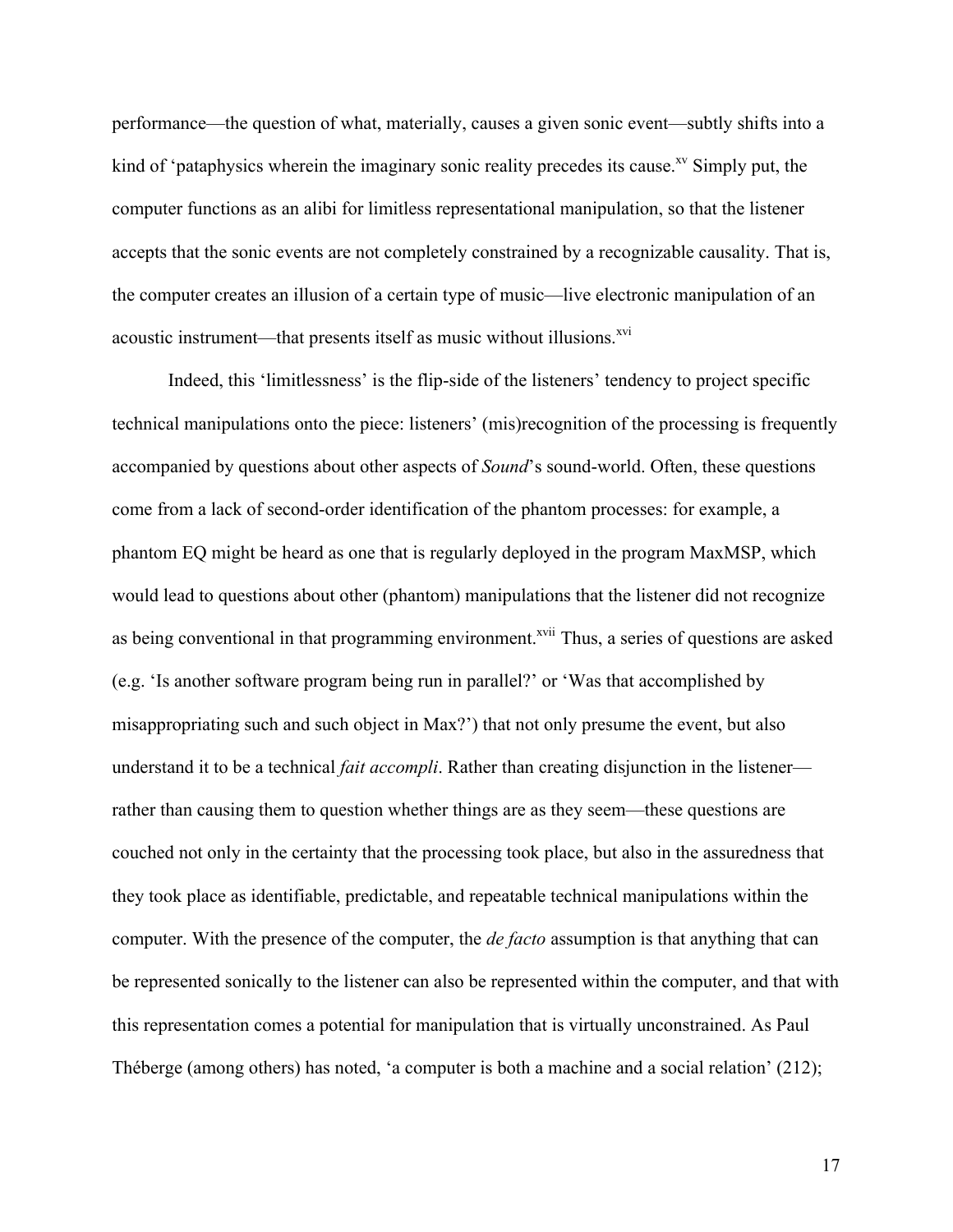in *Sound*, the machine-computer is extended through the technology of the piano, which empties it of its instrumentality to feed it back as a paradoxical relationality. *Sound*, then, is virtual music *par excellence*, where the boundlessness of the virtual is acted under the alibi of computer technology that it does not otherwise employ.

This is notable in the context of this essay because it is the opposite of what Hansen accounts in *skulls*. Whereas Hansen demonstrates that *skulls* renders techno-logic visceral because it cannot be represented by the senses, *Sound* offers a 'pure representation' of technology that captures viscerality in its exchange. In *Sound*, the boundlessness of the virtual is acted precisely through the way that it opens the senses to its 'pataphysics, to a willingness to accept seemingly unconstrained causality without giving up the notion of causality itself (that is, without leaving the realm of conventional representation). Thus, if *skulls* catalyzes a (disjunctive) perception of the grounding of vision in pre-sensory embodiment, *Sound* suggests that the reverse also takes place. That is, in *Sound* the affective body partakes in a logic of representation wherein 'the body itself' moves into the object of its senses, *feeling*— 'presensorily'—its profound complicity with the non-causal causality of grammatology. Simply put, the grounded and constrained physics of the body is excavated into a play of representation.

Indeed, this understanding is coded into Hansen's claim—further discussed below—that virtuality resides in and as analog subjectivity, which includes as its corollary the disarticulation of virtuality from digital technologies. That is, although virtuality has an affinity with digitality, it nonetheless 'stretches back to the proto-origin of the human' (2006a: x-xi). Put bluntly, the virtual is (for Hansen) the space into which technics externalizes the body. The difference with *Sound*, though, is that the body proper is not externalized, but rather translated (or re-embodied) into a visual representation.<sup>xviii</sup> Moreover, this process feeds back to re-insist that the initial body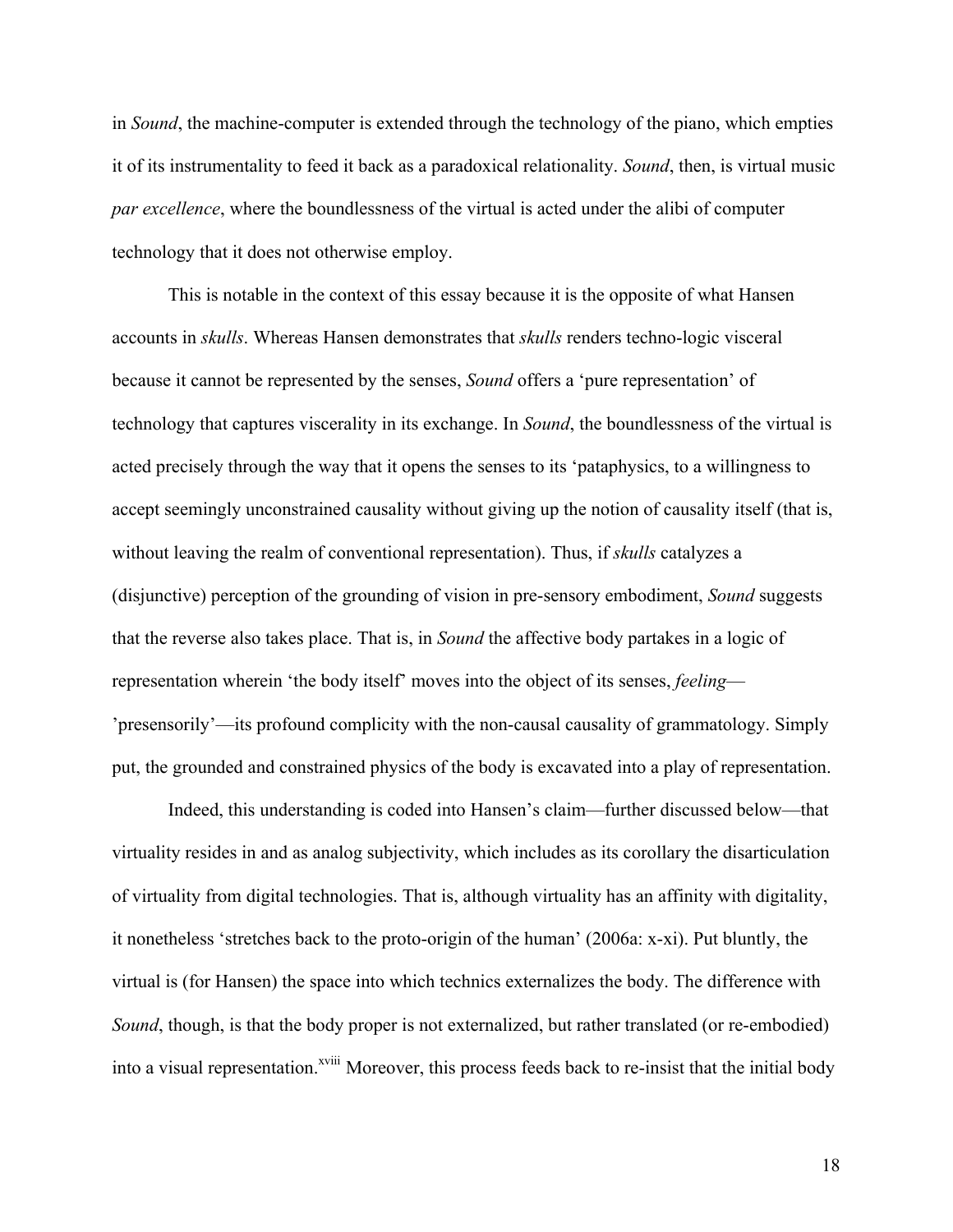is subject to representation: to the extent that the listener feels the piece, they do so within a logic that is suggested by its representations rather than *via* a spacing that would ground this logic.<sup>xix</sup> To the extent that the body is externalized into virtual space, then, it is also always-already virtual<sup>xx</sup>

This does not undermine Hansen's reading of *skulls*. However what *Sound* does demonstrate is the leap of faith that Hansen makes in order to move from his perceptually and cognitively based reading of *skulls* to his positing of the body as primordial (and thus precognitive and –conceptual). Without this leap, for example, we would be forced to ask why vision is not accorded the radicality that technology is? If vision takes place at an ontological level that is different from the embodiment that grounds it, doesn't this mean that there is a part of vision, however small, that is not accounted for in embodiment? As such, doesn't Hansen reduce vision to the affective logic of the body that he expounds? If so, what is accomplished in this reduction?

**\*\*\***

What I have attempted thus far is a simple re-contextualization of Hansen's thought: rather than accepting his cogent analyses as proof-positive of the structure of subjectivity that he advocates, I have demonstrated that his writing necessarily performs a gap between presence and absence that its content covers over. As a result, I have suggested that rather than an affective body preceding the senses, the two necessarily exist in tension with one another. However, in insisting on this tension I am not suggesting that affectivity is antecedent to the senses either, but am rather importuning the impossibility of establishing a hierarchy in their relation. Put differently, while Hansen's perspective cannot be unequivocally true in the way that he hopes, it nonetheless performs an important intervention into the potentially stagnant discourse of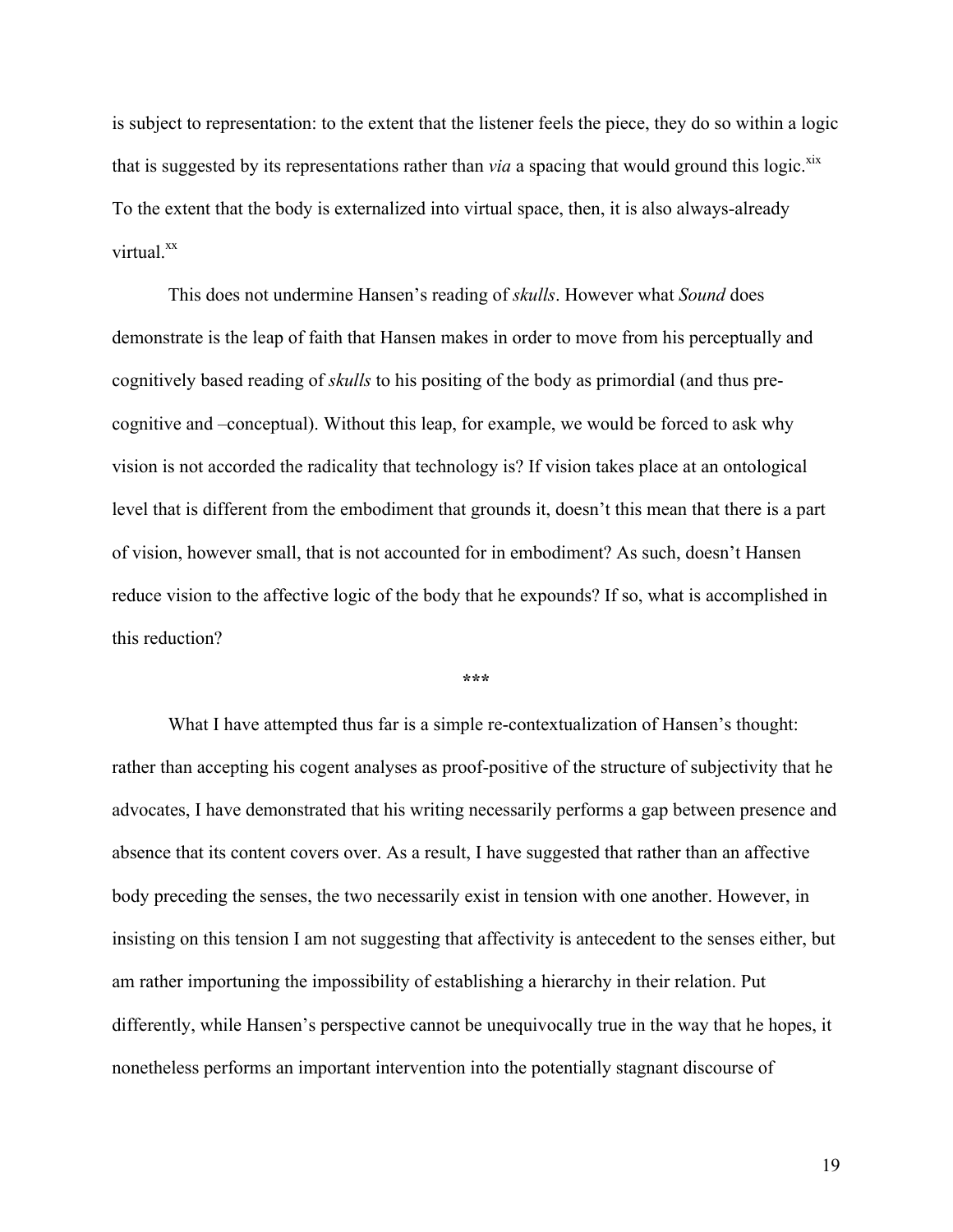deconstruction: if contemporary theorists have become comfortable with the paradoxical play of presence and absence brought to the fore in deconstruction, Hansen's writing serves a decisive role in re-introducing the body as a site of discursive discomfort. Thus, if Derrida's work was necessitated by a historical context that presumed presence, Hansen writes in a time that has perhaps—at least with respect to Humanities scholarship—moved too far the other way.

With this in mind, I offer in what follows a closer consideration of Hansen's account of affectivity, presented in an effort to specify Hansen's 'organismic' construction of technological posthumanism as the twin presence of the manifold absences that have been made manifest in Humanities scholarship over the past forty years. Hansen's posthumanism is perhaps uniquely suited to articulate this perspective since, of the dominant strains of posthumanism that obtain in the discourse, Hansen's perspective is amongst the most avowedly humanist: whereas one might argue that Hayles, for example, *insinuates* humanist values into the ground of her claims for expanded understandings of embodiment, materiality, and meaning, Hansen restages these expansions within the internal spacing of presensory human affectivity. Accordingly, Hansen acknowledges that it is specifically human embodiment that 'takes on a truly unprecedented responsibility [at this particularly crucial moment in our coevolution with technology]: the responsibility of constraining and thereby specifying the process through which information "objects"—images, space, events—are actually generated' (2006a: 176). This distinction between Hansen and Hayles is crucial, because it relates directly to how value—broadly construed to include meaning, ethics, and politics—operates in the schema. For Hayles (as well as for related but less digitally oriented theorists such as Butler) value appears as an injunction to mean, so that the exciting possibility opened by new technologies is their affordance of new modes of *represented* individual agency; value is external in this reading, in the sense that it is a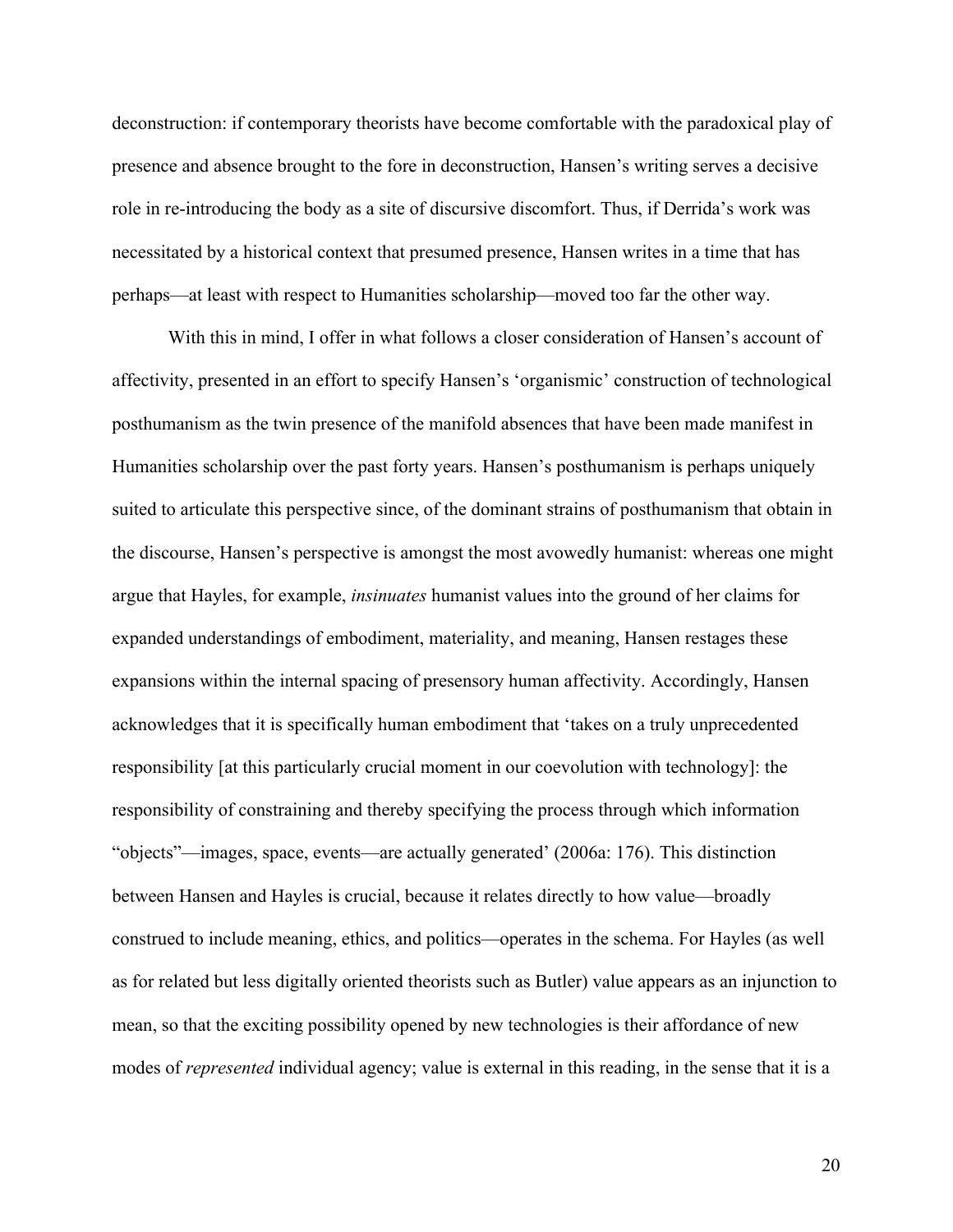motivating principle of Hayles' thought. For Hansen, in contrast, value is produced *via* the body's internal spacing, so that what is exposed by virtual technologies is 'the violence exerted on bodily life by generic categories of social intelligibility and the politics of recognition' (Hansen 2006a: 147). Thus, if Hayles' posthumanism ultimately reinscribes the human, Hansen's does so doubly, but with a key difference inhering in how they position their intervention in the discourse of posthumanism: whereas Hayles figures her thought as unwinding embodiment outwards into intermediating machinic materialities (that themselves feed back to bodies), Hansen works in the inverse direction, folding new technologies—including new modes of perception—back into the primary tactility of embodied subjects. Hansen is not interested in new technologies for their potential to reconfigure *what* value is, but rather for their potential to reconfigure *how* value acts.<sup>xxi</sup>

To grapple with this shift, it is first necessary to exfoliate the particular understanding of technology that is at the core of Hansen's thought, and which exists in contradistinction to the notion of *technesis* discussed above. Fundamentally, Hansen considers technology to be intimately bound up with human embodiment. Quite simply, Hansen argues that every technology exists in relation to human embodiment and speaks to 'the body's role as an "invariant," a fundamental access onto the world' (2006a: 26). While technologies may 'refunctionalize' (2006a: 26) the body, then, they do not institute any ontological shift that would threaten phenomenological accounts of embodiment. Instead, technicity is understood by Hansen to be a process of 'exteriorization.'

Importantly, though, Hansen does not consider this relation to exteriority to be something 'merely added on to some "natural" core of embodied life' (2006a: ix), but rather takes technicity to be 'a constitutive dimension of embodiment from the start' (2006a: x). In this respect, he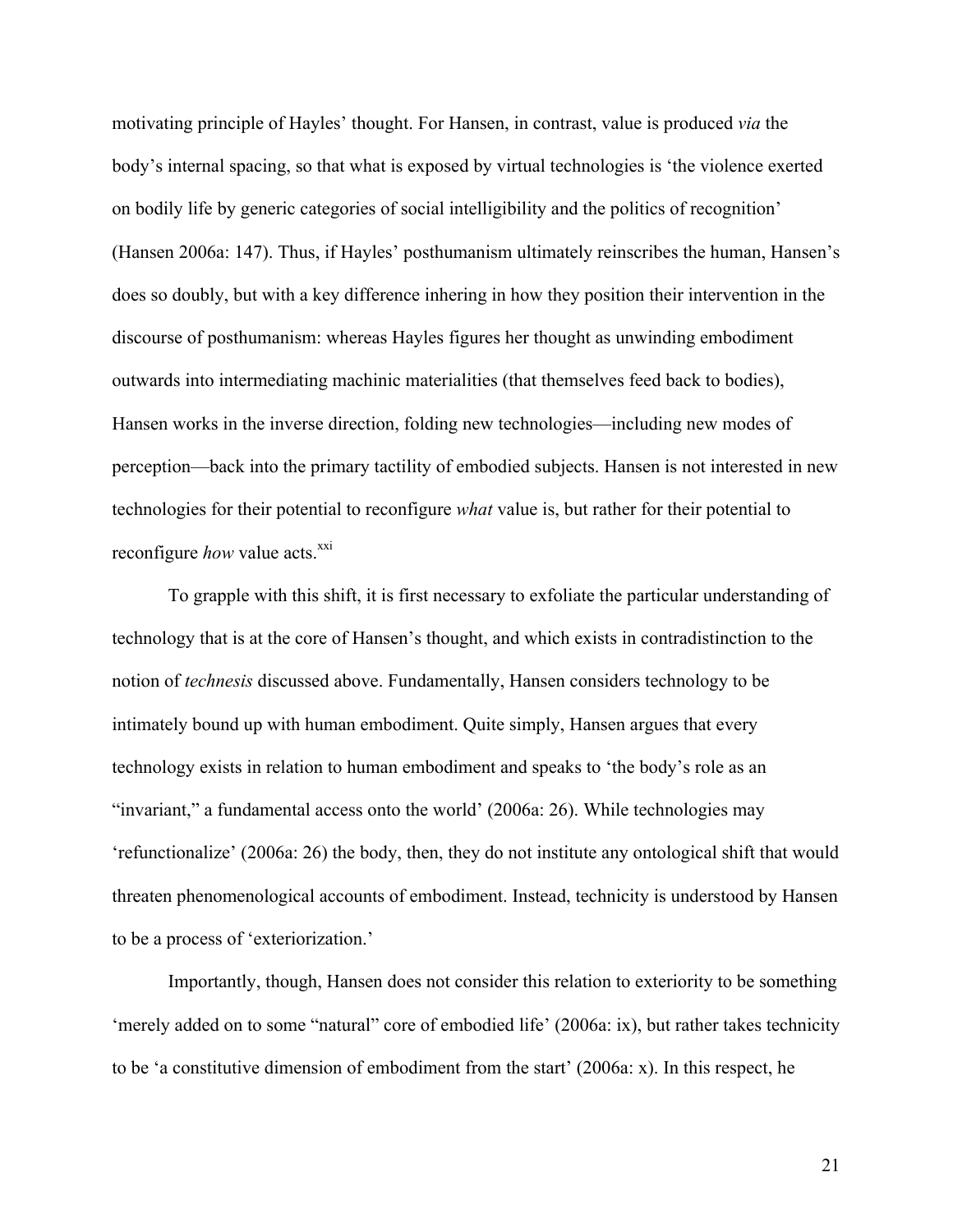echoes Butler in registering a 'turn' at the core of our subjective relations, for Hansen hinging on technology: technologies extend our interface with the environment, but the reconfiguration that this performs points back to a body as its source. In this sense, then, a 'technical element […] has always inhabited and mediated our embodied coupling with the world' (Hansen 2006a: 26). While Butler understands this coupling to be the continual and reiterative process of subject formation, though, Hansen understands it as the exteriorization of an anterior subjectivity: since Hansen takes the body to be 'invariant,' he is able to mobilize a topological analysis of it. In so doing, he figures a gap that is fundamentally different from the deconstructive gap: where the former is a spatial separation, the latter is both a performative gap and a dis-identification (hence *différance*'s etymology in both difference and differment).

What is notable in this configuration is the conflation of technical and embodied reality that it enacts. Simply put, the distinction between virtual reality and so-called flesh reality is effaced, for Hansen, so that 'all reality is "mixed reality" (2006a: 6). In short, 'there can be no difference in kind demarcating virtual reality (in its narrow, technicist sense) from the rest of experience' (Hansen 2006a: 6), because all experience pertains first to an embodied subject. As such, virtual reality is not so much something that is produced by technology as it is a 'biologically grounded adaptation to the newly acquired technological extensions provided by new media' (Lenoir 2004: xxiv). Virtuality, then, is not only interpreted by analog bodies, but is actually included in the constitution of these bodies as such.

In this context, Hansen insists on the cultural significance of virtual reality as 'our culture's privileged pathway for […] exposing the technical element that lies at the heart of embodiment' (Hansen 2006a: 15): paradoxically, the value of virtual reality (again, in its narrow sense) is not found in the purported new freedoms that it offers, but rather in the way that its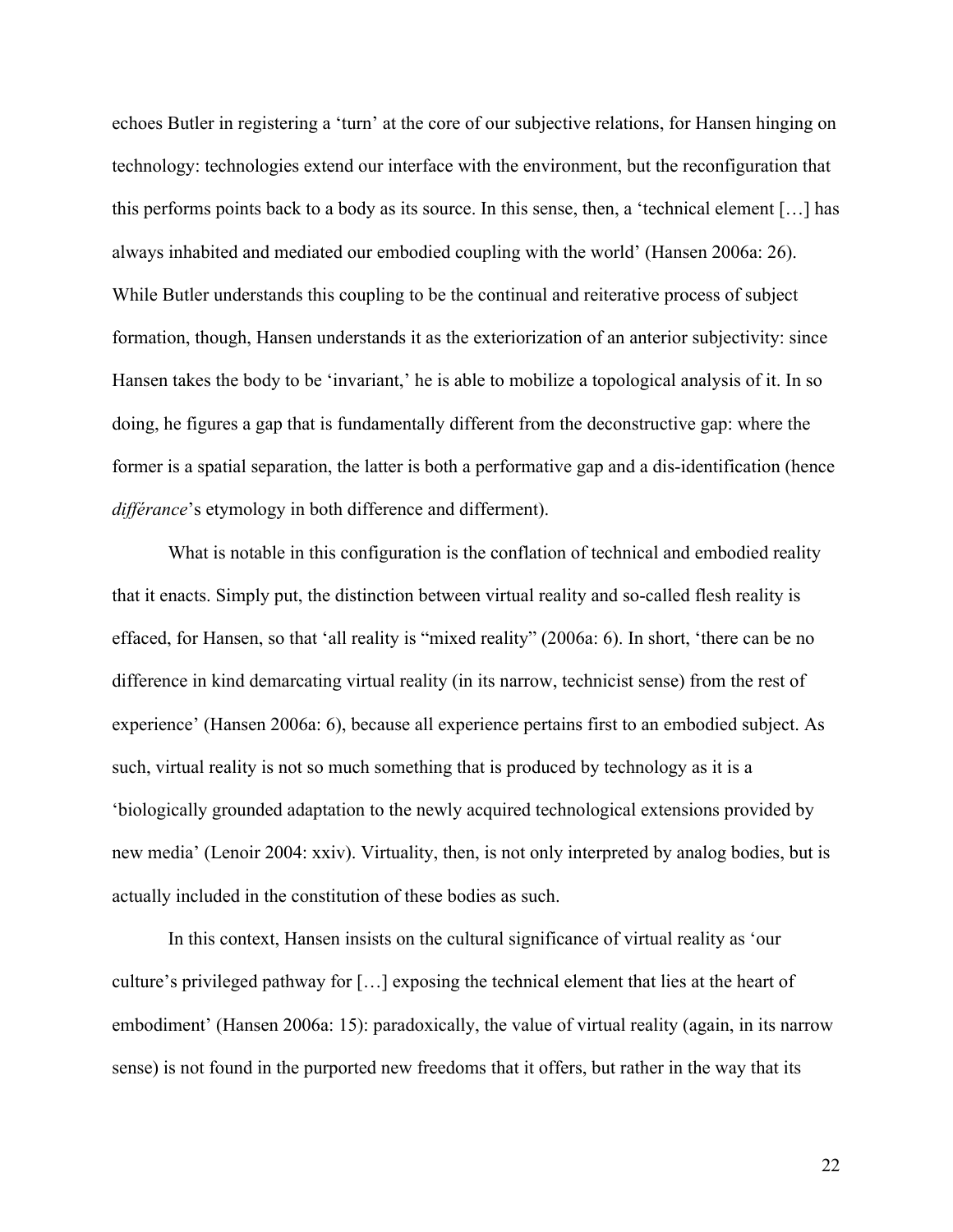physical latitudes lay bare 'the enabling constraints of the body' (Hansen 2006a: 15). Here again, then, it is precisely because technics is included within a primordial notion of embodiment that we can comprehend virtual reality as a reality at all, which is to say as having enactive capacities rather than simply representational or simulational ones. In a sense, then, Hansen is simply staging a performance of deconstruction in and as embodiment.

In this context, Hansen argues that mixed reality is a transcendental condition for human experience. That is, mixed reality designates an '"originary" coupling of the human and the technical' that grounds experience as such, and which 'can only be known through its effects' (Hansen 2006a: 9); while new technologies, specific historical realities, and evolved biologies all play a part in determining modes and meanings of perception that are absolutely unique to a given individual, the fact of human perception itself—or human 'information processing,' as Hansen sometimes terms it—nonetheless grounds this specificity. Put simply, while information processing may radically transform the instance of embodiment that it points to, the fact that it must be directed at an embodied reality always remains. Moreover, Hansen's conceptualization of 'mixed reality' includes the assertion that this works both ways, so that an instance of embodiment—a human, for example—necessarily operates relative to its surroundings. This omnipresent bivalent coupling, then, is precisely what Hansen designates with the term mixed reality, effecting a passage 'from the axiom that all *virtual* reality is mixed reality to the more general axiom that *all* reality is mixed reality' (2006a: 5).

This persistence of an embodied relation to technics (which is to say, of embodiment) is the sense in which mixed reality is both transcendental and omnipresent. Moreover, this status means that the effect of technological innovation is not to create new realities, but rather to alter the relationship between our perceptual apparatuses and the techno-embodied reality that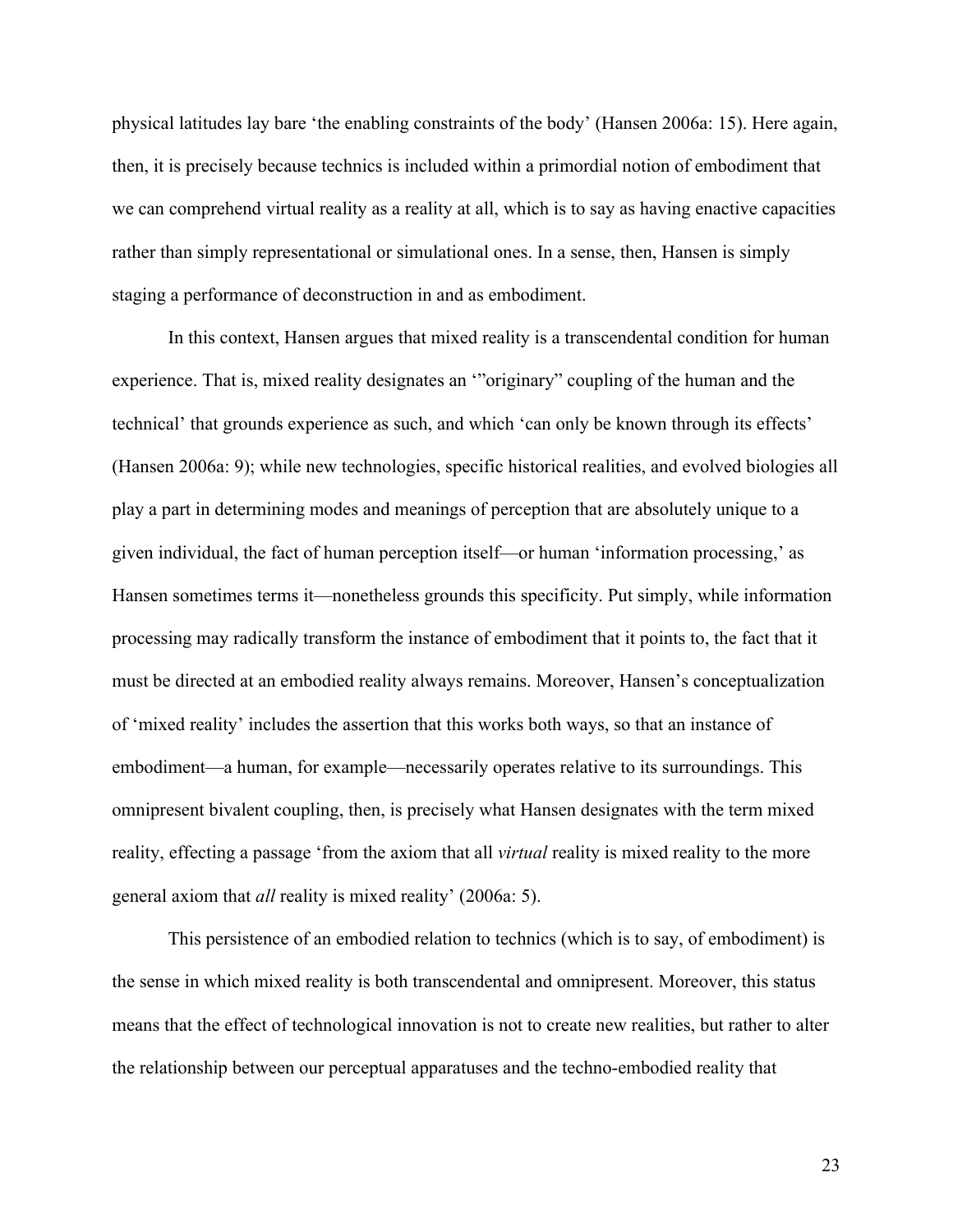grounds them: incompatible strata of reality, for example, are not incompatible with our conventional perceptions because they are inaccessibly distant, for Hansen, but rather because they are *too close*, they are the ground of perception. In this sense, contemporary technologies create different points of contact—quantitatively different in scope, but to such an extent that a qualitative difference emerges—between humans and non-humans, that thereby shift the ground of perception to give the effect of new strata of reality. In addition, then, Hansen does not accept the suggestion that fundamentally new realities emerge from the intermediation of humans and machines: while, epistemologically, Hansen characterizes the historical evolution of humans technogenetically, he nonetheless insists on an ahistorical mechanism underlying this process that grounds epistemological accounts of subject positions in an ontology of primary subjectivity. Put simply, the oft-cited extra-discursive characters of technology and embodiment are, for Hansen, specifically *pre*-discursive. Relative to much of posthuman discourse, then, Hansen's position performs the crucial shift of acknowledging the particular worldview that (for him) undergirds the entrance of humans and technology into a joint discourse.

In this respect our 'age of total technical mediation' (Hansen 2006a: 12) is, for Hansen, the age where the mixed-ness of reality is exposed. That is, reality has always been a mixture of virtuality and actuality, but contemporary technologies dramatize this to an unprecedented extent. In Hansen's often tenebrous prose, the present historico-technical moment is thus dubbed the 'becoming-empirical […] of mixed reality as the transcendental-empirical' (2006a: 9), such that contemporary technologies empirically manifest 'the condition for the empirical as such' (2006a: 9). Paradoxically, then, Hansen insists that the disembodying tendencies of digital technologies serve to make perceptible the embodied reality—which includes technicity—that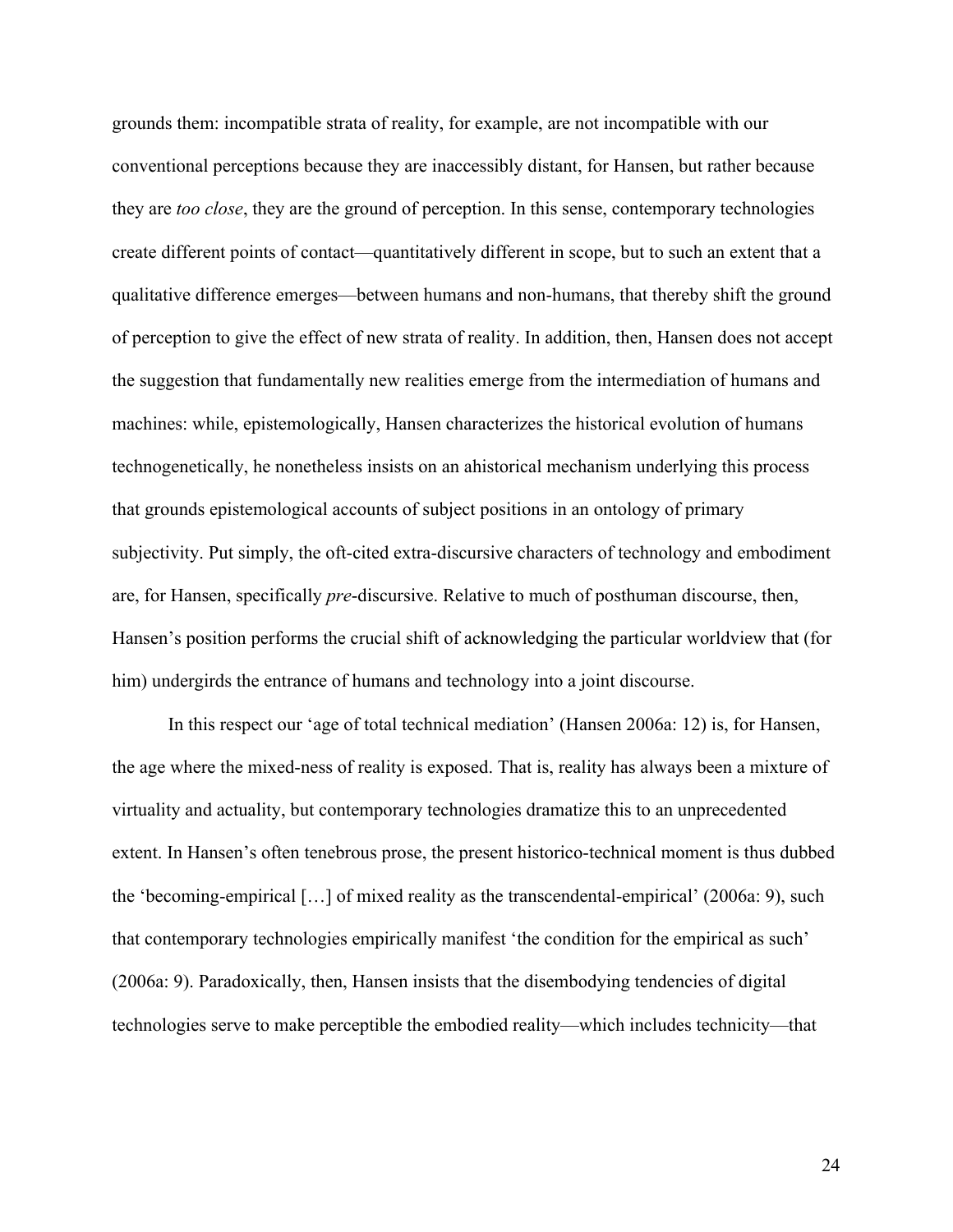they depend on. As such, the shift to mixed reality effected in and by contemporary technoculture is a paradigmatic, rather than ontological, one.

If Hansen insists that mixed reality transcends local technological conditions, this is not to diminish the importance of the latter. Indeed, by making mixed reality widely perceptible digital technologies bring 'an opportunity to revalue the meaning and role accorded the body within the accepted conceptual frameworks of our philosophical tradition' (Hansen 2006a: 7). Thus, Hansen notes that today's exemplary mixed reality situations—'interrupting a meeting to get data from a digital database, comparing a two-dimensional architectural drawing with a realtime three-dimensional visualization, acquiring an image of oneself through the social prosthesis of common sense that is contemporary television' (Hansen 2006a: 8)—are not intended to produce an 'immersive' experience, in the sense of simulating reality. Instead—as we saw in his reading of *skulls*—Hansen argues that these situations each utilize the 'capacity of our embodied form of life to create reality through motor activity' (2006a: 8). Prior to the exposure of mixed reality through digital technologies, this capacity was entirely unremarkable. Thus, by moving perceptual experience beyond a single experiential frame, the question (cited at the beginning of this essay) of 'what makes […] passage from one realm to another so seamless' (2006a: 8) can be asked.

In the context of this essay, the point is that Hansen's understanding of embodiment and technicity necessarily re-conceptualizes the body in a way that avows its contingency while still retaining its primacy as the ground in which this conflation takes place. I have already argued that this understanding is more complicit with deconstruction than Hansen suggests, but it bears noting that what is thus at stake is not only a pre-linguistic body, but also an articulation of the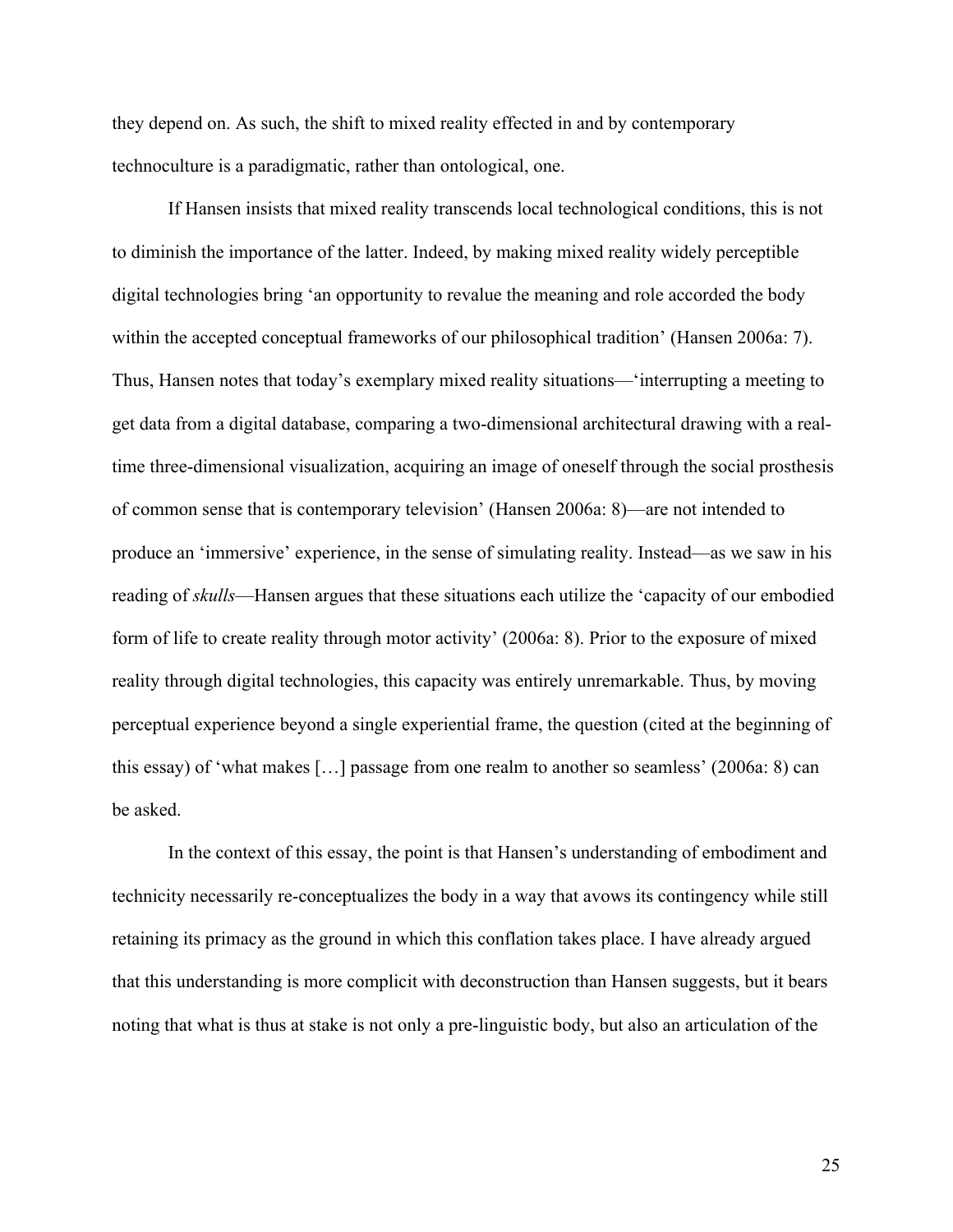'spacing' that comprises an organism's embodiment. In this, Hansen promotes an understanding of the body that is based in its operational perspective.<sup>xxii</sup>

The logic of this operational perspective is explicitly drawn from contemporary autopoietic theories of cognition. In particular, the 'enactive' approach promulgated by Varela is apt, as it is based on situated, embodied agents. As Varela explains, this approach to cognition 'comprises two complementary aspects: (1) the ongoing coupling of the cognitive agent […] that is fundamentally mediated by sensorimotor activities; and (2) the autonomous activities of the agent whose identity is based on emerging, endogenous configurations (or self-organizing patterns) of neuronal activity' (Varela 1999: 272). For Hansen, then, considering the body in this way offers the opportunity to consider it as a bounded entity that is coupled with technics, without falling into the reductive binary logic of (non)identity: the body is coupled with technics in precisely the sense that all life 'necessarily involves a "structural coupling" of an organism and an environment' (Hansen 2004: 299). In this approach it is movement, rather than identity, that 'takes center stage as the act which […] correlates, articulates, or mediates between space and time' (Hansen 2006b: 1208). From this, Hansen turns to operationality to provide a means of articulating the body as an 'originary condition of real experience' (2006a: 9).

And yet, (once again) Hansen's insistence on the term 'origin' bears further reflection: what is the body's 'originary technicity' if not precisely an example of 'origin-heterogeneous,' as described by Derrida (1989: 107-108)? Indeed, in showing that the body's movement 'speaks to a modality of life that lies between and conjoins—that composes—space and time' (2006b: 1211), Hansen would seem to be reinforcing the Derridean truism that every identity—in fact, every term—is necessarily infected by others that it cannot register: technics itself, in Hansen, is placed 'neither on the side of consciousness, nor on the side of matter, but rather as their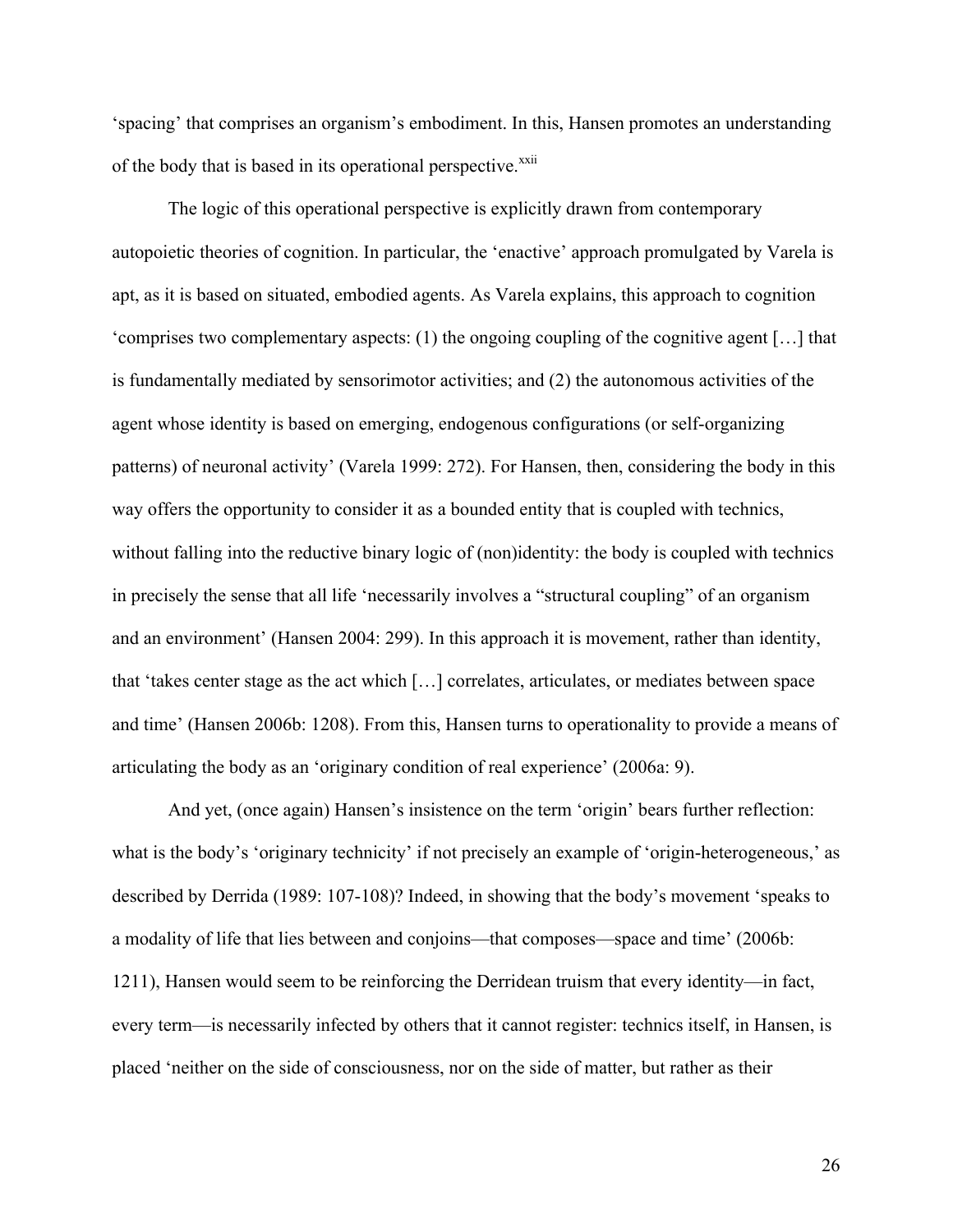mediation, the transduction to which they owe both their coupling and their proper existence' (2006b: 1211). I raise this concern again because Hansen's response to this critique shifts in *Bodies in Code*: whereas *Embodying Technesis* focuses on specifying what, precisely, technology is, *Bodies in Code*'s operational emphasis attempts instead to specify *how* embodiment—as the coupling of a body and technicity—produces the effects it does. That is, Hansen becomes less interested in what humans and their embodiments categorically are than what is entailed by these constructions. In this light, claiming an originary status for the (subjective) body amounts to naming it as an enabling constraint for the enactive approach that Hansen undertakes: whereas a deconstructive sensibility prevents us from agreeing with the definition of a pre-subjective body that Hansen mounts in *Embodying Technesis*, Hansen's shift in emphasis might permit him to side-step these concerns because he is no longer delineating a fully present body *per se*.

Indeed, Cary Wolfe has convincingly argued for a view of systems theory (specifically that of Luhmann) as the 'reconstruction of deconstruction' (Luhmann, cited in Wolfe 2010: 8), noting that Derridean deconstruction and Luhmann's systems theory each approach a similar problem from opposite directions. Specifically, both approaches

This is not to efface the difference between the two approaches—Wolfe argues that systems theory links deconstructive dynamics 'to their biological, social, and historical conditions of emergence and transformation' (Wolfe 2010: 8)—but only to point out that Derrida is not necessarily opposed to the operational logic that Hansen espouses.

make difference their basic category, both temporalize difference and reconstruct meaning as a temporally organized context of displacement and deferment. Both regard their fundamental operation (i.e., writing or communication, respectively) as an independent process that constitutes the subject rather than lets itself by constituted by it. (Schwanitz, cited in Wolfe 2010: 13)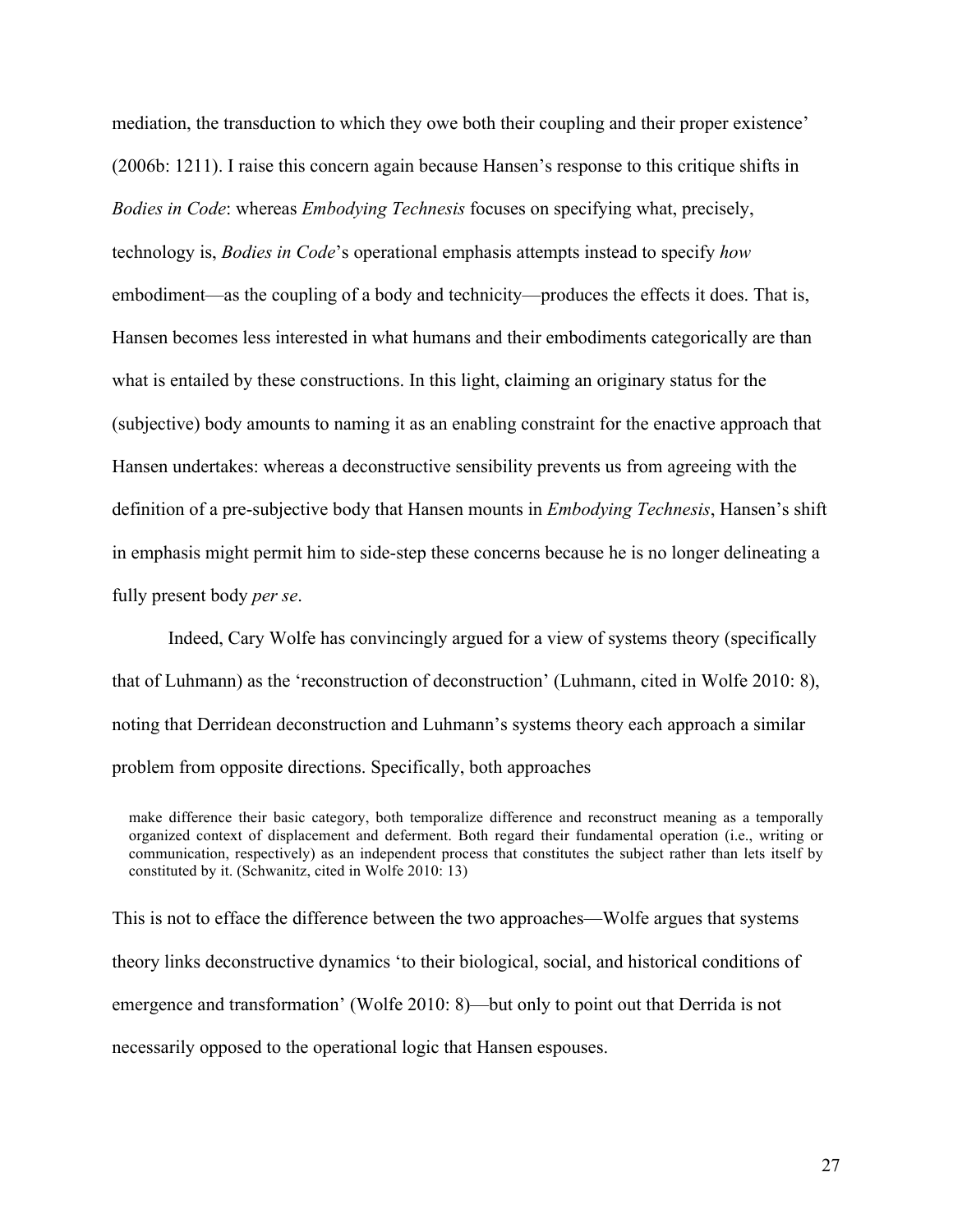However, this line of argumentation does not ultimately obtain in Hansen's case, because he continually extends the import of his thought beyond this constraint, which is to say beyond a deconstructive reading that would understand embodiment's operational 'originality to also indicate its non-originality. Specifically, Hansen's shift towards an analysis of effects depends on the possibility of extra-linguistic meaning that it moves away from, so that this disavowal of grammatology might be considered a 'meta' enabling constraint that allows constraint to mean something. In this context, though, one wonders if the term 'origin' doesn't thus function as a rhetorical bivalence in the text, at once indicating Hansen's insistence on following through on a specific, organismically organized, account of posthumanism, while simultaneously acknowledging—rhetorically—the limitations of doing so. Whether this is a conscious tactic on Hansen's part is, perhaps, irrelevant: instead, the ambivalent rhetoric of the text points to an opening in it that suspends, if not extinguishes, a deconstructive line of critique.

Indeed, the operational emphasis that becomes increasingly prominent in Hansen's work moves his thought ever-closer to the linguistic ambivalence that he continues to hold it in contradistinction to. Perhaps most telling, in this respect, is his conception of 'bodies in code' as a designation of the way that embodiment 'is necessarily distributed beyond the skin in the context of contemporary technics' (2006a: x): a body in code is 'a body submitted to *and constituted by* an unavoidable and empowering technical deterritorialization' (Hansen 2006a: 20). As with mixed reality, all bodies are 'bodies in code' because coding indicates the (technical) process through which bodies are coupled with their environment.

Here again, though, the ambivalence of this deterritorialization is crucial, because its 'technical' aspect indicates the constraining role that technology plays in addition to its more regularly cited extending capacities. Indeed, as Hayles notes, this insistence on the constraints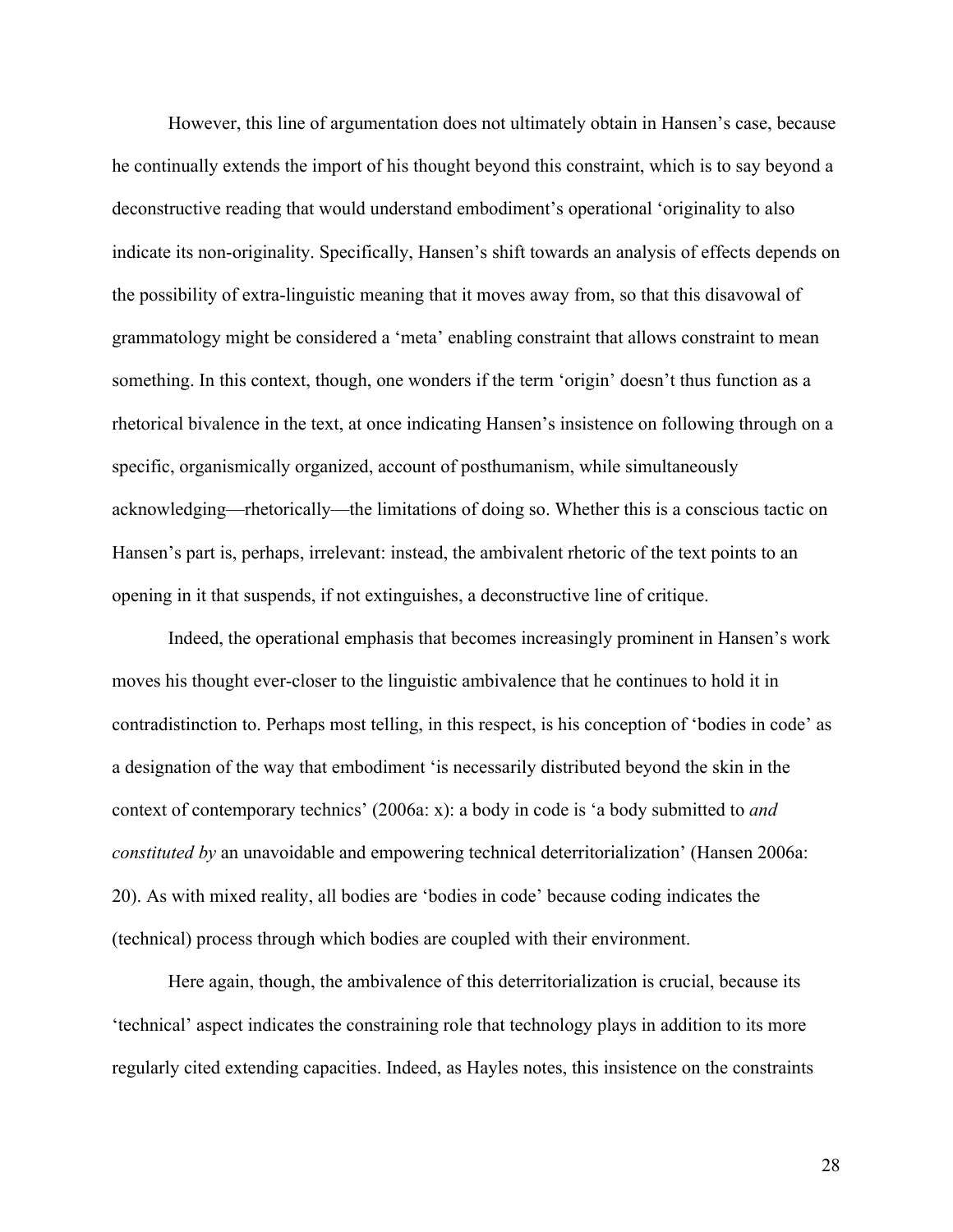that remain active in digital bodies is at the heart of one of Hansen's significant points of divergence from Deleuze, his frequent interlocutor. Summarizing Hansen's argument, Hayles notes that Deleuze and Guattari serve their own philosophical commitments at the expense of reality, doing away with all constraints whatever by refusing to recognize the constraints built into self-organization when it takes place in a biological domain (2001: 155). In contrast, Hansen suggests bodies in code as a means to understand these constraints not only as enabling individual embodiments, but also as part and parcel of the complexity—in the full, evolutionary, sense of the term—from which emerges the new organizations and distributions of the senses that suggest technology's importance in the first place.

Through coded interactions with the environment, then, the body takes on an agency that is at once constrained and distributed. To elucidate how this is the case, Hansen refers to Merleau-Ponty's distinction between the 'body schema' and the 'body image,' which each offer a mutually exclusive way of conceptualizing the body: while the latter pertains to an apprehension of the body as an external object, the former privileges the (autopoietic) operational perspective that Hansen suggests is primary (Hansen 2006a: 39). Importantly, Hansen emphasizes that 'body image' is somewhat of a misnomer, as his argumentation (if not his argument, *per se*) hinges on its referring to something 'much richer [...] than a mere representation' (2006a: 133), acting instead as the object of intentional consciousness such that to the extent that we apprehend ourselves, we do so through a body image.<sup>xxiii</sup> In contrast, the body schema refers to that which grounds experience as such, in the sense that it refers to the particular configuration of the body through which phenomena are made sensible. Put differently, the body image emanates from the body, extending it, whereas the body schema is 'a kind of infraempirical or sensible-transcendental basis for intentional operation' (Hansen 2006: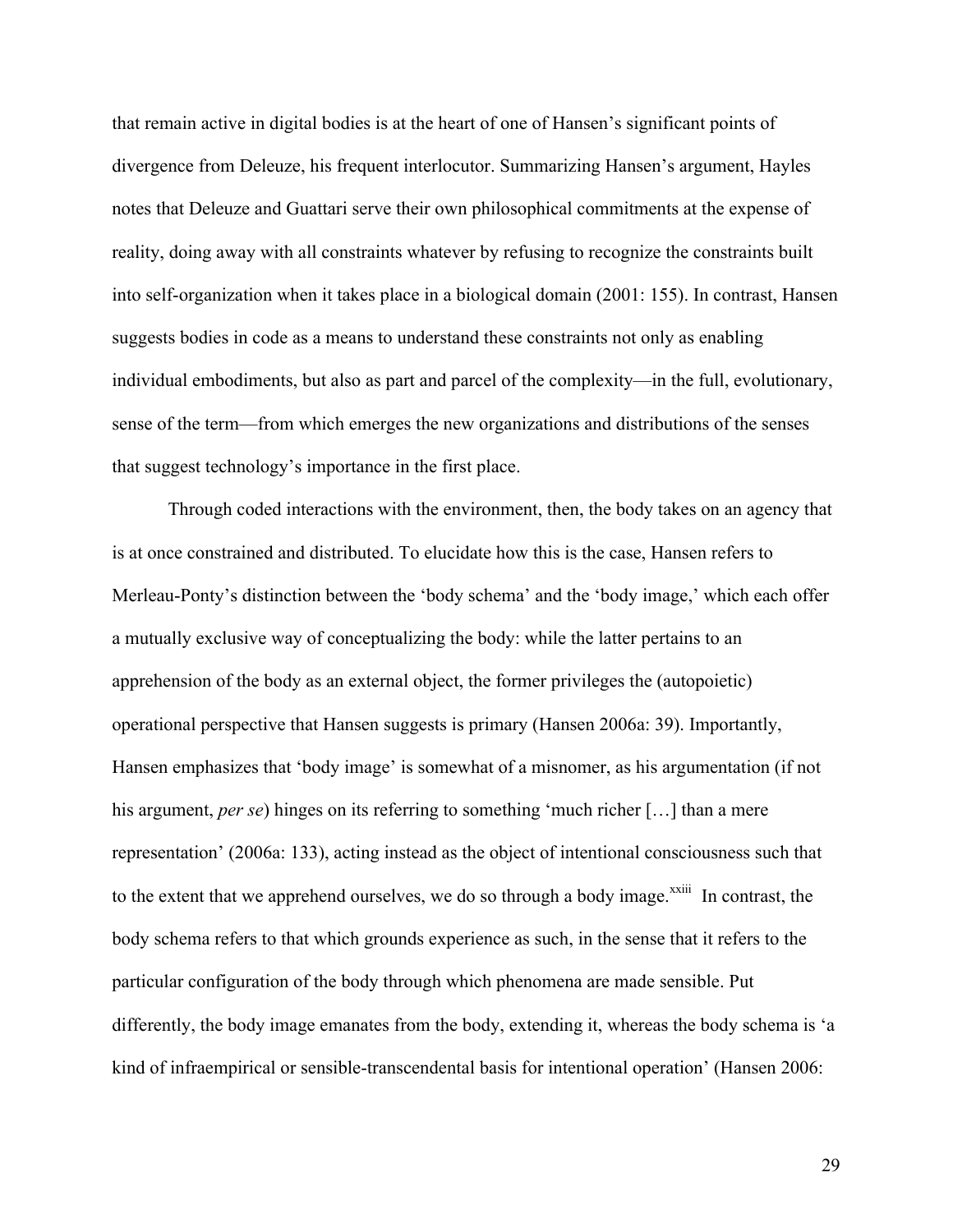39). While both refer to the body, then, they do so from 'opposite sides of the intentional relation [such that the body schema involves] an extra-intentional operation carried out prior to or outside of intentional awareness' (Gallagher, cited in Hansen 2006: 39).

And yet, while the body image and body schema do not overlap, they are also not of equal ontological importance for Hansen. That is, the operational perspective of the body schema means that, by definition, it relates to its environment: here again, Hansen's autopoietic conformation dictates that organisms react to environmental perturbations by modifying themselves in a way that preserves the distinction between their identity and the environment such that an autopoietic system is one that 'continuously produces the components that specify it, while at the same time realizing it [i.e. the system] as a concrete unity in space and time [that] makes the network of production of components possible' (Varela 1992: 5). As an autopoietic system, then, the body schema includes the technics of the body image as the process through which it is exteriorized such that, in an important sense, the body image derives from the body schema. Thus, Hansen's understanding aligns with Varela's observation that reproduction 'must be considered as an added complexification superimposed on [...] an autopoietic unity, [... because] only when there is an identity can a unit reproduce' (Varela 1992: 6). The point for Hansen, again, is that the separation of the body from itself that takes place as the body image requires a pre-existing body that is identifiable in its own right. Here again, then, Hansen's departure from theorists such as Hayles is marked: for Hayles, the body schema would intersect with the body image according to her revised version of the semiotic square (see Hayles 1999: chapter ten), and thus remain within the realm of signification as such; for Hansen, the body image feeds back to construct novel points and means of access to the body schema, but does not challenge the latter's ontological priority.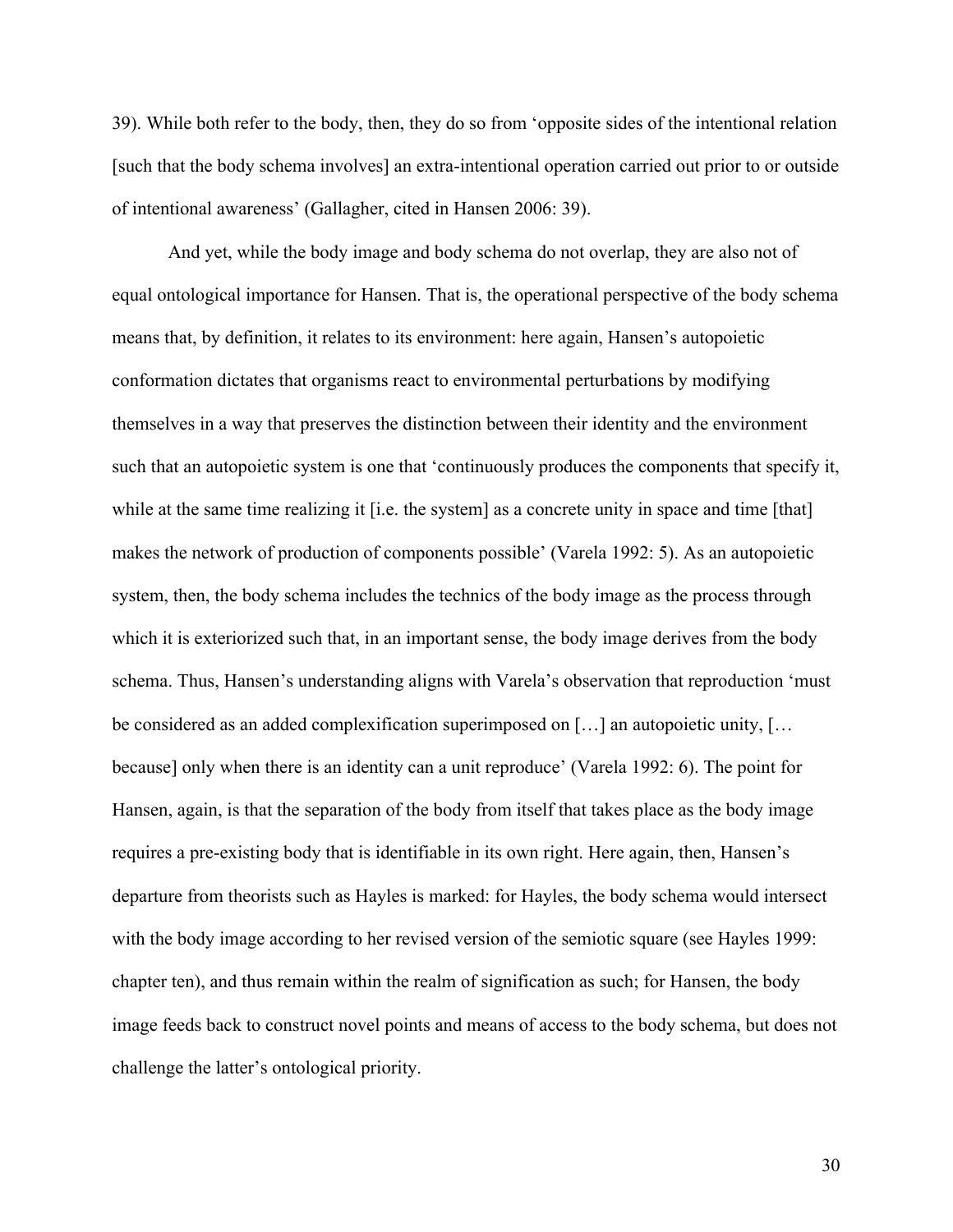If I have shown that Hansen only tells half of the story, his organismic construction of technological posthumanism nonetheless remains an important specification of embodiment. Thus, the important thing to note is how Hansen has shifted the mark: while he has successfully articulated embodiment from an operational perspective, it is not clear how the bounds of embodiment are delineated except from an anthropocentric perspective that is constructed linguistically. That is, Hansen succeeds in accounting for technology's relation to the human sensorium, but in so doing sets aside the question of how this sensorium accrues an economy of meaning beyond simply maintaining its operational integrity.

With this in mind, I conclude this essay by considering the most explicitly political moment in Hansen's œuvre to date, chapter three of *Bodies in Code* (titled 'digitizing the racialized body, or the politics of common impropriety'), wherein Hansen argues that all humans are bound by a common impropriety that can be understood as a form of resistance to the reductive classification of people relative to categories of social visibility.<sup>xxiv</sup> In particular, Hansen's analysis of 'Internet passing'<sup>xxv</sup> is illustrative of the pure body-in-code: because online self-invention yields an identity that is 'an imitation of an imitation [i.e. an imitation of culturally sanctioned signifiers]' these identities are 'purely disembodied simulacr[a]' (Hansen 2006a: 146). Precisely because of this status, Hansen argues that (for example) in the case of racialization 'a certain *indetermination* in the correlation between racialization and the image [is introduced, suspending] the "overdetermination" of the black body "from without" and thereby position[ing] the image as a static fixation of individuation' (2006a: 157). In short, Internet passing catalyzes an experience of *failed* interpellation, of an incongruity with oneself that is definitive of affectivity (that is, of primary embodiment as the grounding space, or 'spacing,' of

\*\*\*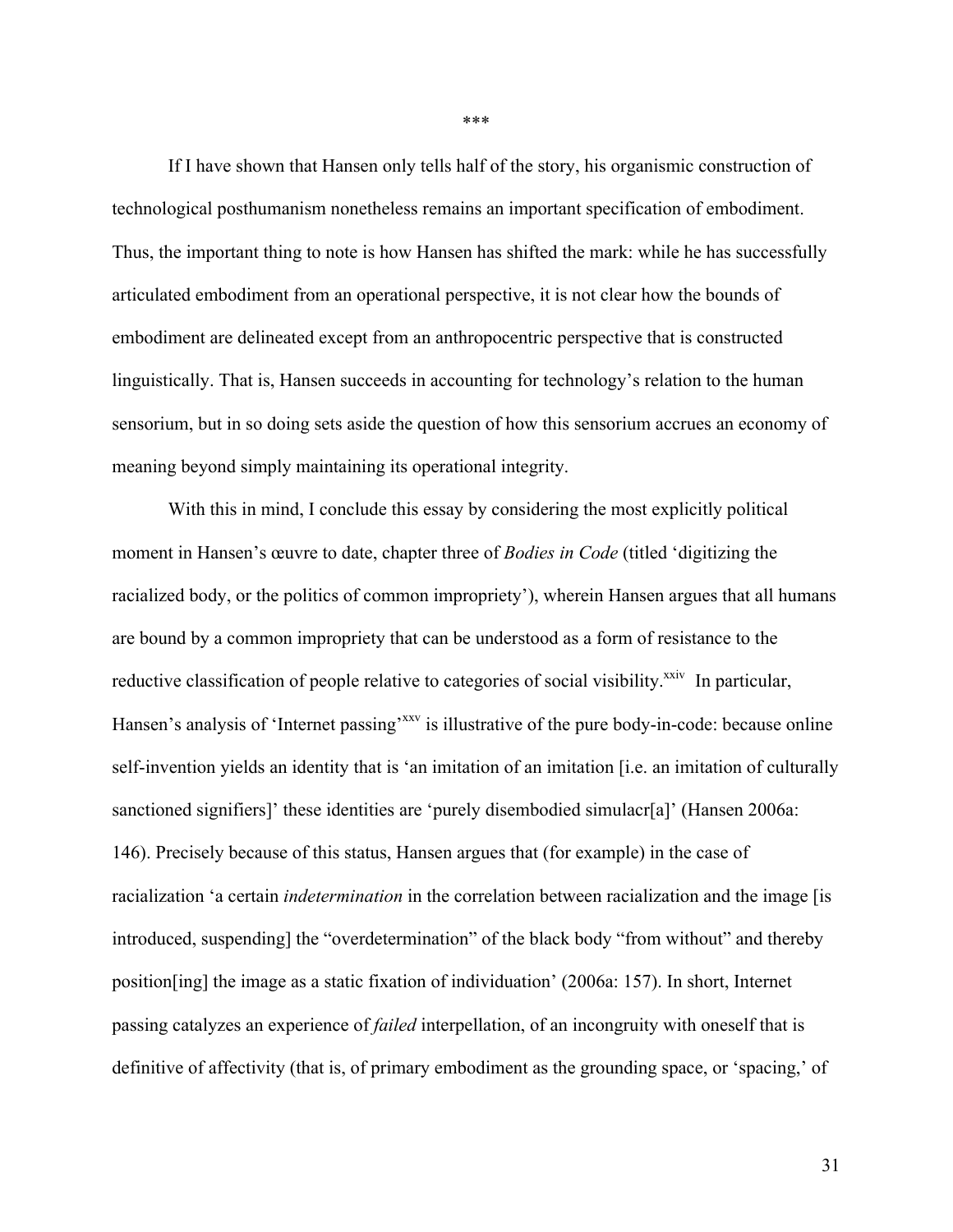perception). Thus, as Jennifer Gonzalez notes, Hansen presents a pedagogical vision of cyberspace wherein the transcendence of visibility teaches those who are engaged in online passing the 'bankruptcy of categories of identity' (Gonzalez 2009: 40).

The political dimension of Hansen's reading of the digital thus obtains in the fact that 'online interpellation submits everyone […] to the condition of having to pass; the generalization of the *condition* means in effect that the resulting abjection of the lived body from the space of intelligibility (visibility) can no longer be limited to certain subjects, but rather becomes a problem for all' (Hansen 2006a: 147). And this, Hansen argues, points to the shortcomings of existing theories of interpellation: in Butler, for example, performative practices 'function by making the bodily residue [or representation] culturally intelligible' (Hansen 2006a: 146) and thereby build the radicality of embodiment into the scene of interpellation and thus deny it any standing outside the interpellative act. By contrast, the shared experience of Internet passing means that

*we all must live the erasure of our lived bodies*, [so that] what is most significant about the transcendence of visibility in online interpellation is less the possibility it affords for new modes of *represented* agency than its exposure of the violence exerted on bodily life by generic categories of social intelligibility and by the politics of recognition—identity politics—that it subtends. (2006a: 147)

In short, Internet passing does not so much open new avenues for self-expression, but rather rearticulates the bodily constraints that condition such expression in the first place.

Clearly, Hansen's analysis of Internet passing re-stages his argument against 'linguistic reduction' in a political dimension. Here again, then, it merits note that the meaning that Hansen ascribes to this politics remains contingent on the (representational) process of meaningformation that he seeks to subjugate. However, we (like Hansen) can further specify this objection in its political aspect by considering his assertion that the digital makes intelligibility 'a problem for all.' Bypassing the obvious objection that would insist that, in fact, access to the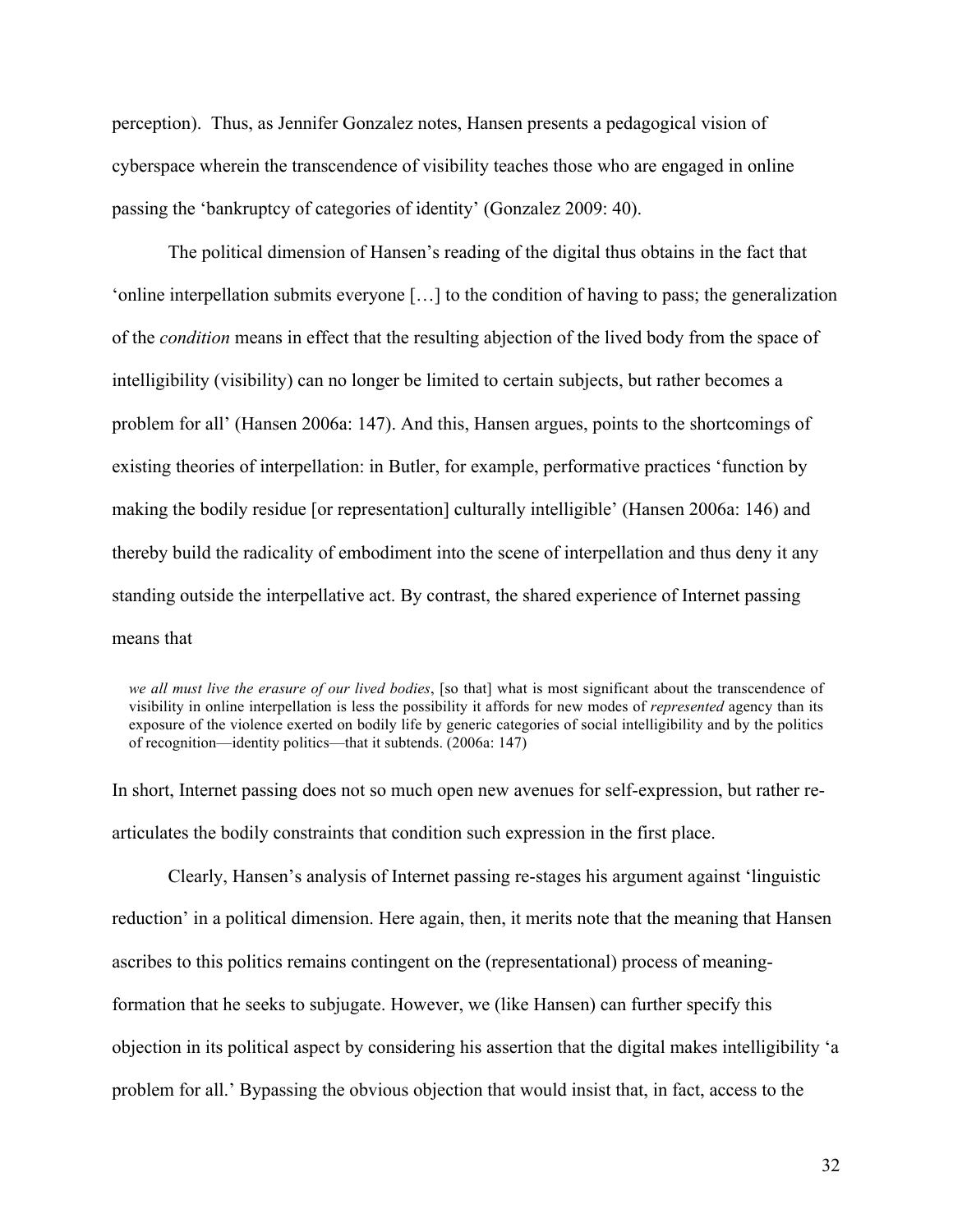Internet is not uniform or ubiquitous but is instead subject to its own complex social economy,<sup>xxvi</sup> we might ask what the term 'problem' means in this instance. That is, why does the body require this linguistic intelligibility such that it constitutes a problematic in the first place? In fact, given Hansen's larger project of freeing embodiment from linguistic interpretation, it would seem that just the opposite would be desirable in a bodily economy: to the extent that bodily specificity is reduced by *technesis*, it is not clear why this entrance into discourse—the condition of intelligibility—is politically desirable. That is, what mechanism (other than language) allows bodily concerns to migrate from the level of a techno-biological organism to that of a political organism without abstracting the contents of these strata into the logic of the body? In short, if an operational perspective constructs an organism in relation to its environment, how is the material specificity of that environment registered in its own right (i.e. as an extra-linguistic radical exteriority) while simultaneously being related to its constitutive organisms in their own right? That is, how do we register the material specificity of performativity, since it is clear that 'not all forms of performance are equal, nor do they have equal effects' (Gonzalez 2009: 40). In the context of grammatology, this paradox is recognized to be constitutively irresolvable, and is acknowledged through the (hyper)mediating role afforded *arche-writing*. If Hansen shifts the site of this mediating role to the practices of bodies, though, it is not clear how inter-subjective and inter-strata political agencies can take hold without abstracting bodies into a discourse that (according to Hansen) does not register their specificity.

Further, we can conclude that the embodied excess to social intelligibility that Hansen explicates robs that intelligibility of that which makes it, literally, desirable. That is, if the conventional engine of interpellation is desire (which is predicated on a fundamental and radical lack that is articulated in and as the linguistic dimension), then the politics of Hansen's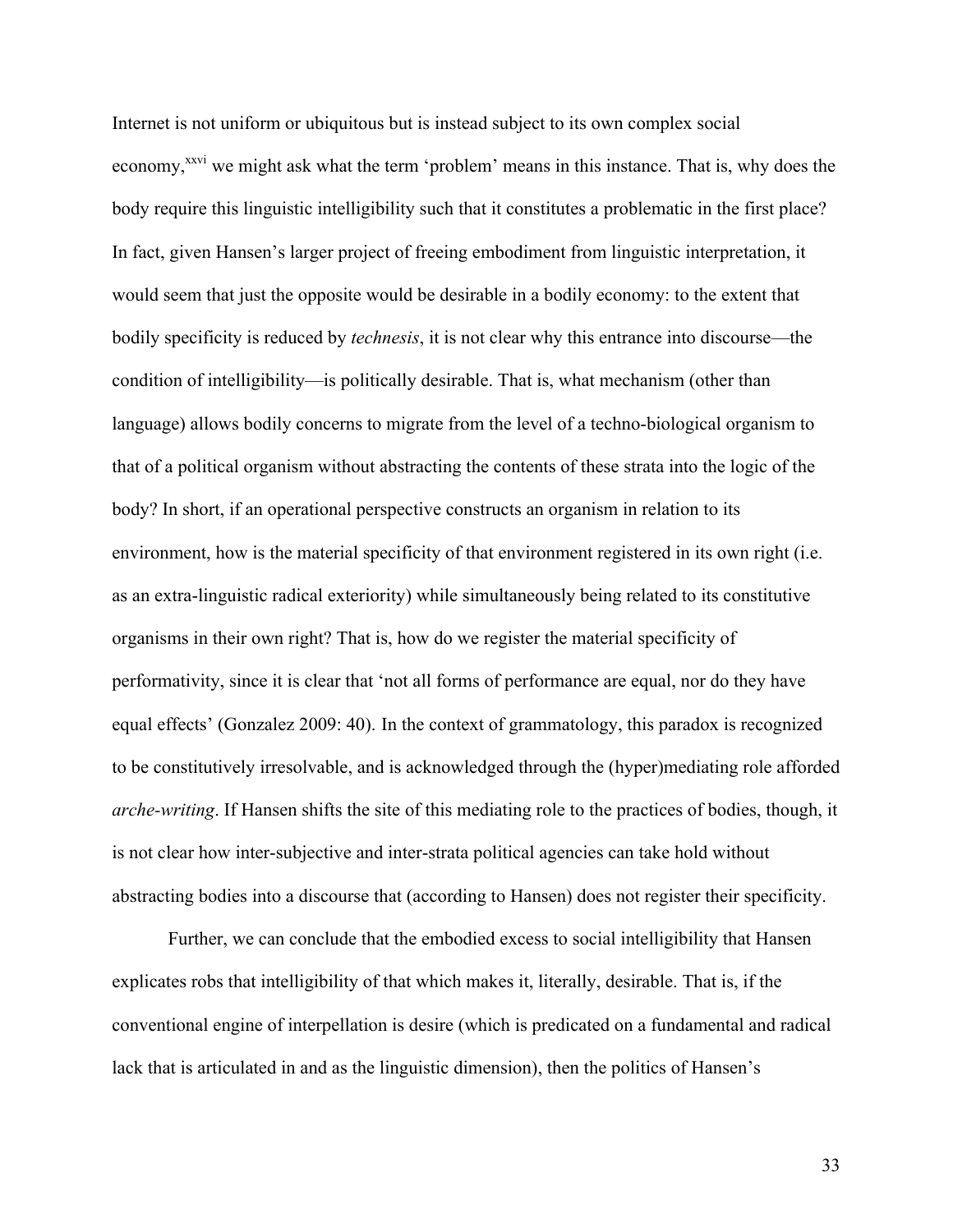construction of posthumanism comes to its crux: on one hand, Hansen cannot follow Deleuze and Guattari (for example) in re-figuring desire as a line of flight that attaches to real objects, because this would preclude the techno-biological constraints that ground affectivity and that motivated his intervention in the first place; on the other hand, Hansen cannot maintain these constraints without invoking a notion of desire predicated on a lack that is linguistically inscribed by the Law. In the absence of either perspective, it remains unclear how political agency can come to be registered as a problem in the first place.

Thus, the politics of Hansen's organismic construction of technological posthumanism do not spring from the primordial subjectivity that he claims, but rather from the claiming itself: in the case of political agency, Hansen's writing performs the wrangling that has come to characterize the relation between the discourses of desire alluded to above. Indeed, this points to a broader observation about Hansen's understanding of affectivity, one that points back to the problem that this essay (and Hansen's theoretical œuvre) started with: in figuring a prediscursive body, Hansen in fact figures the discursive rent between technologists and cultural theorists that he seeks to address: precisely because he fails to take the discourse of technology beyond the pale of linguistic analysis, Hansen succeeds in articulating the necessity of continuing to think deconstruction in its most radical dimensions.<sup>xxvii</sup> That is, the rifts opened by Hansen's insistence on the primacy of affectivity remind us that the categories that language produces (such as race and gender, in the case of Internet passing) cannot simply be 'moved beyond,' because they are not properties of individuals but rather 'relations of public encounter' (Gonzalez 2009: 56). In this, a paradox takes hold: precisely because theoretical concerns do, necessarily, subjugate practical ones with respect to generating a meaningful understanding of posthumanity, they themselves are also subjugated by a profound co-implication of practice and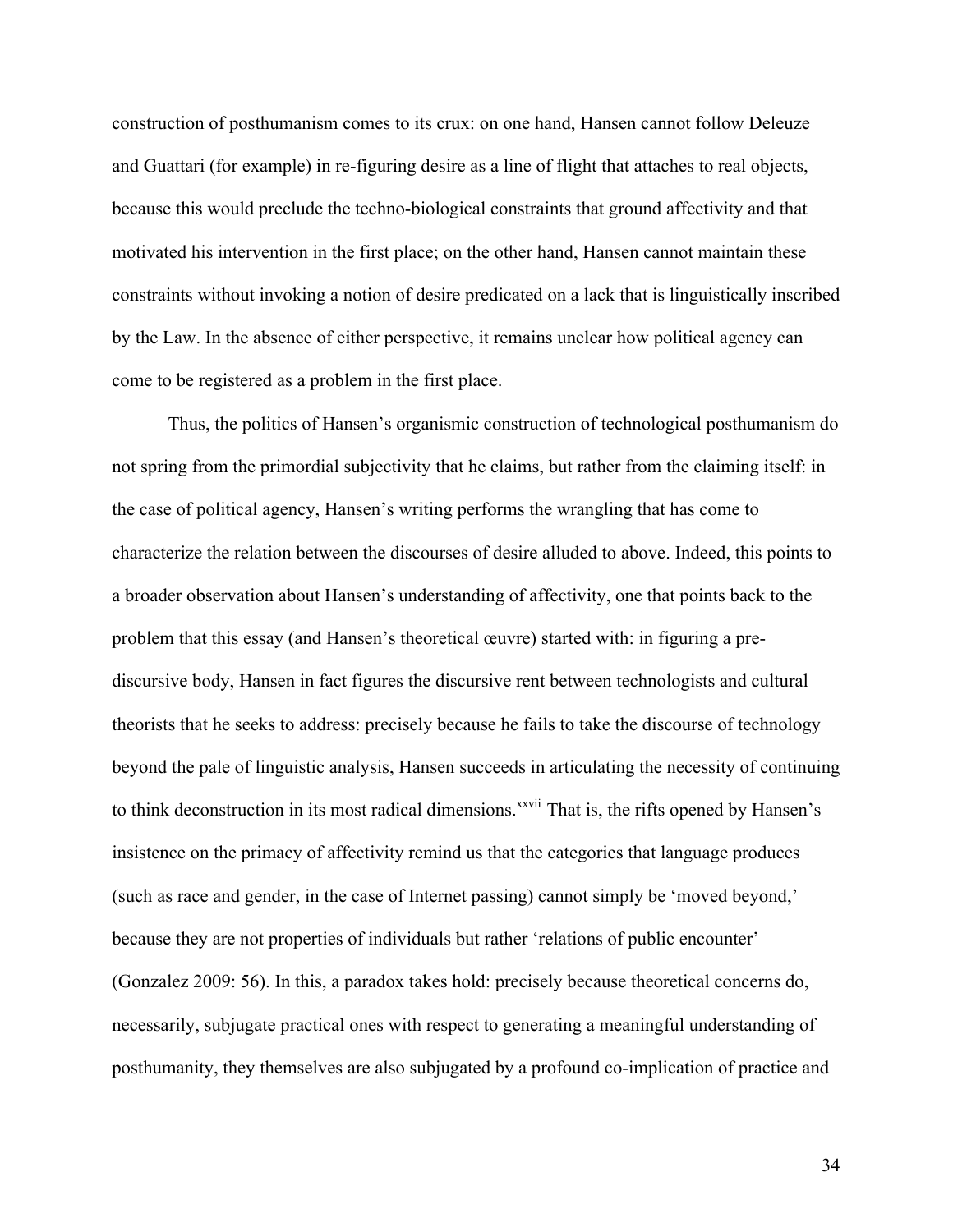research that precludes the possibility of either practice or theory keeping what it wins from the other. This paradox is that of deconstruction, and is precisely what is foreclosed by the misreading of Derrida that allows Hansen to clear the ground he then claims. By showing the ambivalence that grounds Hansen's thought, then, I hope to reveal the 'leaps of faith' into sensibility that redouble linguistic contingency under the auspices of eliminating it.

But what, in closing, does attending to the radicality of this position mean? With respect to the question of human-technology relations, it suggests that efforts to articulate posthumanism as an overcoming of deconstruction are doomed both to reify deconstruction as an opposition to embodiment and to recapitulate the very errors that have been patiently unearthed by deconstructive approaches at least since the publication of *Grammatology*. More generally, this challenge entails accepting the final undecidability of any signifying instance, so that there is a very real sense in which the question cannot be answered coherently. And yet, the challenge that this question implies—a demand to act responsibly, in the full sense of the term—is nonetheless convincingly met precisely because the question remains unanswerable, in the sense that it constructs posthumanism in a way that refuses the sedimentation of a unified discourse.

<sup>|&</sup>lt;br>i 'Posthumanism' is different than 'transhumanism': transhumanism advocates a narrative of technological progressivism predicated on extending the capacities of human bodies; posthumanism, by contrast, is a much more variegated—and contested—discourse, tending to focus on the problematic of human/non-human relations. The 'post' of posthumanism as it is used here, then, names both a contemporary historical moment in which technical, medial, informatic and economic networks make it increasingly impossible to ignore Foucault's observation that 'humanism is its own dogma' (Wolfe 2010: xiv), as well as an anteriority that is the 'embodiment and embeddedness of the human being' in biological and technical worlds

<sup>(</sup>Wolfe 2010: xv).<br><sup>ii</sup> Hansen's work has garnered significant and sustained attention since the publication of *New Philosophy for New Media*, particularly in the North American vein of Media Studies and in emerging discourses of posthumanism. Compelling in its own right, Hansen's work is also a valuable site of inquiry because it combines frequently cited theories of affect and systems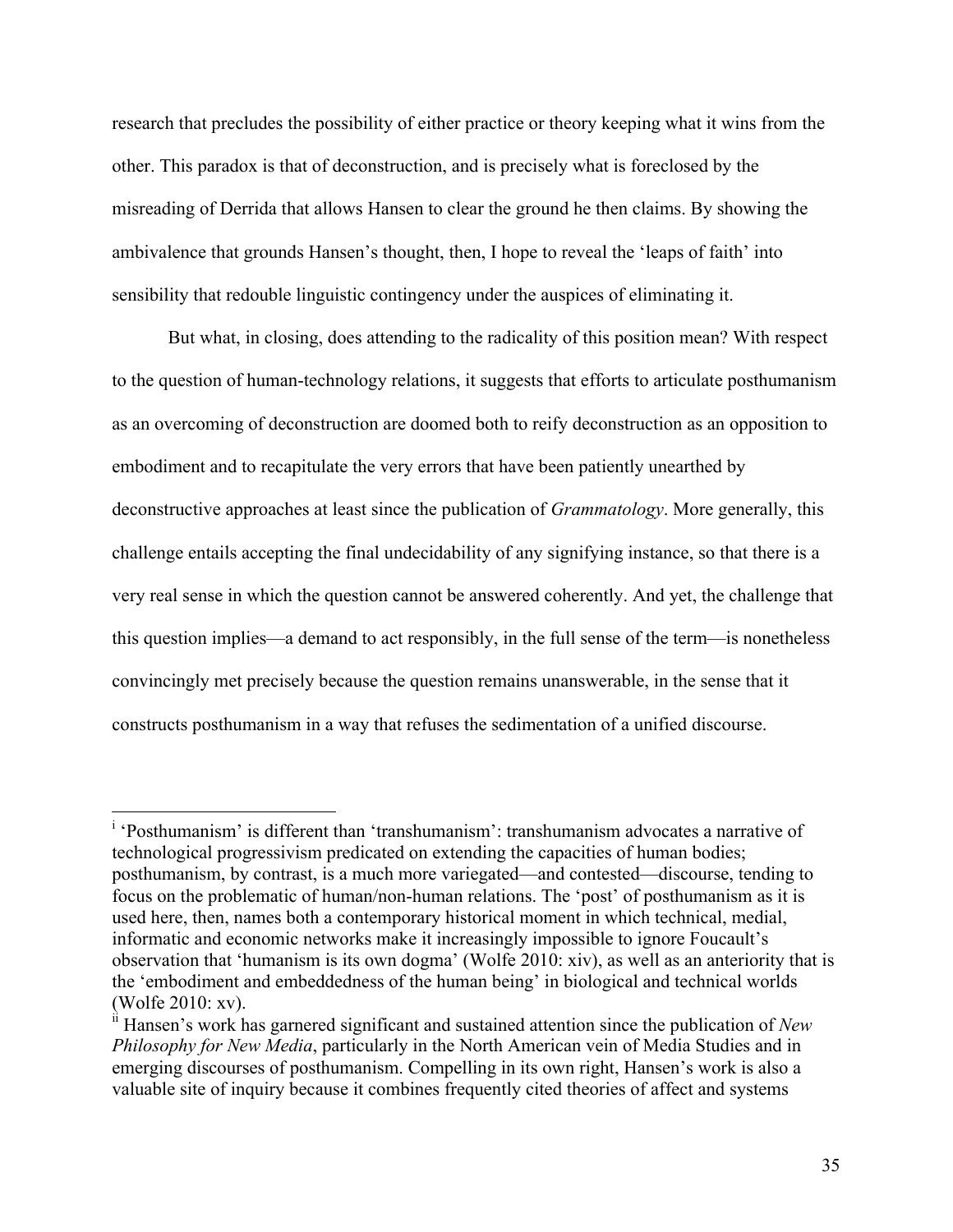theory, each of which have been highly influential in discourses of posthumanism (as well as in the parent disciplines that posthumanism draws upon).

 $\frac{1}{2}$  iii Hansen uses 'translation' in Latour's sense, as delineated in (Latour 1987: 132-144).<br><sup>iv</sup> In this essay, I use the term representation in the broad sense indicated by Hansen, where he

notes that 'by representationalist approach [he means] any approach that legitimizes representation as its frame of reference, whether for ends either affirmative or critical, positivist

or deconstructive' (Hansen 2000: 4)<br><sup>v</sup> For example, Hansen argues that systems theory functions 'by bracketing out all constraint the real might impose [on a system]' (2000: 80) such that materiality 'receives a purely abstract determination as that which resists translation *per se*' (2000: 79). Similarly, he accuses cultural studies of being 'restricted to the effects [technology] has on our capacity […] to represent ourselves to ourselves, […so that] whatever exteriority is thereby broached [can only be a] point of resistance internal to the representational space of thought' (2000: 78).

 $\overline{v}$ <sup>ri</sup> To be clear, the Derridean claim is not that all technical apparatuses partake of language's instability and ambiguity, but rather that our knowledge of them does (and that they come to be, for us, only through becoming objects of knowledge). However, the inverse is also true in that Derridean claims about language are predicated on language's *not* being understood as a system that is closed off from the operations of *technics*. Thus, the issue is not whether biological processes can operate independent of language, but rather that extrapolating these processes into an observational register (or a predictive or categorical one, for that matter) in order to delve into their meaning is not a neutral endeavour: understanding digestion as a digestive process, rather than as a random or even stochastic set of events, necessarily presumes a frame of reference (i.e. an individual, or a part of an individual) that is privileged linguistically.

<sup>vii</sup> Further to this, Bourdieu notes that 'what is "learned by the body" is not something that one has, like knowledge that can be brandished, but something that one is' (cited in Hansen 2000:

51). viii Hansen gestures towards this question in his detailed consideration of Merleau-Ponty's *écart*, through which Merleau-Ponty describes the flesh as the 'intertwining [and reversibility] of the sensate and the sensible […that] directly problematizes the concept of intentionality' (Flynn 2008). However, Hansen maintains that, because the *écart* occupies the 'cusp between the biological and the psychic *prior to their actual differentiation*' (Hansen 2006a: 61), embodied alterity is 'a primary condition of the being of the body' (2006a: 74). In short, Hansen folds Merleau-Ponty's understanding of the flesh into his own concept of the primordial body.  $\frac{1}{x}$  Jennifer Gonzalez notes that Hansen turns to Agamben 'to argue for digital media's potential to produce the conditions for the emergence of an identityless, subjectless singularity' (Gonzalez

 $\overline{a}$ 

2009: 47-48).<br><sup>x</sup> My account of the literal material of *skulls* draws heavily from Hansen's description; see

(Hansen 2004: 196-205). xi 'Rapid-prototyping' describes a process wherein digitally produced image-models are rendered as physical objects. Variations of the technology are frequently used in manufacturing to quickly produce physical prototypes of computer-generated blueprints, where the latter are often drawn in computer aided design (CAD) programs such as QCad, ArchiCAD, and AutoCAD.

<sup>xii</sup> *Sound* is un-scored and site-specific, and has been adapted and re-appropriated for various instruments and settings. In every iteration, the compositional emphasis is on achieving the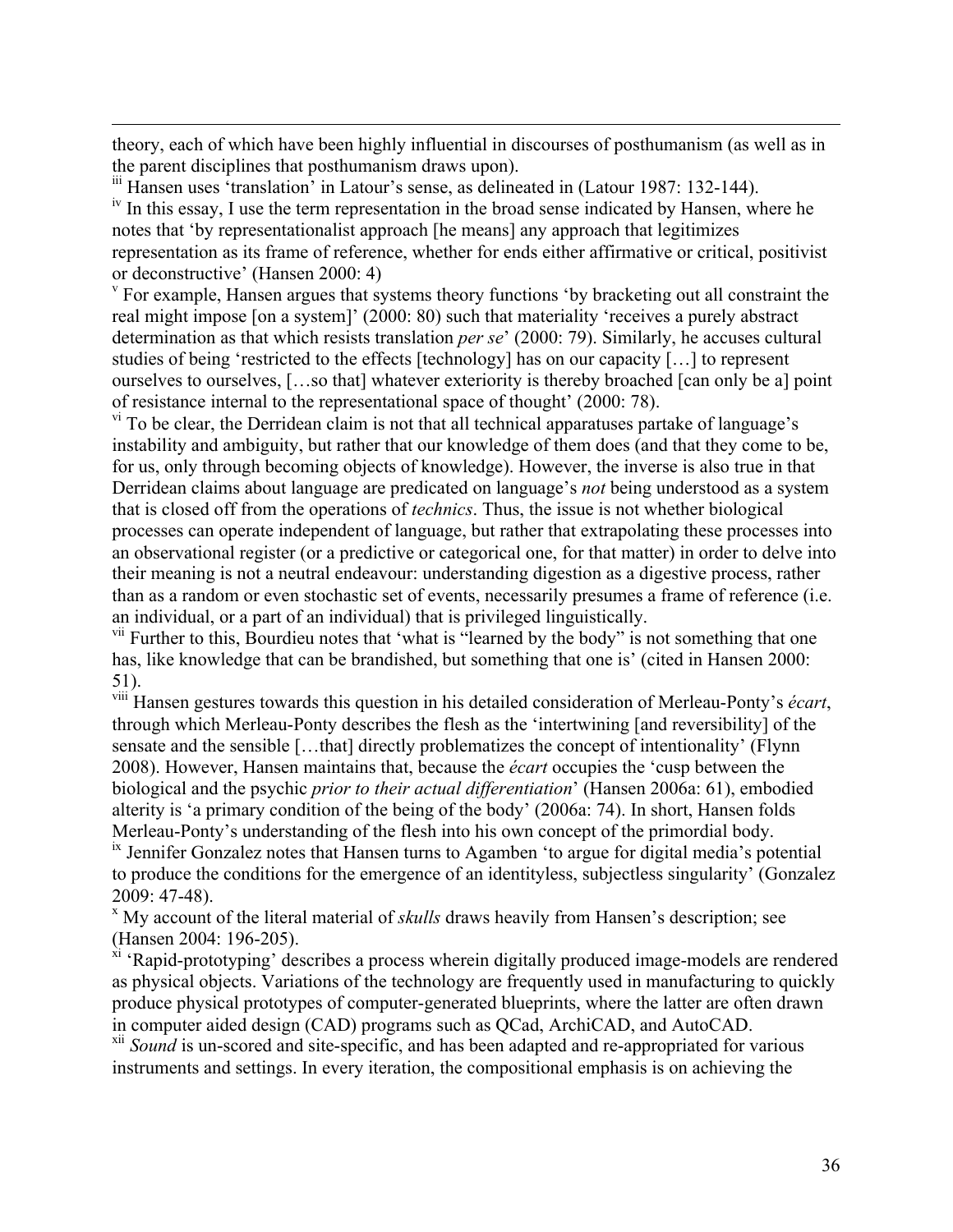'pataphysical quality discussed below, rather than on acting a prescribed aesthetic or formal program.

 $\overline{a}$ 

xiii These listener accounts are (admittedly) anecdotal, and were not collected *via* any particular methodology. However, I would argue that this shortcoming does not impact the argument at hand: since *Sound* is discussed here in its conceptual—rather than aural—particularity, any reader who doubts the veracity of this account is welcome to take the discussion in the spirit of a 'thought-experiment' (i.e. 'if one were to be able to stage a piece that accomplished what is claimed for *Sound*, what would this mean?').

<sup>xiv</sup> For example, a listener who attests to hearing a low-shelf filter is saying that they hear a preponderance of frequencies that are higher than a certain pitch. The observation is correct, even if the reason attributed to it is not.<br><sup>xv</sup> 'Pataphysics is a term coined by the French writer Alfred Jarry that means, roughly, 'the

science of imaginary solutions.' The inclusion of the apostrophe at the beginning of the word 'was mandated by Jarry to avoid physical puns, [including] '*patte à physique*' (leg of physics)' (Hiebert 2008: 121). As it is used here, the term also relates to Ted Hiebert's extrapolation of Jarry *via* the notion of 'pataperception, which 'might be defined as "the observation of imaginary appearances"<sup>'</sup> (Hiebert 2008: 121).<br><sup>xvi</sup> That is, the seemingly unbounded possibilities of live electronics obsolesce illusion, in the

sense that they perform a claim to technical overcoming in place of the conventional sleight of hand that is implied in an acoustic setting.

 $xvii$  'EQ' (short for equalization) refers to frequency-specific amplitude modulation, allowing the listener to emphasize the treble, mid, or bass ranges of a sound. 'MaxMSP' is a visual programming language that is commonly used for audio processing (though it also includes multimedia functionality), and includes EQ as a very small and basic part of its robust capabilities. The software is designed to be highly modular, with most programs (or 'patches') made by arranging and connecting 'objects' (which each have a specific function) within a twodimensional visual canvas. An explanatory video is available from the Cycling '74 website at http://cycling74.com/products/maxmspjitter/

xviii Or rather, the body is both externalized and not; *Sound* emphasizes the latter—which is the sense in which the latter takes place—but it nonetheless remains in tension with the former (*vis à vis* the discussion of deconstruction offered above).

xix Importantly, this would be the case even without the computer technologies being present on stage, as the same logic applies to both the physical piano and the practical and conceptual architecture that binds the piece (i.e. that coalesces it as a unified object of study). In *Sound*, then, this process is simply desublimated.

<sup>xx</sup> As suggested above and re-iterated below, this perspective's departure from Hansen is subtle, and occurs *via* the degree of strength accorded the deconstructive 'always-already.' For Hansen, this 'always-already' is a soft claim that pertains to representation only, rather than to the real as such.

<sup>xxi</sup> This opposition between Hayles and Hansen is amplified by being described, and is not intended to wholly contain the relation between the two. Instead, I am simply gesturing towards the implications of Hansen's insistence on the body's pre-discursive (as opposed to extradiscursive) status.<br><sup>xxii</sup> This rendering of embodiment is implicitly underwritten by a cognitive theory of conceptual

integration called 'double-scope blending.' In essence, this theory argues that humans are the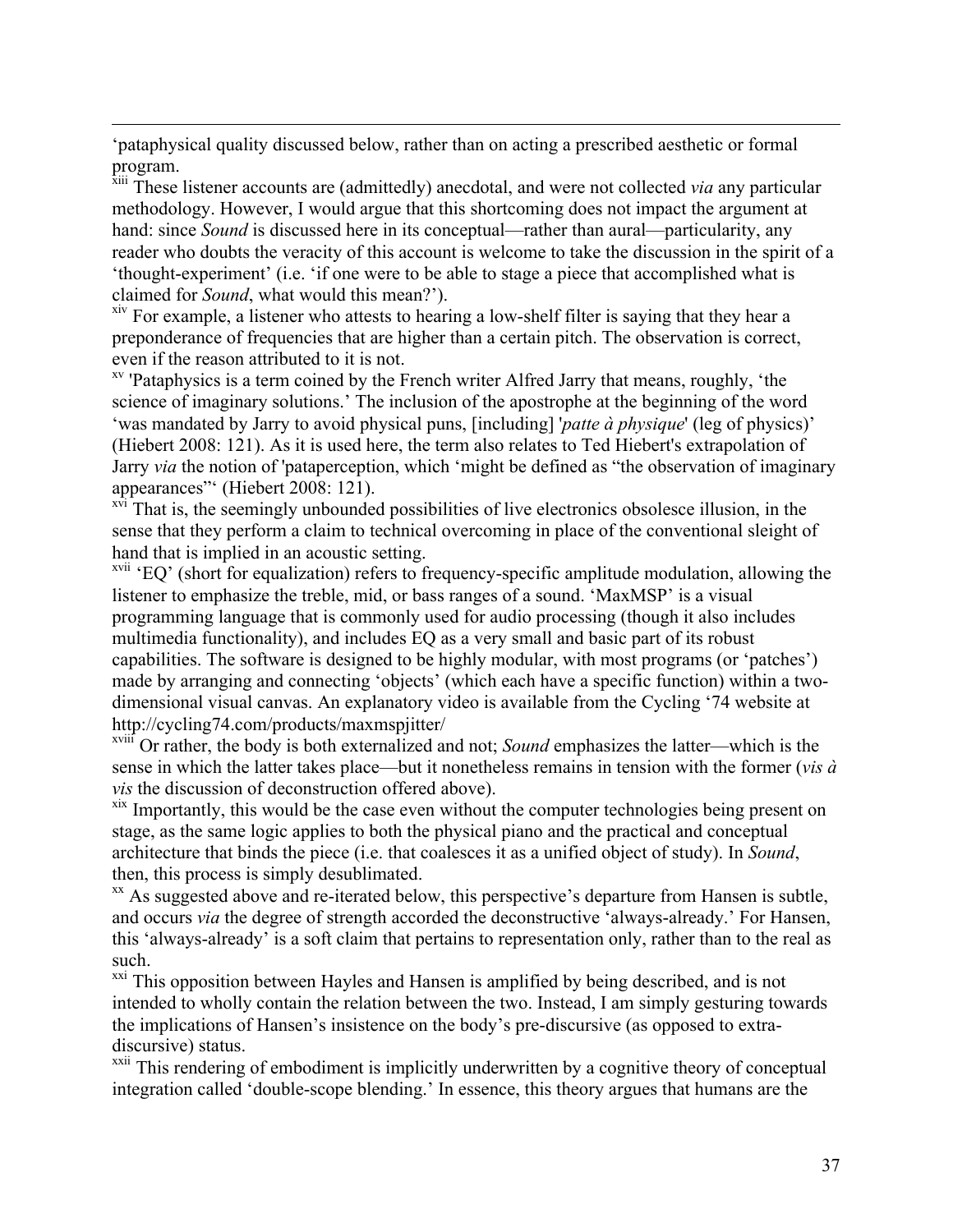only species capable of thinking and feeling beyond the scale of their biological configuration, and that this is accomplished through the ability to use our human scale as a scaffold ('a cognitively congenial basis') from which to reach out, manage, manipulate, transform, develop, and handle vast conceptual networks. 'These new human-scale blends become second nature for us, and blending is recursive: packed, human-scale blends become inputs to new networks [so that] what was once beyond human scale is now packed to human scale' (Turner 2009). In this way, double-scope blending suggests that 'basic structures already present in our sensory-motor processing can be recruited for abstract thought without presupposing separate systems allegedly unrelated to our bodily engagement with our environment'(Johnson 2009). In short, we are organismically configured to produce representations, but these representations remain grounded in our operations as a biological organism. It bears noting that double-scope blending has faced significant criticism: the 'problem' of how we integrate alternate scales can only be framed as such through a prior disarticulation of our cognition from our biology. If this is the case, though, then it would imply an emergence of cultural bodies—bodies whose reproduction takes place *via* a-genetic means—that, in turn, deconstructs the biological primacy that double-scope blending assumes.

 $\overline{a}$ 

xxiii This insistence points to a separate line of argument—most notably in *New Philosophy for New Media*—wherein Hansen takes issue with Deleuze's reading of the image in Bergson. xxiv The following discussion, admittedly, raises more issues than an essay of this scope can adequately address. I include it in order to emphasize the tangible ramifications for the critique of Hansen that I have mounted, and to highlight the extent to which narrations of humantechnology coupling are complexly entangled with what the coupling yields.

xxv 'Internet passing' consists in passing oneself off as something/someone other than oneself online. For example, a man may 'pass himself' as a woman in an Internet chat-room. <sup>xxvi</sup> Not only is the Internet not universally accessible, but when it is accessed it is not done so through uniform technological constraints, and this heterogeneity does not always parallel socioeconomic striations. Simply put, the materiality of the Internet has its own historical specifications, so that Jodi Dean has argued that 'while the Internet may indeed provide one site for democratic politics, it does not constitute a public sphere (particularly in the Habermasian sense of equal access and homogeneous participation)' (summarized in Gonzalez 2009: 60).<br><sup>xxvii</sup> In addition to the brief explication offered below, this challenge is also one of comportment. That is, if I have taken some pains to insist that Hansen hasn't simply misread Derrida but actually *performs* the ambivalence that deconstruction diagnoses, this is partially in order to buttress my argument against the notion that I am trying to execute a conservative gesture of 'taking Hansen back to Derrida.' To think deconstruction in its full radicality would involve, equally, a sense of deconstruction moving forward through Hansen; the renewed urgency that Hansen lends the discourse is, after all, no small matter when one acknowledges that Derridean deconstruction—like any discourse—morphs, coalesces, accelerates, and slows according to forces in addition to those of reason.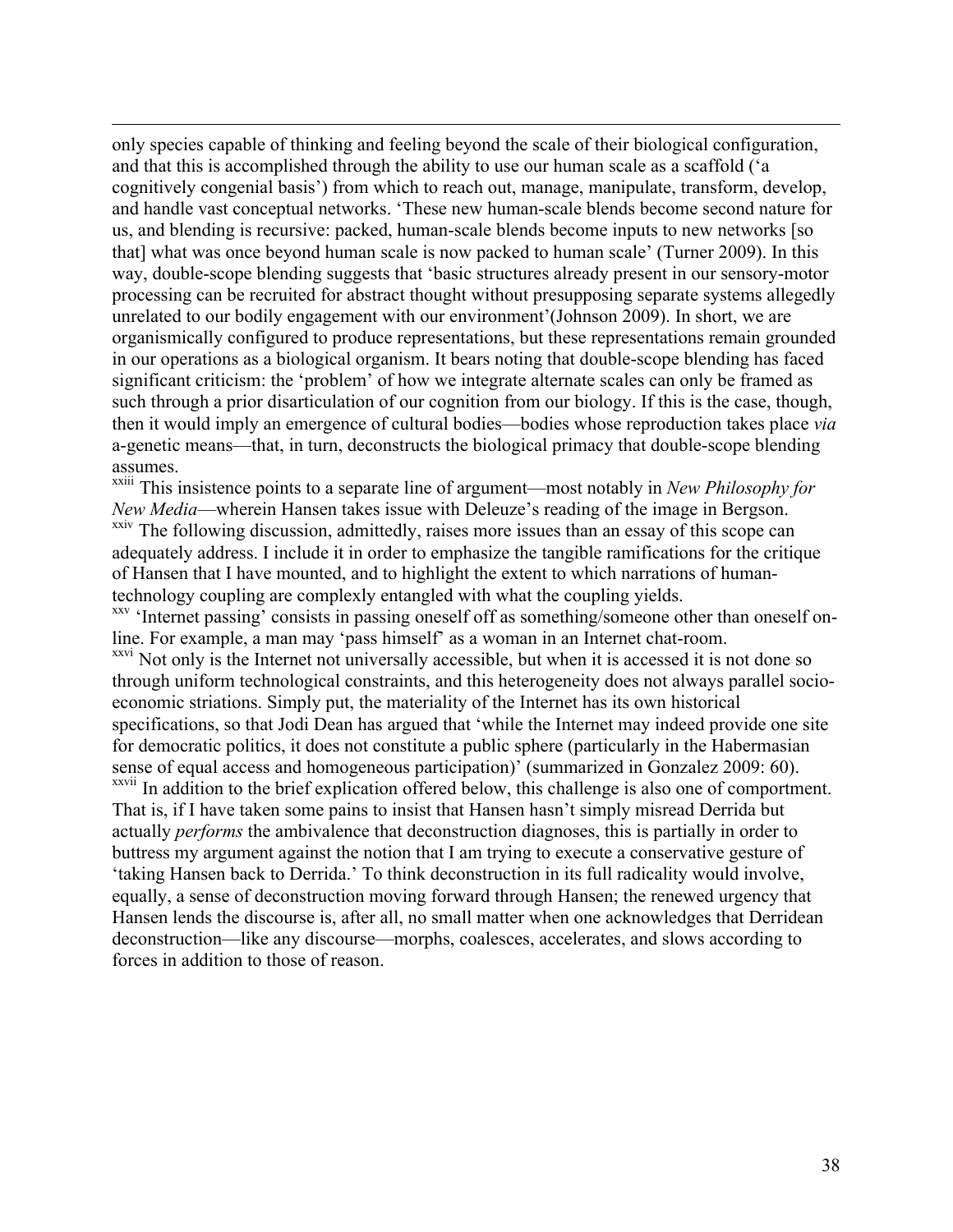### **Works Cited**

- Agamben, G. (2009) *What Is an Apparatus? And Other Essays*. Stanford, CA: Stanford University Press.
- Barad, K. (1998) 'Getting Real: Technoscientific Practices and the Materialization of Reality,' *differences: A Journal of Feminist Cultural Studies* 10 (2): 87-128.
- Derrida, J. (1974) *Of Grammatology*. Baltimore: Johns Hopkins University Press.
- ———. (1989) *Of Spirit: Heidegger and the Question of Technology*. Chicago, IL: University of Chicago Press.
- Flynn, B. (2008) 'Maurice Merleau-Ponty,' *The Stanford Encyclopedia of Philosophy*. http://plato.stanford.edu/archives/fall2008/entries/merleau-ponty/
- Gonzalez, J. (2009) 'The Face and the Public: Race, Secrecy, and Digital Art Practices,' *Camera Obscura* 70 24 (1): 36-65.
- Hansen, M. B. N. (2000) *Embodying Technesis: Technology Beyond Writing, Studies in Literature and Science*. Ann Arbor: The University of Michigan Press.
- ——— (2004) *New Philosophy for New Media*. Cambridge, Massuchusetts: MIT Press.
- ——— (2006a) *Bodies in Code: Interfaces with Digital Media*. New York: Routledge.
- ——— (2006b) 'Media Theory,' *Theory, Culture and Society* 23 (2/3): 297-396.
- ——— (2006c) 'Movement and Memory: Intuition as Virtualization in Gps Art,' *MLN 120*: 1206-25.
- Hayles, N. K. (1999) *How We Became Posthuman: Virtual Bodies in Cybernetics, Literature, and Informatics*. Chicago: University of Chicago Press.
- ——— (2000) 'Clearing the Ground (Foreword),' in *Embodying Technesis: Technology Beyond Writing*. Ann Arbor: The University of Michigan Press.
- ——— (2001) 'Desiring Agency: Limiting Metaphors and Enabling Constraints in Dawkins and Deleuze/Guattari,' *SubStance, Special Issue On the Origin of Fictions: Interdisciplinary Perspectives* 30 (1/2): 144-59.
- Hiebert, T. (2008) 'Nonsense Interference Patterns,' in Cecchetto, D., Cuthbert, N., Lassonde, J. and Robinson, D. (eds.) *Collision: Interarts Practice and Research*. UK: Cambridge Scholars Publishing.
- Johnson, M. (2009) 'Reply to Mark Turner's "The Scope of Human Thought"' in Comstock, G. (ed.) *On the Human*. UK: National Humanities Center. http://www.onthehuman.org
- Latour, B. (1987) *Science in Action: How to Follow Scientists and Engineers through Society*. Cambridge: Harvard University Press.
- Lazzarini, R. (2000) 'skulls.' New York.
- Lenoir, T. (2004) '(Foreword) Haptic Vision: Computation, Media, and Embodiment in Mark Hansen's New Phenomenology,' in *New Philosophy for New Media*. Cambridge, MA: The MIT Press.
- Spivak, G. C. (1974) 'Translator's Preface,' in *Of Grammatology*. Baltimore: Johns Hopkins University Press.
- Théberge, P. (1997) *Any Sound You Can Imagine: Making Music/Consuming Technology*, Music/Culture: Wesleyan University Press.
- Turner, M. (2009) 'The Scope of Human Thought' in Comstock, G. (ed) *On The Human*. UK: National Humanities Center. http://www.onthehuman.org
- Varela, F. (1992) 'Autopoiesis and a Biology of Intentionality,' at *Autopoiesis and Perception Workshop*, Dublin City University.